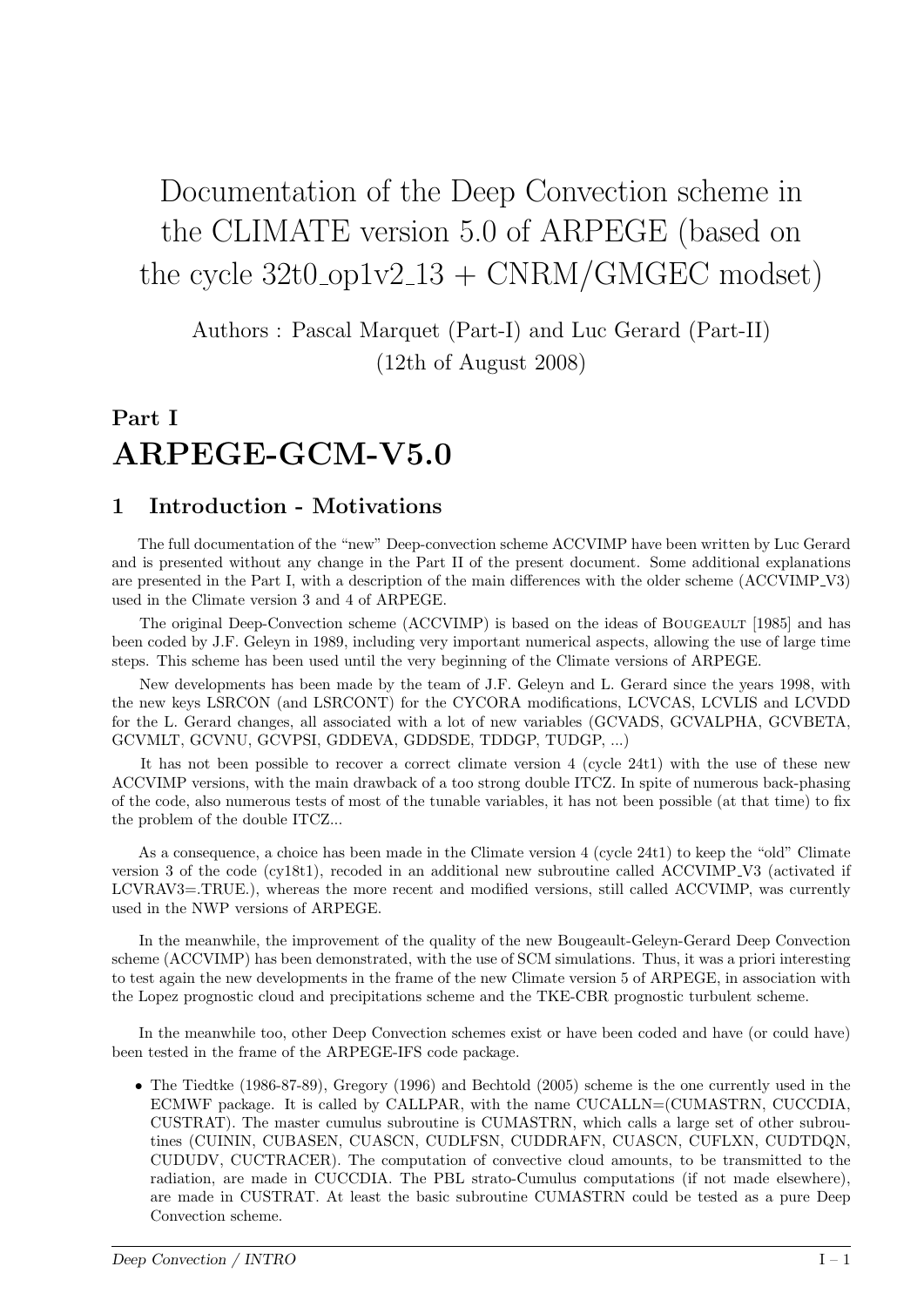- The GUEREMY [2005] scheme is an evolution of the BOUGEAULT [1985] and Geleyn subroutine ACCVIMP. It is based on the CAPE method, with a prognostic equation for the convective velocity and with the capacity to represent both the Deep and the Shallow Convections.
- The scheme of PIRIOU et al. [2007] is another evolution of the BOUGEAULT [1985] and Geleyn subroutine ACCVIMP. It has been written first in order to represent the Deep Convection regime with a "Microphysics and Transport" underlying assuption, leading to the name "MT" for this scheme. More recently, the scheme has been extended to the "2MT" approach (for Multiscale Micro-physics and Transport) and the "3MT" approach (for Modular Multiscale Micro-physics and Transport). Even more recently, the "FP-MT" approach (for Fully-Pronostic Micro-physics and Transport) is described in Yano and Piriou [2008].

The problem to know if a convection scheme can (or cannot) represent both the Deep and Shallow convection regimes is an important one. Indeed, the Shallow Convection scheme is presently parameterized in some way by the standard turbulent schemes, either by the Louis-Geleyn scheme (in NWP mode) or by the moist Mellor-Yamada scheme (in GCM mode). But this is no longer true for the prognostic moist TKE-CBR turbulent scheme, the turbulent scheme which is intended to be used in the Climate version 5 of ARPEGE. As a consequence, there was a need for getting a new Shallow Convection scheme...

The possibility to use the GUEREMY [2005] scheme has long been tested in the Climate version 4. Some detrimental problems of unclosed energy budgets, together with the strong wish to get a common solution valid both for the NWP and the GCM versions of ARPEGE, has lead to the solution retained for the "GAME" prospective.

In this "GAME" solution for the ARPEGE physics package, the Shallow Convection is represent by the mass-flux scheme of BECHTOLD et al. [2001] (subroutine ACVPPKF, called by APLPAR if LCVPPKF). The vertical extension of the clouds is no more than the maximum value  $XCDEPTH.D = 4000$  m or so, with the minimum value for this vertical extent equal to  $XCDEPTH = 500$  m or so.

In this "GAME" solution for the ARPEGE physics package, the Deep Convection is represented by the present scheme of Bougeault-Geleyn-Gerard (ACCVIMP, called by APLPAR if LCVRA), with the additional property to ensure a minimum value for the vertical extent of the Cumulus clouds, at least equal to GCVHMIN  $/g \approx 2000$  m or so. This new property has been implemented in the scheme by E. Bazile (CNRM/GMAP), in term of the minimum value GCVHMIN for the difference in the geopotential of the top and bottom of the clouds.

If the CAPE method is switched-off, i.e. if LCAPE=.FALSE., the convergence of specific humidity is one of the important input value for the Deep Convection scheme ACCVIMP. It is computed in the array PCVGQ and it is available as input of APLPAR, since it has been computed in the dynamics (from the convergence or divergence of the wind and from the gradient of the specific humidity).

The value of PCVGQ coming from the dynamics is modified in APLPAR before the call to ACCVIMP. PCVGQ is multiplied by a factor depending on the local resolution of the model (depending on the map factor PGM), in order to get a formulation which is intended to be less dependent on the variable resolution of the (possibly stretched) Gauss grid. PCVGQ is also corrected by adding the evaporation of water coming from the turbulent and the precipitation fluxes  $(F_q)^{turb}$  and  $(F_q)^{prec}$ , also from the correction of non-negative humidity fluxes  $(F_q)^{neg}$ .

$$
PCVGQ = \frac{PCVGQ}{(1 + TEQK * PGM)^{GCOMOD}} - \frac{g}{\Delta(p)} \Delta \left[ (F_q)^{turb} + (F_q)^{neg} + (F_q)^{prec} \right].
$$

TEQK and GCOMOD are two tunable parameters. Only the exponent GCOMOD is available in the NAMELIST, and not TEQK which is computed in SUGEM1B for ARPEGE (in SUEBIG for ALADIN), following

$$
\begin{array}{rcl} ({\rm TEQK})\; {\rm ARPEGE} & = & {\rm REFLKUO} * {\rm NDLON} \; / \; (2. * {\rm RPI} * {\rm RA}) \; , \\ ({\rm TEQK})\; {\rm ALADIN} & = & {\rm REFLKUO} \; / \; {\rm MIN} \; ({\rm EDELX, \; EDELY}) \; . \end{array}
$$

In both case, TEQK depends on the same tunable parameter REFLKUO, available in the NAMELIST.

## 2 Architecture - Subroutine

The monitor of the ARPEGE physics is APLPAR. The Bougeault and Gerard Deep-Convection scheme is called if LCVRA=.TRUE., with the following sequence of subroutines.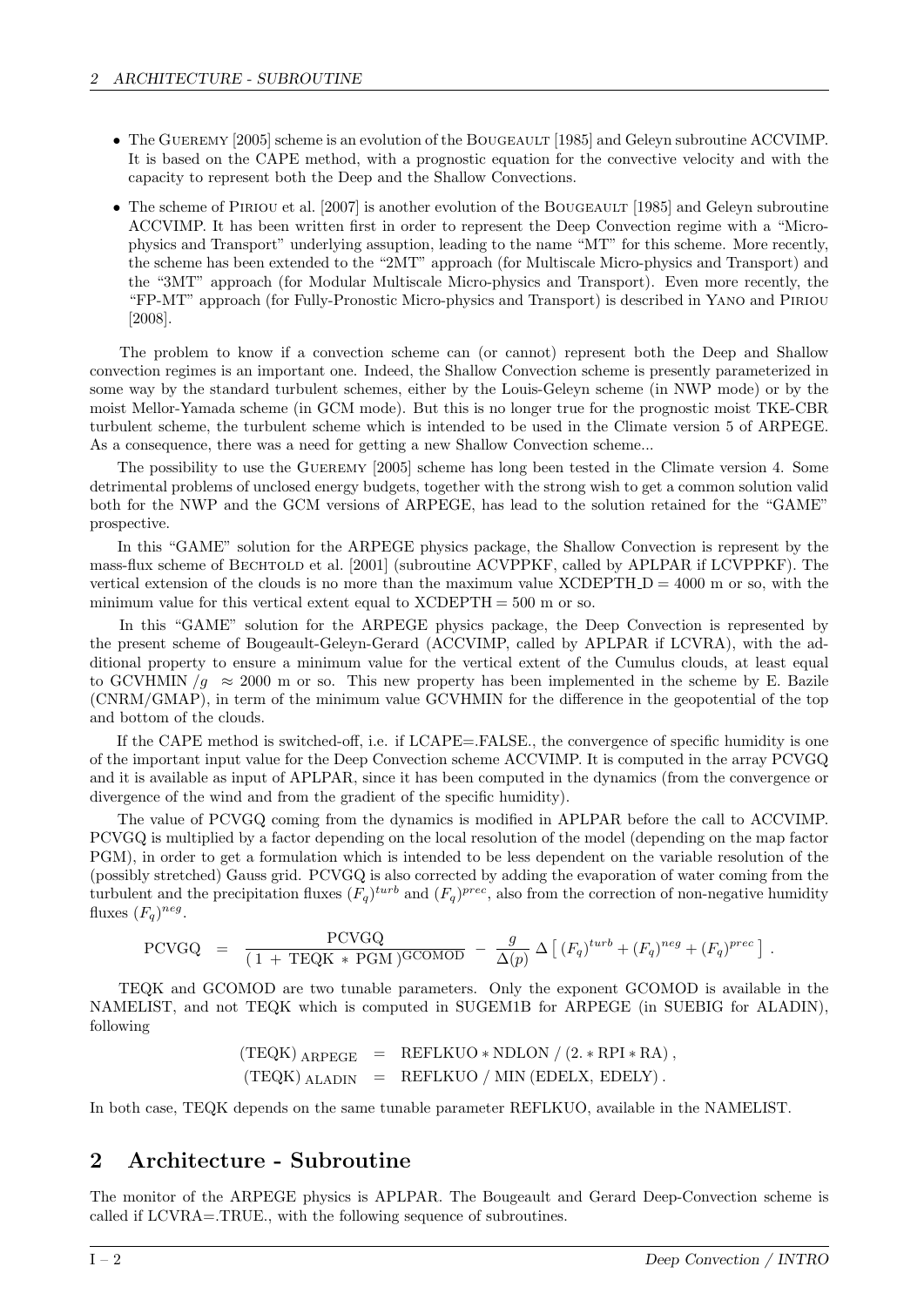## APLPAR : monitor of the ARPEGE physics

> ACCVIMP : general call to the Bougeault-Geleyn-Gerard-Bazile Deep-Convection scheme (if LCVRA=.TRUE.)

> ACCVIMPD : computation of the Downdraught fluxes (if LCVDD=.TRUE.)

## 3 Architecture - NAMELIST

The main NAMELIST variables controling the Physics are located in the Namelist NAMPHY. &NAMPHY

| $\alpha$ - $\alpha$ - $\alpha$ - $\alpha$ - $\alpha$ - $\alpha$ - $\alpha$ - $\alpha$ - $\alpha$ - $\alpha$ - $\alpha$ - $\alpha$ - $\alpha$ - $\alpha$ - $\alpha$ - $\alpha$ - $\alpha$ - $\alpha$ - $\alpha$ - $\alpha$ - $\alpha$ - $\alpha$ - $\alpha$ - $\alpha$ - $\alpha$ - $\alpha$ - $\alpha$ - $\alpha$ - $\alpha$ - $\alpha$ - $\alpha$ - $\alpha$ |                                                                                                                                         |
|---------------------------------------------------------------------------------------------------------------------------------------------------------------------------------------------------------------------------------------------------------------------------------------------------------------------------------------------------------------|-----------------------------------------------------------------------------------------------------------------------------------------|
| $LCVRA = .TRUE.,$                                                                                                                                                                                                                                                                                                                                             | ; to switch-on the Bougeault-Geleyn-Gerard-Bazile scheme (call to ACCVIMP).                                                             |
| $LCVDD = .TRUE.,$<br>LCVCAS=.TRUE.,                                                                                                                                                                                                                                                                                                                           | ; to switch-on the Downdraught computations (call to ACCVIMPD).<br>; to switch-on the "Connected Active Segment (CAS)" on the vertical. |
|                                                                                                                                                                                                                                                                                                                                                               |                                                                                                                                         |
| $LCVLIS = .TRUE.,$                                                                                                                                                                                                                                                                                                                                            | ; to switch-on the "smoothing" (LISsage in French) for the humidity                                                                     |
|                                                                                                                                                                                                                                                                                                                                                               | as for the "enthalpy" (in fact the static energy $s = c_p T + \phi$ ).                                                                  |
| LCAPE=.FALSE.,                                                                                                                                                                                                                                                                                                                                                | ; switch-off the computations and use of the CAPE.                                                                                      |
| LNEBN=.TRUE.,                                                                                                                                                                                                                                                                                                                                                 | ; to switch-on the computation of Cloud Cover (call to ACNEBN).                                                                         |
| LNEBCO=.FALSE.,                                                                                                                                                                                                                                                                                                                                               | ; switch-off the computation of convective cloudiness (call to ACNEBC).                                                                 |
|                                                                                                                                                                                                                                                                                                                                                               | <b>LCVRAV3</b> =.FALSE., ; switch-off the old Bougeault-Geleyn scheme (call to ACCVIMP_V3).                                             |
| $LSRCON = FALSE$ ,                                                                                                                                                                                                                                                                                                                                            | ; switch-off the CYCORA computations (to substract grid-scale precipitation                                                             |
|                                                                                                                                                                                                                                                                                                                                                               | from moisture convergence before passing it to deep convection).                                                                        |
|                                                                                                                                                                                                                                                                                                                                                               | <b>LSRCONT</b> =.FALSE.,; switch-off the CYCORA computations (to substract grid-scale precipitation                                     |
|                                                                                                                                                                                                                                                                                                                                                               | from the energy fluxes in input to deep convection).                                                                                    |
|                                                                                                                                                                                                                                                                                                                                                               | The usual tunable papareters are located in the Namelist NAMPHY0.                                                                       |
| <b>&amp;NAMPHY0</b>                                                                                                                                                                                                                                                                                                                                           |                                                                                                                                         |
| $\textbf{GCVADS}=0.80,$                                                                                                                                                                                                                                                                                                                                       | ; to switch from an equi-pressure adiabat computation to an equi-geopotential                                                           |
|                                                                                                                                                                                                                                                                                                                                                               | one; a modification of saturated adiabat computation (Banciu, 1999)                                                                     |
| $GCVALPHA=4.5 E-5,$                                                                                                                                                                                                                                                                                                                                           | ; coefficient to compute entrainment rate from cloud buoyancy;                                                                          |
|                                                                                                                                                                                                                                                                                                                                                               | a new entrainment rate formulation (Banciu, 1999)                                                                                       |
|                                                                                                                                                                                                                                                                                                                                                               | $\text{GCVBETA}=0.20$ , ; fraction of convective mass flux divergency used in detrainment computations;                                 |
|                                                                                                                                                                                                                                                                                                                                                               | an enhanced detrainment rate (Banciu, 1999)                                                                                             |
| $GCVPSI=1.0$                                                                                                                                                                                                                                                                                                                                                  | ; adimensional coefficient to go from a local use of turbulent fluxes (if 1)                                                            |
|                                                                                                                                                                                                                                                                                                                                                               | to an integral one (if $0$ ); treatment of turbulent fluxes (Banciu, 1999)                                                              |
| $GCVNU=5. E-5,$                                                                                                                                                                                                                                                                                                                                               | ; Cloud core buoyancy as a fraction of an undilute plume (Piriou, 2000)                                                                 |
| $GCVMLT=16. E-5,$                                                                                                                                                                                                                                                                                                                                             | ; Hysteresis of precipitations melting/freezing (Piriou, 2001)                                                                          |
| $GDDEVA = 0.25$ ,                                                                                                                                                                                                                                                                                                                                             | ; Downdrafts: precipitations evaporation fraction                                                                                       |
| $\textbf{GDDSDE}=0.50,$                                                                                                                                                                                                                                                                                                                                       | ; Downdrafts: surface descending flow exponent                                                                                          |
| $TDDGP=0.80,$                                                                                                                                                                                                                                                                                                                                                 | ; Downdraught Horizontal Grad(p) effect coefficient (Kershaw & Gregory)                                                                 |
| $TUDGP=0.80,$                                                                                                                                                                                                                                                                                                                                                 | ; Updraught Horizontal Grad(p) effect coefficient (Kershaw & Gregory)                                                                   |
| $(TRENTRV) = 0.70,$                                                                                                                                                                                                                                                                                                                                           | ; Old relative wind's entrainment rate (Kershaw & Gregory) !! not used !!                                                               |
| TENTR= $2.5$ E-6,                                                                                                                                                                                                                                                                                                                                             | ; the (minimum) lateral entrainment coefficient                                                                                         |
| TENTRX=80. E-6,                                                                                                                                                                                                                                                                                                                                               | ; the (maximum) lateral entrainment coefficient                                                                                         |
| $(TENTRVL) = 0.185,$                                                                                                                                                                                                                                                                                                                                          | ; Old lateral entrainment rate (V. Lorant) !! not used !!                                                                               |
| $\mathbb{R} \mathbb{C} \mathbb{V} \mathbb{E} \mathbb{V} \mathbb{A} \mathbb{P} = 0.$                                                                                                                                                                                                                                                                           | ; modulation factor for convective evaporation                                                                                          |
|                                                                                                                                                                                                                                                                                                                                                               | RCVEVAP=0. or 1. $\langle \equiv \rangle$ LCVEVAP=.FALSE. or .TRUE. (Bouteloup, 2002)                                                   |
| $GCVHMIN=20000.$                                                                                                                                                                                                                                                                                                                                              | ; if $GCVHMIN > 0$ : a minimum geopotential thickness for bridling (Bazile, 2008)                                                       |
| $\textbf{RSATDEF}=0.,$                                                                                                                                                                                                                                                                                                                                        | ; if $GCVHMIN < 0$ : use also a saturation deficit for bridling (Bazile, 2008)                                                          |
|                                                                                                                                                                                                                                                                                                                                                               |                                                                                                                                         |
|                                                                                                                                                                                                                                                                                                                                                               | <b>SCO</b> =-20., ; threshold for the convective precipitation (statistical cloud scheme)<br>IF $SCO > 0$                               |
|                                                                                                                                                                                                                                                                                                                                                               | setting to zero if PRECIP. $\vert$ SCO                                                                                                  |
|                                                                                                                                                                                                                                                                                                                                                               | IF -1-EPS $<$ SCO $<$ 0<br>no setting to zero (with $EPS=0.001$ )                                                                       |
|                                                                                                                                                                                                                                                                                                                                                               | setting to zero if PRECIP. j -SCO*MIN(QSAT-QN)<br>IF $SCO < -1-EPS$                                                                     |
| (TEQK),                                                                                                                                                                                                                                                                                                                                                       | ; ratio between REFLKUO and the model equivalent mesh size;                                                                             |
|                                                                                                                                                                                                                                                                                                                                                               | !! computed in SUGEM1B or SUEBIG ; not in the NAMELIST !!                                                                               |
| REFLKUO=50000.,                                                                                                                                                                                                                                                                                                                                               | ; Moisture convergence: reference value for the Kuo scheme                                                                              |
| $GCOMOD=1.0$ ,                                                                                                                                                                                                                                                                                                                                                | ; Moisture convergence : exponent used in the computation of PCVGQ                                                                      |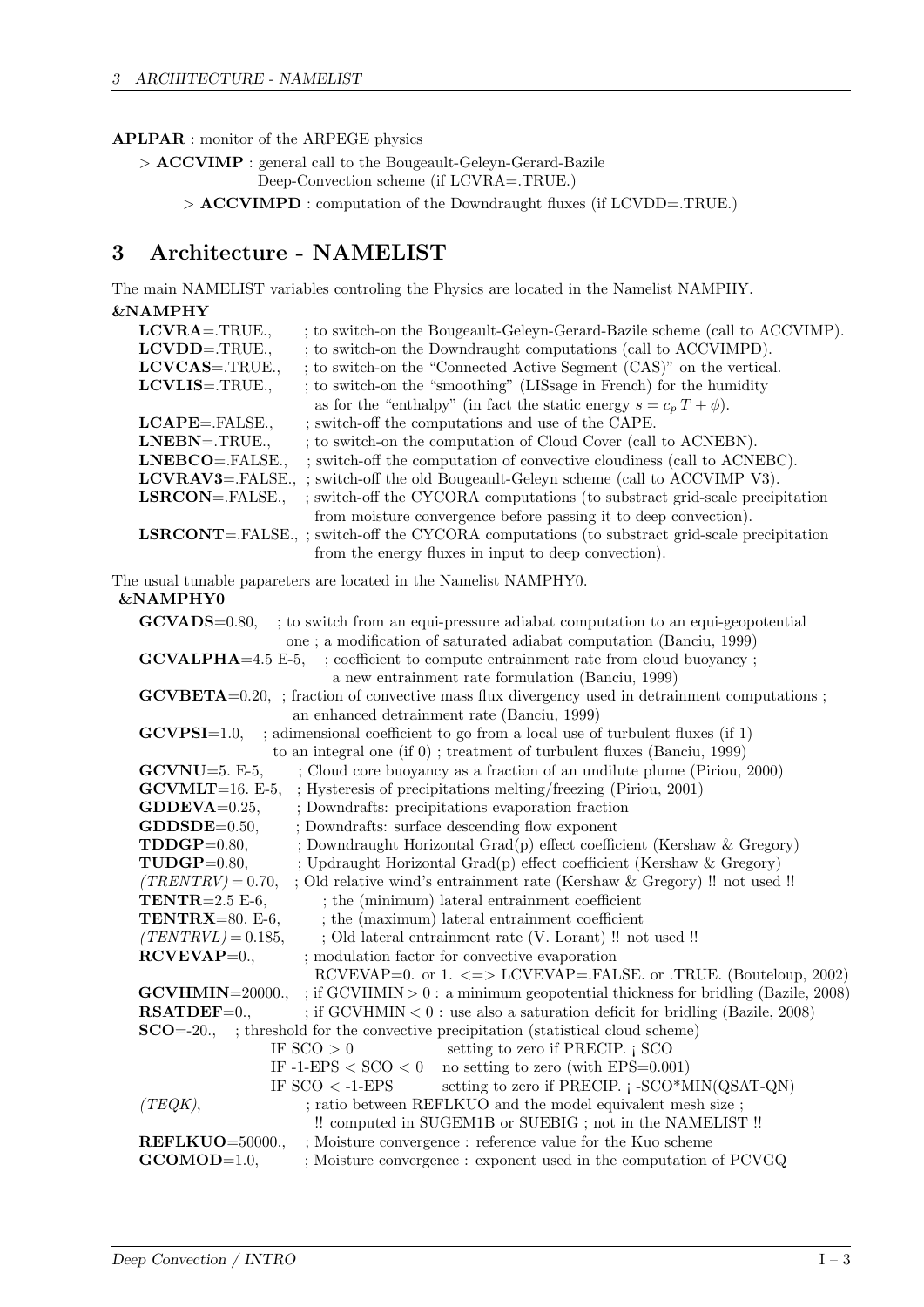# Part II The Bougeault-Gerard scheme / ACCVIMP

# 1 Generalities

The model *large scale equations* yield the evolution of the *large scale model variables*, which are values at discrete grid points, representing an average value over 1 grid mesh. Subgrid effects are hidden into the so-called "turbulent stress". All parameterizations are intended to represent the effects of subgrid phenomena on the large scale model variables.

The occurrence of *deep convection* (i.e. the convection producing precipitation), affects mainly the vertical component of the turbulent flux.

Some models distinguish a deep convection associated to large scale moisture convergence, a shallow convection associated to local evaporation alone, and a *mid-level* convection, which originates above the boundary layer; in ARPEGE-ALADIN's frame, the shallow convection is treated as a correction in turbulent fluxes parameterization, while the "deep" convection needs large scale moisture convergence, and produces subgrid precipitation; it also includes the mid-level convection.

We must emphasize that what is handled by the parameterization is actually the subgrid effect of convective processes; the vertical movements induced by fronts have scales big enough to be resolved by the model grid, and the associated precipitation is handled by the large-scale precipitation scheme. But also in convective situations, part of the vertical movements are perceived at the large scale, and handled by the large scale precipitation scheme. So the so-called "deep convection" parameterisation scheme is only concerned with what the large scale cannot distinguish.

As stated by Kuo [1965, 1974], wherever the conditions for deep convection are fulfilled, the large scale equations cannot describe correctly the evolution of heating and moisture, as the release of latent heat is accomplished by the vertical motion associated with the convective clouds (much smaller than the grid box), and not by the vertical component of the large scale wind. Cumulus clouds serve collectively as a heat source for the mean flow field, in addition to their function as agents of diffusion. The deep convection scheme has to estimate the part of the large scale heating  $Q_1$  and of the moisture sink  $-Q_2$  associated to the subgrid motions; the convective precipitation corresponds to the vertical integral of the moisture sink. Besides, the convective mass flux induces a vertical redistribution of heat, moisture, and momentum.

Cloudiness is treated separately from the convective scheme: "deep convection cloudiness" will be derived from the convective precipitation flux, while shallow convection cloudiness is diagnosed at the same time as large scale cloudiness.

Figure 1 presents the main characteristics of a single cumulus cloud. Main active elements are the updraught and the downdraught. Air is entrained from the environment, and cloudy air is also detrained to the environment. The updraught activity is fed by the large scale convergence and also by the local evaporation. The upper part of the cloud is made of ice, the lower part of liquid water. Evaporation of falling precipitation cools the environment, which can spawn a downdraught motion. The cooler air induces a "local high" (pressure) near the ground, which causes a wake of cool air and a gust front.

These clouds are often organized in cloud systems, but our parameterization will use a bulk formulation, replacing the subgrid turbulent structure by a single updraught and a single downdraught.

- The updraught is computed first, as resulting from the occurrence of both moisture convergence and positive buoyancy.
- Saturation spawns a cloud condensate, which converts into precipitation when the saturated layer reaches a critical thickness.
- The closure of the subgrid mass budget may require a local compensating subsidence, but we'll see another vertical advection term abusively called "compensating subsidence", appearing in the equations following the choice of the referential. This term implies anyway a vertical reorganisation of the (variables describing the) immediate (subgrid) environment of the updraught.
- This affects the moisture budget and can result in a vertical convergence of the precipitation flux, representing the evaporation of falling precipitation.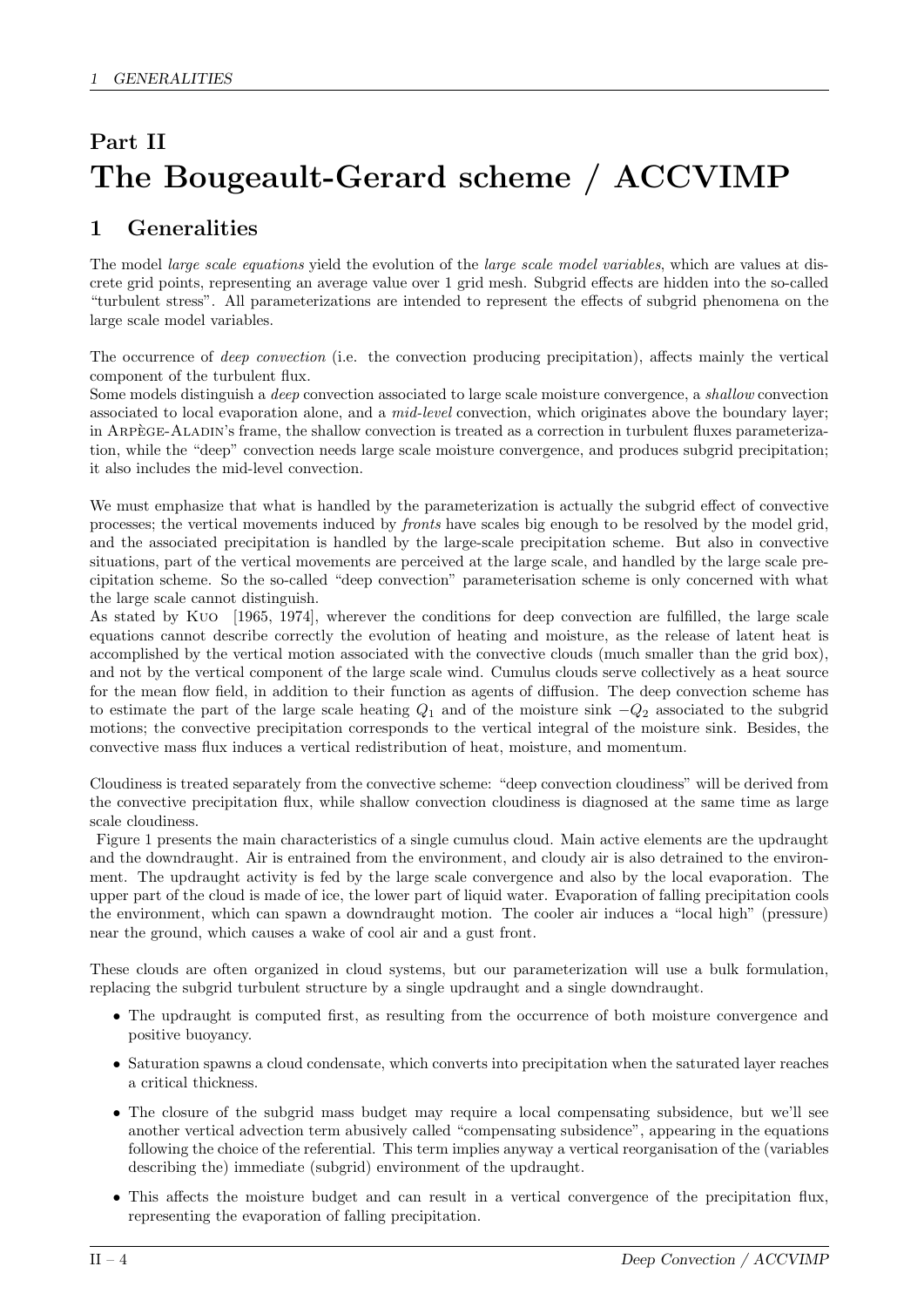

Figure 1: Schematic representation of a single cumulus cloud

• The downdraught scheme is computed separately, as resulting from the occurrence of both vertical convergence of the precipitation flux and negative buoyancy. The latter results actually of precipitation evaporation cooling the mid-level layers.

Separation of phenomena drives us to express a partial tendency for the convective effect. We write conventionally the large scale equations (i.e. prognostic equations for the large scale model variables, and dropping the viscous stress terms) using the hydrostatic pressure as vertical coordinate. For this paragraph only, we note the large scale values with a bar, reminding they represent a mean value over 1 grid mesh, as:

$$
\frac{d\overline{\psi}}{dt} = \text{(Source)} - \text{(Turbulent Stress)}
$$

or (using the notation  $Q_1, Q_2$  introduced by YANAI et al. [1973]):

• Large scale apparent heating  $Q_1$  (K/day):

$$
c_p \cdot Q_1 = \frac{\partial \overline{s}}{\partial t} + \overline{\mathbf{V}} \cdot \nabla \overline{s} + \overline{\omega} \frac{\partial \overline{s}}{\partial p} = L \cdot (\mathcal{C} - \mathcal{E}) + c_p \cdot Q_R - \frac{\partial \overline{\omega'} s'}{\partial p} - \left(\frac{\partial \overline{u'} s'}{\partial x} + \frac{\partial \overline{v'} s'}{\partial y}\right)
$$
(1)

• Large scale apparent moisture sink  $-Q_2$  (K/day) (i.e. cooling / heating brought by moisture variations):

$$
\frac{-c_p \cdot Q_2}{L} = \frac{\partial \overline{q}}{\partial t} + \overline{\mathbf{V}} \cdot \nabla \overline{q} + \overline{\omega} \frac{\partial \overline{q}}{\partial p} = -(\mathcal{C} - \mathcal{E}) - \frac{\partial \overline{\omega'} q'}{\partial p} - \left(\frac{\partial \overline{u'} q'}{\partial x} + \frac{\partial \overline{v'} q'}{\partial y}\right)
$$
(2)

In addition, we may consider the

• Horizontal momentum equation

$$
\frac{\partial \overline{\mathbf{V}}}{\partial t} + \overline{\mathbf{V}} \cdot \nabla \overline{\mathbf{V}} + \overline{\omega} \frac{\partial \overline{\mathbf{V}}}{\partial p} - f \mathbf{k} \wedge \overline{\mathbf{V}} = -\nabla \overline{\phi} - \frac{\partial \overline{\omega' \mathbf{V'}}}{\partial p} - \left( \frac{\partial \overline{u' \mathbf{V'}}}{\partial x} + \frac{\partial \overline{v' \mathbf{V'}}}{\partial y} \right)
$$
(3)

 $C - \mathcal{E}$  is the net condensation-evaporation rate,  $Q_R$  is the radiative local heating (K/day): these source terms can be separated between the part occurring at large scale, and the part occurring at subgrid scale. So we express that the heating of a (3D) mesh-scale material parcel is due to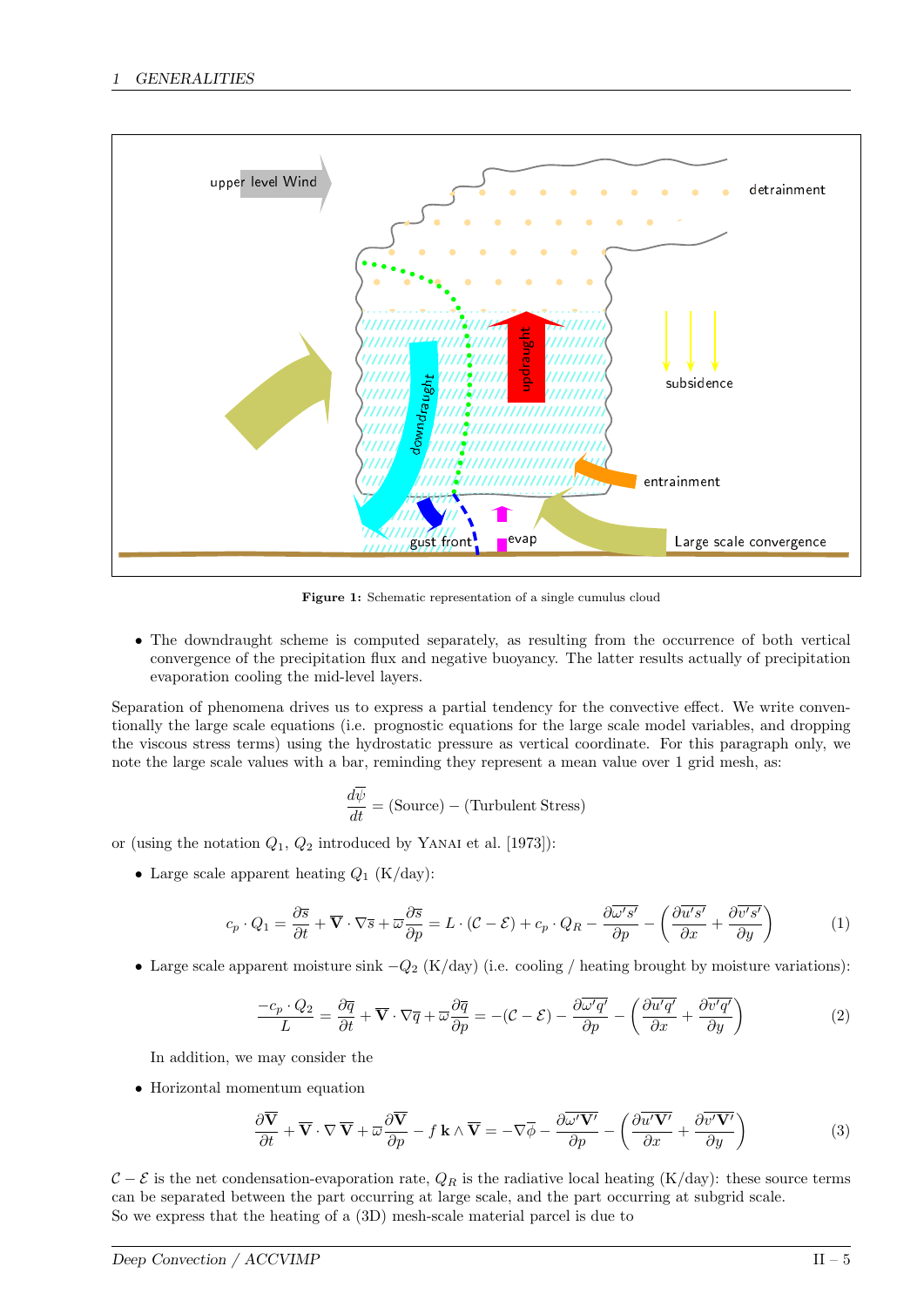- large-scale and subgrid-scale phase transitions,
- large-scale and subgrid radiative heating and
- subgrid reorganization effects (divergence of the eddy transport of sensible heat).

The apparent moisture sink measured by  $Q_2$  is due to the net condensation and the divergence of the eddy transport of moisture. A complete resolution of the parameterization problem would be to derive expressions for the subgrid part of  $C - \mathcal{E}$  and  $Q_R$ , and the turbulent fluxes: as this is hardly thinkable, we opt instead for a bulk description of the resulting large-scale effects, seeking an expression for  $Q_1 - Q_R$  and  $-Q_2$ , accounting for the effects of both deep convection and turbulent transports; and we want to determine  $Q_1$  and  $-Q_2$  from the large-scale environment.

Outside the regions of deep convection the convective part of  $Q_1$  and  $-Q_2$  is zero, while the turbulent processes still give an input.

The set of large scale equations may be rewritten in the form:

$$
\frac{\partial \overline{\psi}}{\partial t} = -\overline{\mathbf{V}}\nabla \overline{\psi} - \overline{\omega} \frac{\partial \overline{\psi}}{\partial p} - \frac{\partial \overline{\omega' \psi'}}{\partial p} + S_{\psi} \tag{4}
$$

where  $\psi$  stands for s, q, or  $h = s + Lq$  and V. The vertical flux  $\overline{\omega'\psi'}$  represents all subgrid scale transports (linked to either micro-scale, cloud-scale, or meso-scale circulations) and  $S_{\psi}$  the source/sink terms (radiation contribution for thermodynamic variables, geopotential gradient for the momentum equation). We drop here the horizontal turbulent stresses and the Coriolis term as they do not affect directly the convective process.

Equation (4) can be considered as:

$$
\frac{\partial \overline{\psi}}{\partial t} = \left(\frac{\partial \overline{\psi}}{\partial t}\right)_{LS} + S'_{\psi} + \left(\frac{\partial \overline{\psi}}{\partial t}\right)_{\text{subgrid}}\tag{5}
$$

The subscript  $_{LS}$  denotes the contribution to the time derivative by the large-scale advective process and subgrid for those having a space scale smaller than the grid size.  $S'_{\psi}$  represents the source terms treated outside the convection parameterisation scheme (the large scale parts). The subgrid tendency becomes then:

$$
\left(\frac{\partial \overline{\psi}}{\partial t}\right)_{\text{subgrid}} = \text{source} - \frac{\partial \overline{\omega' \psi'}}{\partial p} = \left(\frac{\partial \overline{\psi}}{\partial t}\right)_{\text{conv}} + \left(\frac{\partial \overline{\psi}}{\partial t}\right)_{\text{vert\_diff}} \tag{6}
$$

## 1.1 Mass flux approach

The approach performs an average over the "cloudy" (i.e. convectively active) and "no-cloudy" (inactive) area of the grid point and may allow some approximations as the active cloud covers a fractional area much smaller than one.

The mass flux approach partitions the flux between contributions from convective updraughts (subscript  $_u$ ), convective downdraughts (subscript  $_d$ ), and the environment (subscript  $_e$ ):

$$
\overline{\psi'\omega'} = \sigma_u \overline{\psi'\omega'}\big|_u + \sigma_d \overline{\psi'\omega'}\big|_d + \sigma_e \overline{\psi'\omega'}\big|_e \tag{7}
$$

where  $\psi$  stands for V, s, or q and the  $\sigma$  represent the fractional areas covered by convective up- and downdraughts, and the environment.

$$
\psi = \overline{\psi} + \psi' \tag{8}
$$

where  $\overline{\psi}$  represents the average value over the grid box, and  $\psi'$  the fluctuations from it. We have:

$$
\overline{\psi} = \sigma_u \cdot \psi_u + \sigma_d \cdot \psi_d + (1 - \sigma_u - \sigma_d) \cdot \psi_e \n\overline{\omega} = \sigma_u \cdot \omega_u + \sigma_d \cdot \omega_d + (1 - \sigma_u - \sigma_d) \cdot \omega_e
$$
\n(9)

hence

$$
\overline{\omega'\psi'} = \overline{\omega \cdot \psi} - \overline{\omega} \cdot \overline{\psi}
$$
  
=  $\sigma_u \cdot \omega_u \psi_u + \sigma_d \cdot \omega_d \psi_d + (1 - \sigma_u - \sigma_d) \cdot \omega_e \psi_e - (\sigma_u \cdot \omega_u + \sigma_d \cdot \omega_d + (1 - \sigma_u - \sigma_d) \cdot \omega_e) \cdot \overline{\psi}$   
=  $\sigma_u \cdot \omega_u \cdot (\psi_u - \overline{\psi}) + \sigma_d \cdot \omega_d \cdot (\psi_d - \overline{\psi})$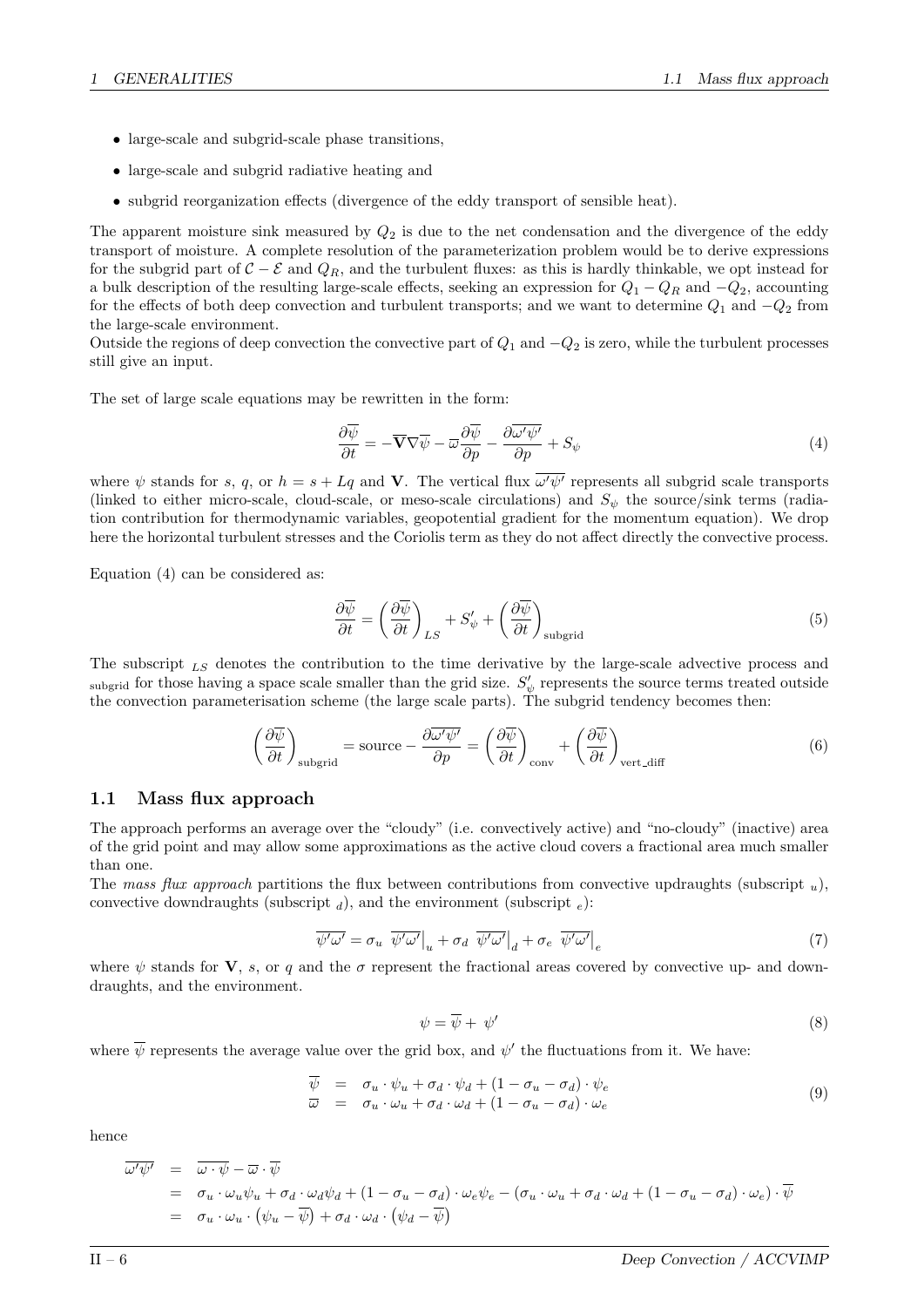$$
+ \omega_e \left\{ - \sigma_u \left( \psi_u - \psi_e \right) - \sigma_d \left( \psi_d - \psi_e \right) - \sigma_u \left( \psi_e - \overline{\psi} \right) - \sigma_d \left( \psi_e - \overline{\psi} \right) \right\}
$$

$$
= \sigma_u \cdot (\omega_u - \omega_e) \cdot (\psi_u - \overline{\psi}) + \sigma_d \cdot (\omega_d - \omega_e) \cdot (\psi_d - \overline{\psi})
$$
\n(10)

$$
= \sigma_u \cdot (\omega_u - \overline{\omega}) \cdot (\psi_u - \psi_e) + \sigma_d \cdot (\omega_d - \overline{\omega}) \cdot (\psi_d - \psi_e) \tag{11}
$$

The last equality results from the symmetry between  $\psi$  and  $\omega$  in the calculation. We define

$$
\omega^{\hat{*}} \equiv \sigma_u \cdot (\omega_u - \omega_e) \qquad , \qquad \omega^{\check{*}} \equiv \sigma_d \cdot (\omega_d - \omega_e) \tag{12}
$$

the relative up- and downdraught mass fluxes with respect to the environment. The absolute draught mass fluxes (by the absolute cloud velocity),

$$
M_u \equiv -\sigma_u \cdot \omega_u = -(\omega^* + \sigma_u \omega_e) \quad \Longleftrightarrow \quad \omega^* = -(M_u + \sigma_u \omega_e) M_d \equiv \sigma_d \cdot \omega_d = (\omega^* + \sigma_d \omega_e) \quad \Longleftrightarrow \quad \omega^* = (M_d - \sigma_d \omega_e)
$$
\n(13)

Following assumption is generally applied

$$
-\omega^* \sim M_u \equiv -\sigma_u \cdot \omega_u \qquad \text{and} \qquad \omega^* \sim M_d \equiv \sigma_d \cdot \omega_d \qquad (14)
$$

This will be realized if

•  $\sigma_u \ll 1$ : remember that  $\sigma_u$  represents only the fraction of the grid box occupied by the updraught. We have then

$$
\sigma_u \ll 1 \Longrightarrow \omega_u \gg \omega_e
$$

Various articles, like Asai and Kasahara [1967] propose to estimate an affordable section for the updraught by considering complete Bénard-like cells, considering that space is required between the updraughts for compensating subsidence. For such a situation, they obtain that the updraught should not pass over 15% of the section of the cloud. Such a view is rather academic: in our case, most of the compensating subsidence could occur outside the grid box containing the cloud system we try to simulate, because if it was within the box, we should not observe the large scale convergence that we put as a necessary condition for convective activity. Practically, with large grid boxes, there could be significant compensating subsidence within the box, but this part would then be hidden in the parameterization; on the other hand, with grid boxes of a few kilometers, cloud systems could extend over several grid boxes, and the active mesh fraction would not need to be small.

•  $\omega_e \sim 0$  could be less restrictive. The large scale vertical velocity is related to the large scale convergence, which is supposed here to feed the convective process: so the average large scale upward motion should come essentially from a larger updraught velocity over the small updraught mesh fraction  $\sigma_u$ . Note that actually, the *local surface fluxes* also feed the updraught (see  $\S1.2$ ), so that this balance could not be perfect.

Outside the updraught, only the compensating subsidence could produce a non-zero subgrid environmental vertical velocity. In the case both an updraught and a downdraught are present, the downdraught's compensating ascent acts opposite to the compensating subsidence, reducing the net effect, and the so-called compensating vertical fluxes could be seen as mere tools to close the subgrid budgets, with no net impact on the large scale.

BOUGEAULT [1985]'s experiments with a single updraught showed already similar profiles for his variables  $\omega^* = \sigma_u(\omega_u - \omega_e)$  (representing in his terminology the "net vertical ascent occurring at subgrid scale") and the large scale vertical velocity  $\overline{\omega} = \omega^* + \omega_e$ , the first being nevertheless slightly bigger, suggesting the need of some correction by environment compensating subsidence (but his scheme did not include a downdraught). Anyway it is important to maintain a clear distinction between the fluxes in the reasoning. The final expression is thus

$$
\overline{\psi'\omega'} = \omega^{\hat{*}} (\psi_u - \overline{\psi}) + \omega^{\check{*}} (\psi_d - \overline{\psi})
$$
\n(15)

In the general equations we must express the turbulent constraints as

$$
-\frac{\partial \overline{\psi'\omega'}}{\partial p} = -\frac{\partial \omega^{\hat{*}}(\psi_u - \overline{\psi})}{\partial p} - \frac{\partial \omega^{\check{*}}(\psi_d - \overline{\psi})}{\partial p} \tag{16}
$$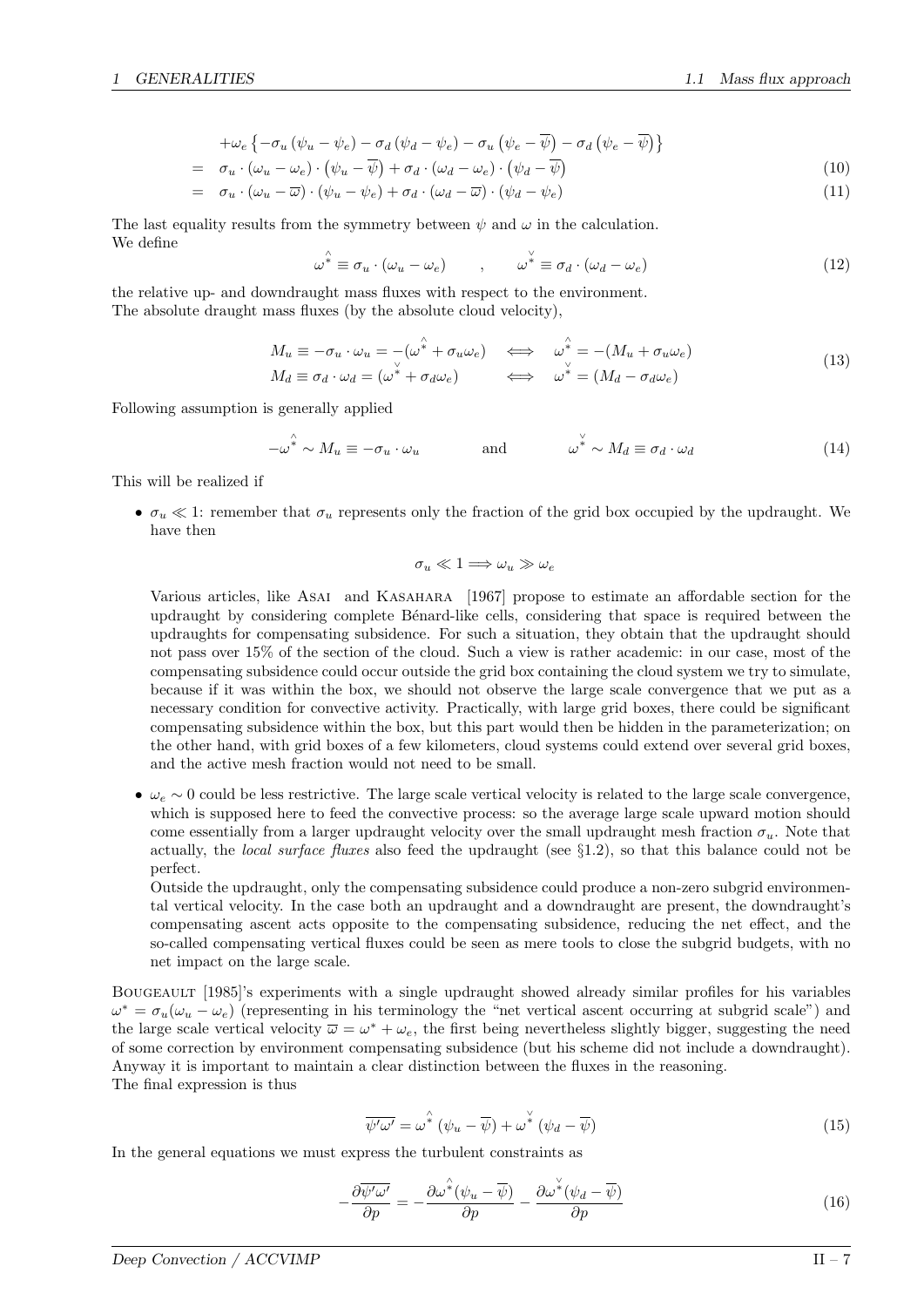## 1.2 Formulation

BOUGEAULT [1985] uses the following guidelines:

- Most of the vertical mass ascent needed to satisfy the large-scale mass budget is not visible at the large scale but only at the sub-grid scale, where
	- the ascent cooling effect is widely balanced by the condensation heat release
	- the moistening is widely balanced by the rain fallout

Similarly, we'll suppose that the downdraught moisture and energy budgets are closed without mixing with the environment: the evaporation of precipitation is the only source of  $q$  and  $s$  in the downdraught and is totally devoted to it.

- When deep convection occurs, the large scale values of s and q are also modified by mixing of cloudy air with the environment, which is called detrainment. For this, Kuo's scheme uses a relaxation of the large-scale variables towards a single cloud profile  $(s_c, q_c)$  with a time constant independent of the altitude (practical implementation will refine this scheme, introducing enhanced detrainment at the cloud top).
- As soon as deep convection occurs, the validity of a separate treatment of vertical turbulent diffusion becomes doubtful: a simple way to compensate for the contribution of the turbulent diffusion scheme added in a subsequent computation step, is to subtract the turbulent tendencies in the expression of the convective tendencies. When closing the moisture budget, this requires to subtract the vertical divergence of turbulent moisture flux (and similarly for the associated dry static energy) from the total convective tendencies. In addition (see  $\S6.1.1$ ), it has been proposed to add the effect of the turbulent moisture flux to the large scale moisture convergence feeding the convective process, which reflects the fact that large scale moisture advection alone is not always the main moisture provider to the updraught: local surface evaporation – expressed in this turbulent vertical flux – sometimes brings a substantial contribution.

Considering the mixing of the cloud air with the environment, through an entrainment rate  $E \geq 0$  and a detrainment rate  $D \geq 0$ , we can write cloud-scale budgets, with the hypotheses that  $\psi_e = \overline{\psi}, \sigma_u, \sigma_d \ll 1$ , and  $\frac{\partial \sigma_u \psi_u}{\partial t} \equiv 0$  as we neglect the contributions of the cloud variables tendencies (stationarity of cloud properties over the time step).

For the updraught :

$$
\begin{array}{rcl}\n\frac{\partial M_u}{\partial p} & = & D_u - E_u \\
\frac{\partial M_u s_u}{\partial p} & = & D_u s_u - E_u \overline{s} - Lc \\
\frac{\partial M_u q_u}{\partial p} & = & D_u q_u - E_u \overline{q} + c \\
\frac{\partial M_u \mathbf{V}_u}{\partial p} & = & D_u \mathbf{V}_u - E_u \overline{\mathbf{V}}\n\end{array} \tag{17}
$$

where  $c$  is in-cloud condensation rate (there is no evaporation inside the cloud).

For the downdraught, we have, similarly:

$$
\frac{\partial M_d}{\partial p} = E_d - D_d
$$
\n
$$
\frac{\partial M_d s_d}{\partial p} = E_d \overline{s} - D_d s_d - L e
$$
\n
$$
\frac{\partial M_d q_d}{\partial p} = E_d \overline{q} - D_d q_d + e
$$
\n
$$
\frac{\partial M_d \mathbf{V}_d}{\partial p} = E_d \overline{\mathbf{V}} - D_d \mathbf{V}_d
$$
\n(18)

where this time the source term  $e$  is the evaporation (measured through the convergence of the precipitation flux), and there is no condensation as the downdraught no longer works when saturated.

With  $(17)$ ,  $(18)$  we can derive:

$$
\frac{\partial M_u(s_u - \overline{s})}{\partial p} = D_u(s_u - \overline{s}) - M_u \frac{\partial \overline{s}}{\partial p} - Lc
$$
  

$$
\frac{\partial M_d(s_d - \overline{s})}{\partial p} = -D_d(s_d - \overline{s}) - M_d \frac{\partial \overline{s}}{\partial p} - L e
$$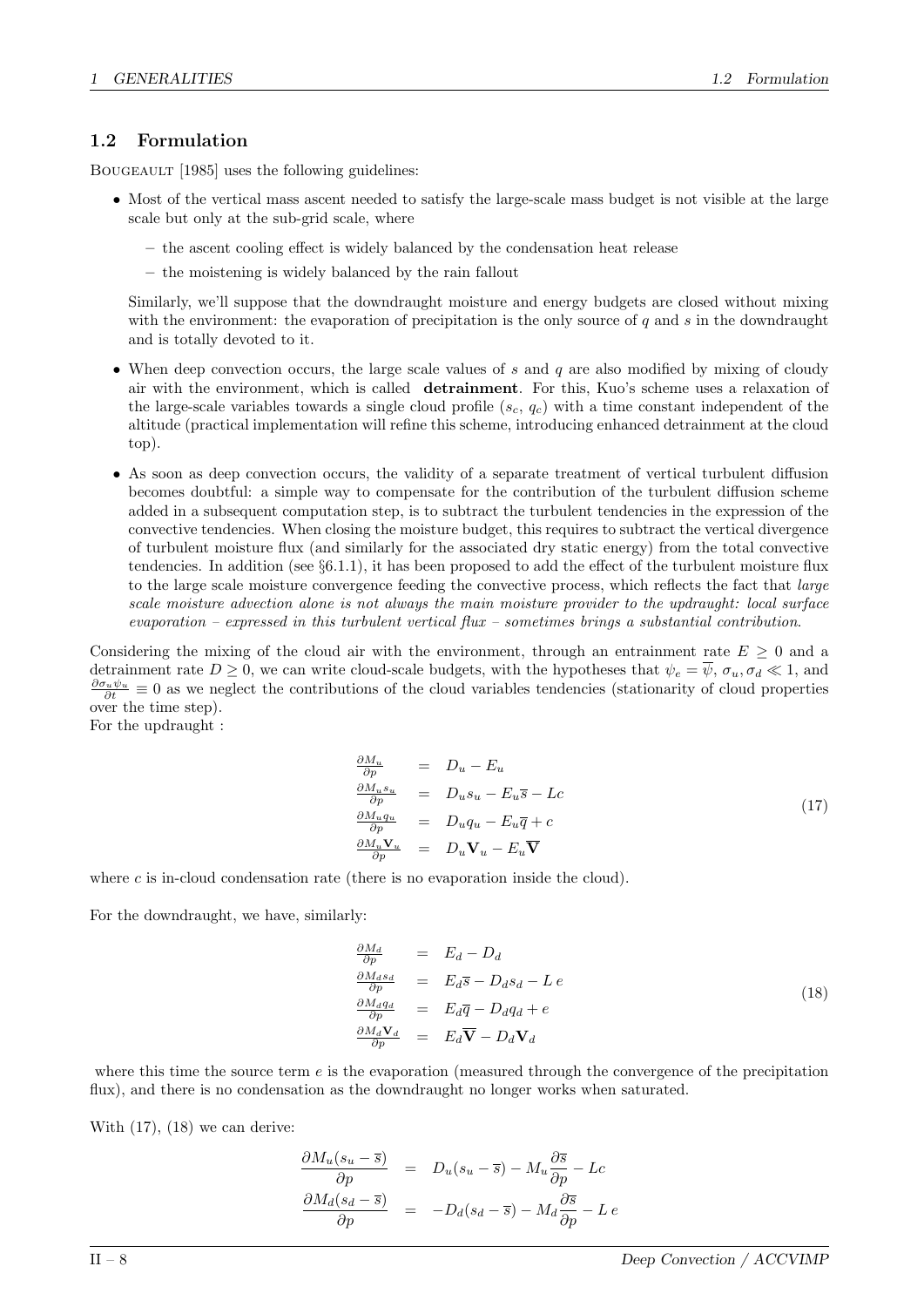and similar relations for  $q$  and  $V$ , hence the general form

$$
-\frac{\partial \omega^{\hat{*}}(\psi_u - \overline{\psi})}{\partial p} = D_u(\psi_u - \overline{\psi}) + \omega^{\hat{*}} \frac{\partial \overline{\psi}}{\partial p} - \text{source}
$$

$$
\frac{\partial \omega^{\check{*}}(\psi_d - \overline{\psi})}{\partial p} = -D_d(\psi_d - \overline{\psi}) - \omega^{\check{*}} \frac{\partial \overline{\psi}}{\partial p} - \text{source}
$$

Combining with (16) and (6), we obtain as final expression, applying to regions of deep convection:

$$
\left(\frac{\partial \overline{\psi}}{\partial t}\right)_{\text{conv}} = \underbrace{\omega^* \frac{\partial \overline{\psi}}{\partial p}}_{\text{pseudo subs.}} + \underbrace{K_u(\psi_u - \overline{\psi})}_{\text{Detraimment}} + \underbrace{\omega^* \frac{\partial \overline{\psi}}{\partial p}}_{\text{pseudo asc.}} + \underbrace{K_d(\psi_d - \overline{\psi})}_{\text{Detraimment}} + \underbrace{g \frac{\partial J_{\psi}}{\partial p}}_{\text{turb. vert. diffusion}}
$$
(19)

where we noted the detrainment rates D as Kuo-type detrainment coefficients  $K_u$  and  $K_d$ . The last term of the RHS is the subtraction of the separate vertical diffusion scheme contribution, following Bougeault's third guideline.

This equation expresses the part of the tendency of the large scale model variables due to convection, and the different terms can receive an external interpretation, as indicated: pseudo subsidence and ascent, and detrainment of cloudy air which modifies the environment by mixing to it.

We could summarize the development as follows:

- Outer side: We try to express here the environmental effects of the convection. Those are
	- $A$  pseudo downward advection for the updraught (often abusively called *compensating subsidence*) and pseudo-upward advection for the downdraught (abusively called *compensating ascent*). Those two terms are linked to the fact that large scale variables have the large scale vertical velocity, while the draught actual environment has vertical velocity  $\omega_e$ .

$$
\overline{\omega} = \sigma_u \omega_u + \sigma_d \omega_d + \sigma_e \omega_e \implies \omega^* + \omega^* = \overline{\omega} - \sigma_e \omega_e
$$

and we see these pseudo-advection terms by the two draughts fluxes combine in a relative advection of the large scale variable by the difference between large scale vertical velocity and the subgrid average environment velocity.

No environmental vertical motion effect of this term is experienced at large scale.

- When deep convection occurs, the large scale values are affected via the detrainment process.
- We suppose that the convective scheme includes the vertical turbulent diffusion effects in the case of convection, so we have to subtract the contribution of the separate diffusion scheme that would be redundant and alter the results.
- Inner side: The subgrid behaviour will be replaced by a single updraught and a single downdraught. This is the part concerned by the parameterization, which must take into account:
	- $-$  The source of the convective activity: *moisture convergence and positive buoyancy* for the updraught, and evaporation of the precipitation and negative buoyancy for the downdraught.
	- The effects of *entrainment* of environmental air into the up/downdraughts.
	- The effects of the pressure gradient on momentum, due to the fact that the pressures into the updraught, the downdraught, and the environment may be different.

Let's rewrite equation (19) for the actual model variables, and compare with the case with no convection. In the convective region, we have to add convection's contribution :

$$
c_p \cdot Q_1^{\text{cu}} = \mathcal{C} \cdot L - \frac{\partial \overline{\omega's'}}{\partial p} = \omega^{\hat{*}} \frac{\partial \overline{s}}{\partial p} + K_u (s_u - \overline{s}) + \omega^{\hat{*}} \frac{\partial \overline{s}}{\partial p} + K_d (s_d - \overline{s}) + g \frac{\partial J_s}{\partial p}
$$
(20)

$$
-\frac{c_p}{L} \cdot Q_2^{\text{cu}} = -\mathcal{C} - \frac{\partial \overline{\omega'} q'}{\partial p} = \omega^{\hat{i}} \frac{\partial \overline{q}}{\partial p} + K_u (q_u - \overline{q}) + \omega^{\hat{i}} \frac{\partial \overline{q}}{\partial p} + K_d (q_d - \overline{q}) + g \frac{\partial J_q}{\partial p}
$$
(21)

$$
Q_3 = \left(\frac{\partial \overline{\mathbf{V}}}{\partial t}\right)^{\text{cu}} = \omega^2 \frac{\partial \overline{\mathbf{V}}}{\partial p} + K_u \left(\mathbf{V}_u - \overline{\mathbf{V}}\right) + \omega^2 \frac{\partial \overline{\mathbf{V}}}{\partial p} + K_d \left(\mathbf{V}_d - \overline{\mathbf{V}}\right)
$$
(22)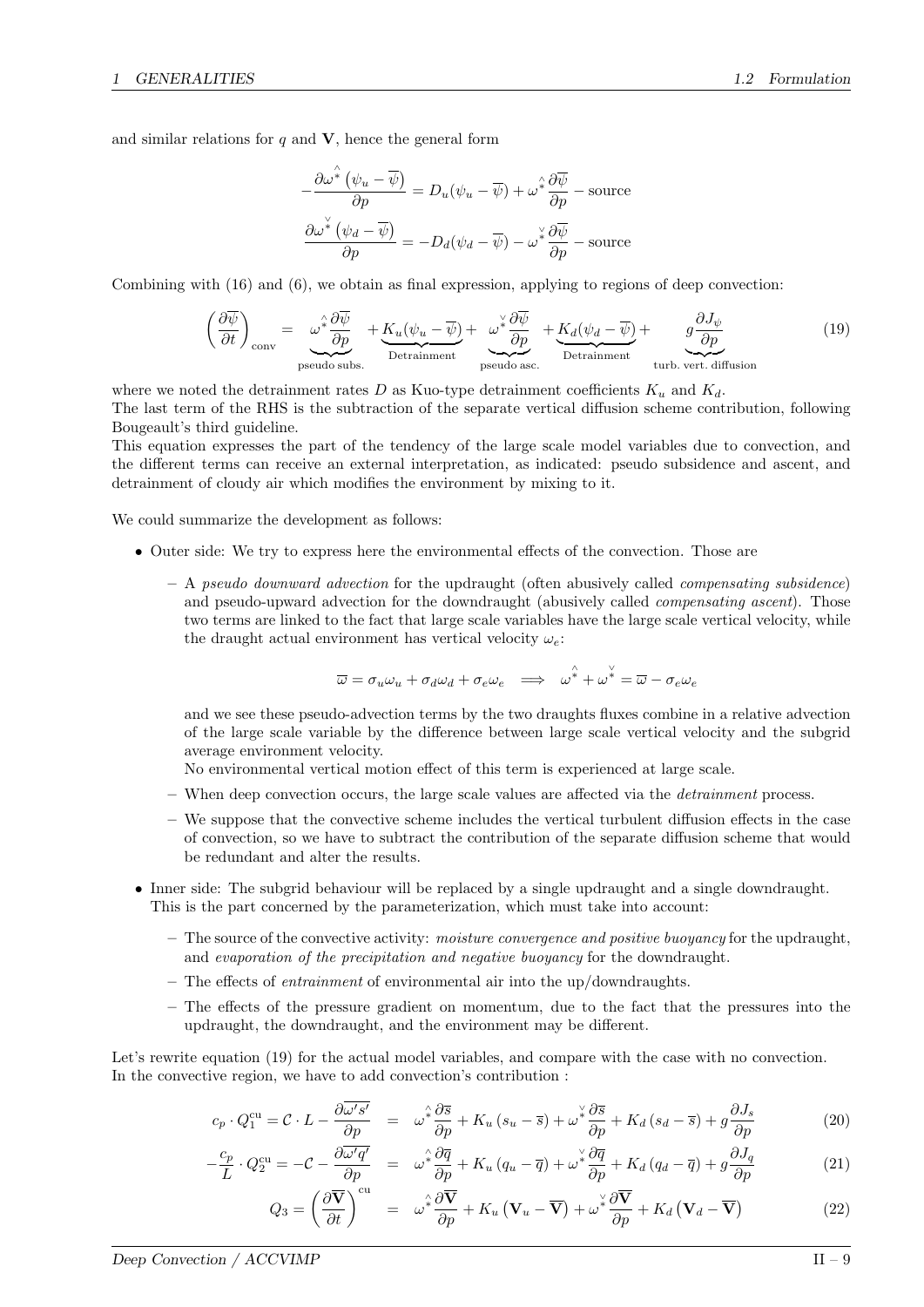To the turbulent fluxes, found everywhere:

$$
c_p \cdot Q_1^{\text{diff}} = c_p \cdot (Q_1 - Q_R) = -g \frac{\partial J_s}{\partial p}
$$
 (23)

$$
-\frac{c_p}{L} \cdot Q_2^{\text{diff}} = -g \frac{\partial J_q}{\partial p} \tag{24}
$$

$$
Q_3^{\text{diff}} = -g \frac{\partial J_{\mathbf{V}}}{\partial p} \tag{25}
$$

In the case of momentum, it doesn't seem wise to introduce a turbulent vertical diffusion term (see §5.2): unlike s and q, momentum has no active contribution to convection itself, while  $Q_3$  (22) acts as a pure redistribution of horizontal momentum. So we let turbulent diffusion of horizontal momentum act everywhere through the turbulent diffusion scheme.

To go farther, we need expressions for the parameters  $K_u$  and  $K_d$ , for the cloudy mass fluxes  $\omega^{\hat{*}}$ ,  $\omega^{\check{*}}$ , and for the cloudy profiles  $\psi_u$ ,  $\psi_d$ .

For all this, we have to look at the inner side of the parameterization.

In the following sections, we'll first derive the pseudo subsidence/ascent terms and the detrainment coefficients  $K_u$  and  $K_d$ , supposing the cloudy mass fluxes are known.

After, we will build the cloudy profiles, and finally examine the different closure hypotheses allowing to determine the mass fluxes.

## 2 Mesh size effects on parameterization

The aim of "deep convection" parameterization is primarily to address the unresolved phenomena inducing precipitation. Large scale precipitation is based widely on large scale vertical velocities, themselves representing averages over one grid mesh.

When increasing the resolution, more and more precipitation represented by the parameterization scheme will also be diagnosed by the large scale scheme, leading to a double count of precipitation.

Practically cumulo-mimbus clouds are totally resolved by a 1 km grid mesh, and ignored by a 100 km grid mesh.

Between those mesh sizes, you need to modulate the contribution of the deep convection scheme, and this is particularly sensible in ARPEGE global model, where the mesh size varies over the domain.

The modulation is performed by affecting the large scale moisture convergence fed to the deep convection routine.

## 2.1 Classic method

Moisture convergence at a given level is expressed by

$$
\text{CVGQ} \equiv -\mathcal{R} \left[ \mathbf{V} \cdot \nabla q + \omega \frac{\partial q}{\partial p} \right] - g \frac{\partial J_q}{\partial p} \tag{26}
$$

where  $R$  is a modulation factor to take into account mesh size effects. Note the addition of the divergence of the turbulent diffusion flux, which is an important characteristic of the scheme (see  $\S 6.1.1$ ).

The ancient way (LSRCON=.FALSE.) defines this modulation factor as

$$
\mathcal{R} = \frac{1}{(1 + \text{PGM(JLON)} \cdot \frac{\Delta x_{\text{ref}}}{\Delta x_{\text{equiv}}})^{\Upsilon}}
$$
(27)

where

- PGM is the local map factor,
- $\Upsilon \equiv$  GCOMOD is a tuning exponent,
- $\Delta x_{\text{equiv}}$  is the model equivalent mesh size, defined as

 $\triangle x_{\text{equiv}} \equiv \frac{2\pi r_a}{3\text{NSMAX}}$  in the global model ARPÈGE, and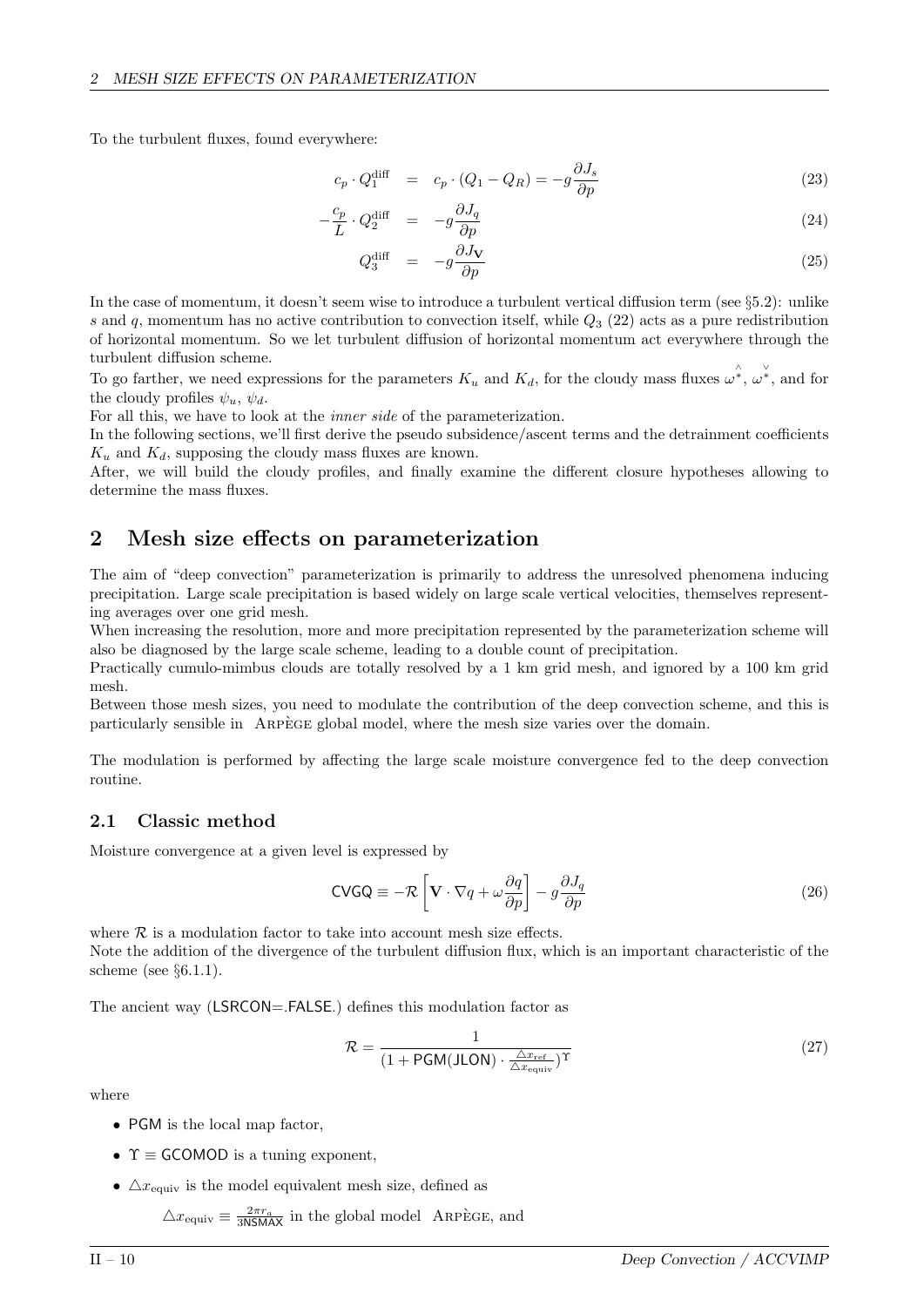$\triangle x_{\text{equiv}} \equiv \min(\text{EDELX}, \text{EDELY})$  in ALADIN

where  $r_a$  is the earth radius, NSMAX the model truncation, EDELX and EDELY the local area model mesh dimensions  $[m]$ .

•  $\Delta x_{\text{ref}}$  is a reference length [m] suitable to the closure type of the convection scheme, corresponding to parameters REFLKUO (Kuo closure) of REFLCAPE (CAPE closure).

## 2.2 Smarter method

Activated by the key (LSRCON=.TRUE.), it consists to add, to the moisture convergence CVGQ, the vertical divergence of total the large scale precipitation flux (returned by CPFHPFS), before passing it to the deep convection routine.

$$
\text{CVGQ} \equiv -\mathcal{R} \left[ \mathbf{V} \cdot \nabla q + \omega \frac{\partial q}{\partial p} \right] - g \frac{\partial J_q}{\partial p} - g \frac{\partial \mathcal{P}_{\text{LS}}}{\partial p} \tag{28}
$$

In this case, it is advisable to have  $\mathcal{R} = 1$ , by setting GCOMOD = 0. or REFLKUO = 0. since there is no need to perform the large scale moisture convergence modulation in two ways simultaneously.

## 3 Pseudo vertical advection effects

The original development can be found in the appendix of [GELEYN et al., 1982]. In a separate resolution, we consider here only the first and the third terms of the RHS of equation (19): so we have to solve

$$
\left(\frac{\partial\psi}{\partial t}\right)_{ps} = \omega^{\hat{*}}\frac{\partial\psi}{\partial p} = \frac{\partial\omega^{\hat{*}}\psi}{\partial p} - \psi\frac{\partial\omega^{\hat{*}}}{\partial p} = -g\frac{\partial F_{\psi}^{ps}}{\partial p}
$$
\n
$$
\left(\frac{\partial\psi}{\partial t}\right)_{pa} = \omega^{\check{*}}\frac{\partial\psi}{\partial p} = \frac{\partial\omega^{\check{*}}\psi}{\partial p} - \psi\frac{\partial\omega^{\check{*}}}{\partial p} = -g\frac{\partial F_{\psi}^{pa}}{\partial p}
$$
\n(29)

where subscript  $_{ps}$  represents the *pseudo-subsidence* and  $_{pa}$  the *pseudo ascent*. The resolution is identical for the updraught and the downdraught.

$$
\left(\frac{\partial \psi}{\partial t}\right)_{ps} = \omega^{\hat{*}} \frac{\partial \psi}{\partial p} = \frac{\partial \omega^{\hat{*}} \psi}{\partial p} - \psi \frac{\partial \omega^{\hat{*}}}{\partial p} = -g \frac{\partial F^{ps}_{\psi}}{\partial p}
$$

The physics being called before the dynamics, the time discretisation is necessarily decentered. In this case, an explicit discretization of the advection equation is always unstable: hence we must use an implicit one. Let's define  $\mathsf{ZFORM} = c = -\omega^* \Delta t \geq 0$  the updraught mass flux. Putting  $\delta^l \equiv p^l - p^{l-1}$  we get, using a split-implicit algorithm for the intermediate determination of  $\psi_{ps}$ .

$$
\psi^l_{ps} \, - \, \psi^l \quad = \quad - \frac{1}{\delta^l} \left\{ c_{\bar l} \,\, \frac{\psi^{l+1}_{ps} + \psi^l_{ps}}{2} - c_{\bar l-1} \,\, \frac{\psi^l_{ps} + \psi^{l-1}_{ps}}{2} \right\} + \psi^l_{ps} \frac{c_{\bar l} - c_{\bar l - 1}}{\delta^l}
$$

As this system is not diagonal dominant (the calculation at level l requires the knowledge at  $l-1$  and  $l+1$ ), we prefer to write:

$$
\psi_{ps}^{l} - \psi^{l} = -\frac{1}{\delta^{l}} \left\{ c_{\bar{l}} \frac{\psi_{ps}^{l} + (\psi^{l+1} - \psi^{l}) + \psi_{ps}^{l}}{2} - c_{\bar{l}-1} \frac{\psi_{ps}^{l-1} + (\psi^{l} - \psi^{l-1}) + \psi_{ps}^{l-1}}{2} \right\} + \psi_{ps}^{l} \frac{c_{\bar{l}} - c_{\bar{l}-1}}{\delta^{l}}
$$
\n
$$
= -\frac{c_{\bar{l}}}{\delta^{l}} \frac{\psi^{l+1} - \psi^{l}}{2} - \frac{c_{\bar{l}-1}}{\delta^{l}} \frac{\psi^{l} - \psi^{l-1}}{2} + \frac{c_{\bar{l}-1}}{\delta^{l}} (\psi_{ps}^{l-1} - \psi_{ps}^{l})
$$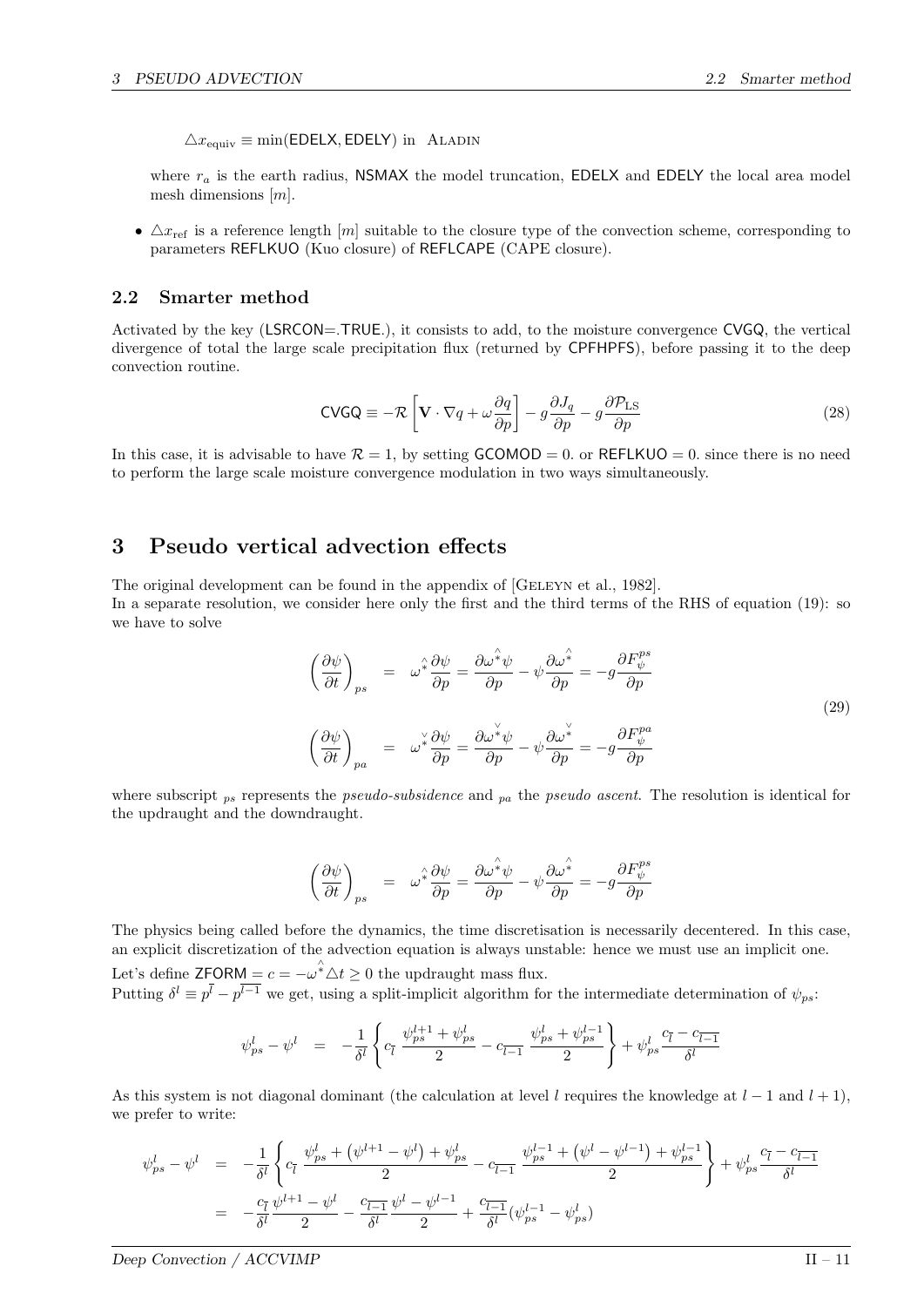so the values at the levels above and below are estimated by considering the same increment as at previous time step.

$$
\psi_{ps}^{l} (1 + \frac{c_{\overline{l-1}}}{\delta^{l}}) - \psi_{ps}^{l-1} \frac{c_{\overline{l-1}}}{\delta^{l}} = \psi^{l} + \frac{c_{\overline{l-1}}}{\delta^{l}} \frac{\psi^{l} - \psi^{l-1}}{2} - \frac{c_{\overline{l}}}{\delta^{l}} \frac{\psi^{l+1} - \psi^{l}}{2}
$$
\n
$$
\implies \qquad \psi_{ps}^{l} = \frac{\psi^{l} + \frac{c_{\overline{l-1}}}{\delta^{l}} \left\{ \psi_{ps}^{l-1} + \frac{\psi^{l} - \psi^{l-1}}{2} \right\} - \frac{c_{\overline{l}}}{\delta^{l}} \left\{ \frac{\psi^{l+1} - \psi^{l}}{2} \right\}}{1 + \frac{c_{\overline{l-1}}}{\delta^{l}}}
$$

Defining

$$
\text{ZAUX} = \frac{1}{1 + \frac{c_{\overline{l-1}}}{\delta^l}}
$$

yields

$$
\psi_{ps}^{l} = \text{ZAUX} \left\{ \psi^{l} + \frac{1}{\delta_{l}} \left[ c_{\overline{l-1}} \frac{\psi^{l} - \psi^{l-1}}{2} - c_{\overline{l}} \frac{\psi^{l+1} - \psi^{l}}{2} + c_{\overline{l-1}} \psi_{ps}^{l-1} \right] \right\}
$$
(30)

This scheme is conservative, well-conditioned and stable for linear perturbations.

Non linear instability appears when the jump in speed of propagation from one level to the next breaks the CFL criterion. Mathematically, it can be shown that linear instability is linked to the absence of diagonal dominance in the matrix. To avoid non linear instability we should have here

$$
\frac{|c_l - c_{l-1}|}{\delta_l \left| 1 + \frac{c_l}{\delta_l} \right|} < 1\tag{31}
$$

This is obtained by replacing  $c_l$  by  $c'_l$ :

$$
c'_{l} = c'_{l-1} + (c_{l} - c'_{l-1}) \frac{1 + \frac{c'_{l-1}}{\delta_{l}}}{1 + \frac{|c_{l} - c'_{l-1}|}{\delta_{l}}}
$$
(32)

Having the pseudo subsidence tendency, we can express the corresponding flux:

$$
\Delta F_{\psi}^{ps} = -\frac{\Delta p}{g\Delta t}(\psi_{ps} - \psi) \tag{33}
$$

## 4 Detrainment coefficient derivation

As we suppose that the convective process induces only a vertical redistribution of heat, moisture, rainfall and momentum (BOUGEAULT [1985]'s first hypothesis), we can express that the vertical integral of the moist static energy on the convective column must be conserved by the cumulus components. If we suppose that the updraught and the downdraught processes are not coupled in the realisation of this balance, this gives us a relation between  $K^c$  and  $\omega^*$   $(c = u, d)$ :

$$
\int_{p_t}^{p_b} (Q_1^u - Q_2^u) \frac{dp}{g} = 0, \qquad \qquad \int_{p_t}^{p_b} (Q_1^d - Q_2^d) \frac{dp}{g} = 0 \qquad (34)
$$

## 4.1 Updraught

We get:

$$
\int_{p_t}^{p_b} \left\{ K_u \left( h_u - h \right) + \omega^{\hat{\star}} \frac{\partial h}{\partial p} + g \frac{\partial J_h}{\partial p} \right\} \frac{dp}{g} = 0
$$

which yields the value for the Kuo coefficient  $K_u$ :

$$
K_u = \frac{\int\limits_{p_t}^{p_b} -\omega^2 \frac{\partial h}{\partial p} \frac{dp}{g} + J_h(p_t) - J_h(p_b)}{\int\limits_{p_t}^{p_b} (h_u - h) \frac{dp}{g}}
$$
(35)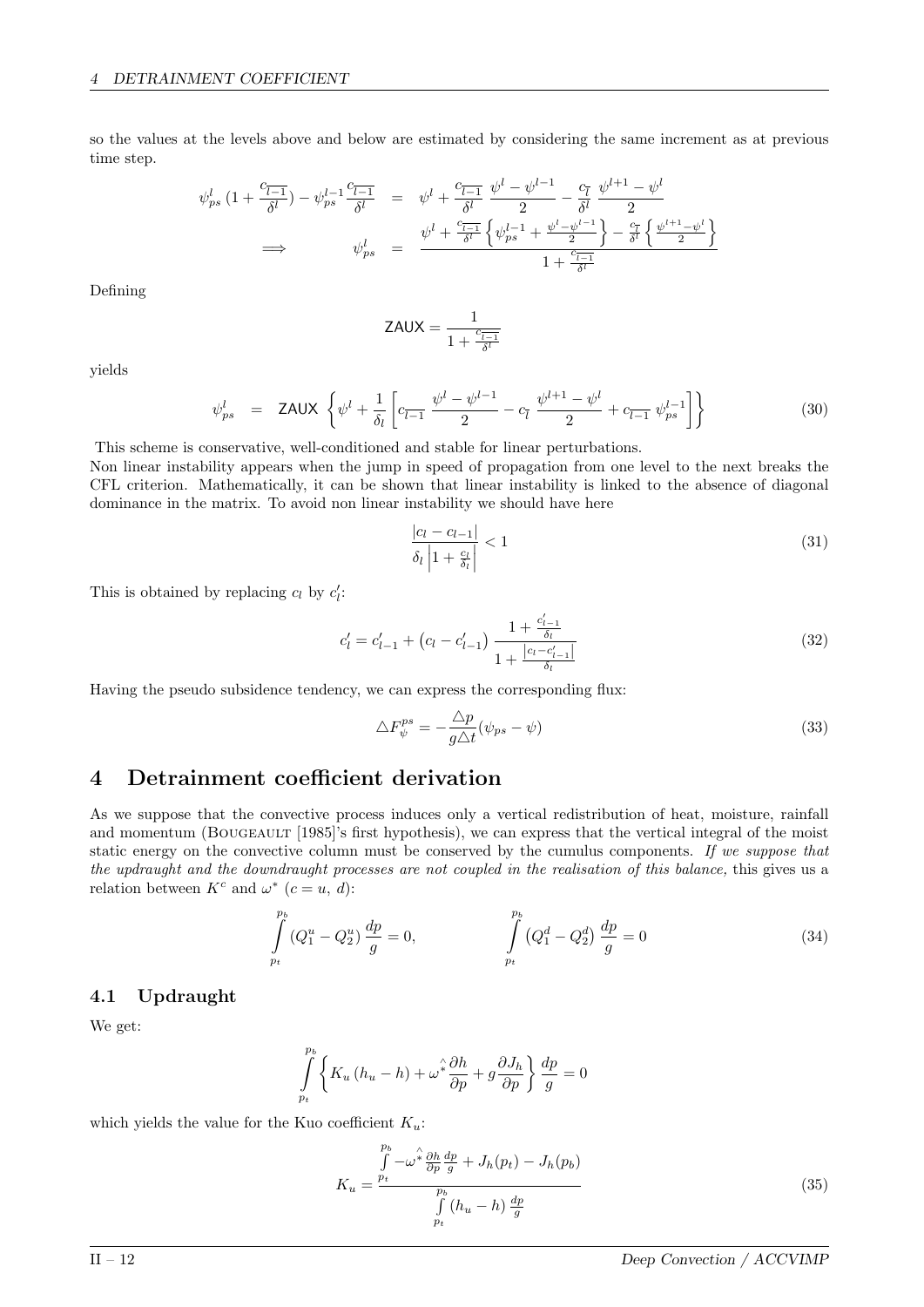In this view, the detrainment coefficient is constant over the whole vertical.

To introduce some degree of explicit detrainment at the top of our "equivalent single cloud", we introduce a dependency over the vertical through the updraught mass flux divergence, as

$$
K^{l} = K_{0} + \beta \max(0, \left(-\frac{\partial \omega^{\hat{\lambda}}}{\partial p}\right)^{l})
$$

where the average detrainment rate  $K_0$  is computed as above, leading:

$$
K_0^u = \frac{\int\limits_{p_t}^{p_b} -\omega^{\hat{\lambda}} \frac{\partial h}{\partial p} \frac{dp}{g} - \beta \int\limits_{p_t}^{p_b} \max(0, -\frac{\partial \omega^{\hat{\lambda}}}{\partial p})(h_u - h) \frac{dp}{g} + J_h(p_t) - J_h(p_b) \frac{f}{g}}{\int\limits_{p_t}^{p_b} (h_u - h) \frac{dp}{g}}
$$
(36)

The tuning coefficient  $\beta \equiv$  GCVBETA may be reset to 0 to suppress the dependency of the detrainment on the updraught mass flux. Presently recommended value is 0.2. This enhanced detrainment applies only to the updraughts.

As section (3) gave us  $\omega^* \frac{\partial h}{\partial p} = \frac{\psi_{ps} - \psi}{\Delta t}$ , we compute a single value of  $K^u$  over an entire vertical, keeping also in mind that the introduction of turbulent diffusion fluxes was essentially intended to include boundary layers effects, which would not take much sense if we make independent computations over separate vertical slabs. Discretization of the integrals uses the updraught mass flux and also the layer activity index  $\delta_{stab}^l \equiv$  KNLAB(JLON, JLEV) which is 1 where appropriate conditions are fulfilled for updraught generation and 0 elsewhere (§6.1.2).

$$
K_0^u \triangle t \equiv \text{ZALFP(JLON)}
$$
  
= 
$$
\frac{-\sum_{l_b}^{l_b} \delta_{\text{stab}}^l \triangle p^l (h_{ps}^l - h^l) + \sum_{l_t}^{l_b} \delta_{\text{stab}}^l \triangle p^l \frac{g \triangle t}{\triangle p^l} [J_h^{l-1} - J_h^l] - \beta \sum_{l_t}^{l_b} \max(0, \left(-\frac{\partial \omega^* \triangle t}{\partial p}\right)^l) \delta_{\text{stab}}^l \triangle p^l (h_c^l - h^l)
$$
  
= 
$$
\frac{\sum_{l_t}^{l_b} \delta_{\text{stab}}^l \triangle p^l (h_c^l - h^l)}{\sum_{l_t}^{l_b} \delta_{\text{stab}}^l \triangle p^l (h_c^l - h^l)}
$$

L

For this we compute:

$$
ZS2(JLON) = \sum_{l_t}^{L} \delta_{stab}^{l} \Delta p^{l} \{ (s_c^{l} - s^{l}) + L_{bud} (q_c^{l} - q^{l}) \}
$$
  
\n
$$
ZS6(JLON) = \sum_{l_t}^{L} \delta_{stab}^{l} \Delta p^{l} L_{bud} (q_{ps}^{l} - q^{l})
$$
  
\n
$$
ZS7(JLON) = \sum_{l_t}^{L} \delta_{stab}^{l} \Delta p^{l} (s_{ps}^{l} - s^{l})
$$
  
\n
$$
ZS8(JLON) = \sum_{l_t}^{L} \delta_{stab}^{l} \Delta p^{l} L_{bud} \frac{g \Delta t}{\Delta p^{l}} [J_q^{l-1} - J_q^{l}]
$$
  
\n
$$
ZS9(JLON) = \sum_{l_t}^{L} \delta_{stab}^{l} \Delta p^{l} \frac{g \Delta t}{\Delta p^{l}} [J_s^{l-1} - J_s^{l}]
$$
  
\n
$$
ZALFPB(JLON, JLEV) = \beta \max(0, (-\frac{\partial \omega^2 \Delta t}{\partial p})^{l})
$$
  
\n
$$
ZS18 = \sum_{l_t}^{L} ZALFPB^{l} \cdot \delta_{stab}^{l} \Delta p^{l} \{ (s_c^{l} - s^{l}) + L_{bud} (q_c^{l} - q^{l}) \}
$$
  
\n
$$
ZALFP(JLON) = K_0 \Delta t = \frac{\max(ZS8 + ZS9 - ZS6 - ZS7 - ZS18, 0)}{\max(\epsilon_2, ZS2)}
$$
  
\n
$$
K^{ul} \Delta t = ZALFP + ZALFPB^{l}
$$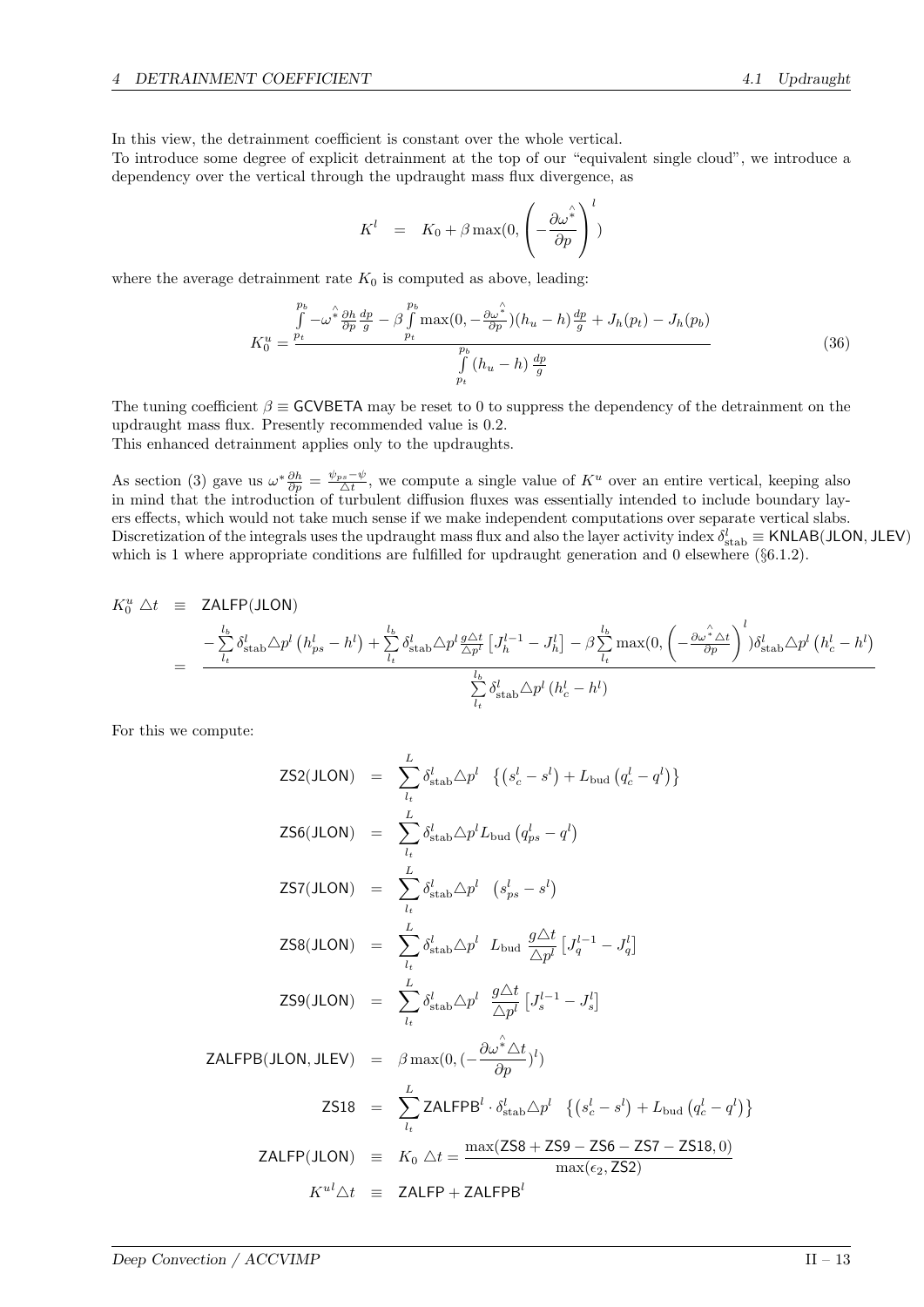Note that the *budget latent heat* is used here, as we are making budgets between the whole vertical column and the environment.

If ZALFP computed this way would be negative, it would represent a non physical situation, and lead to numerical instabilities.

Comparing equation (35) and equation(100), we see that the vertical gradient of turbulent diffusion fluxes intervenes in both. In (100), the term  $(J_q(p_t) - J_q(p_b))$  should be positive to diagnose convective rather than large scale precipitation: this is confirmed by what happens here.

So the forcing of ZALFP to zero must be traced and cause a stop of the convective treatment: in this case, there is actually no convective contribution to add to the turbulent diffusion and the large scale precipitation schemes.

This is done via variable KNND(JLON), which we reset to 0 when a non-physical situation is met. We then multiply the activity index KNLAB(JLON,JLEV) by KNND(JLON), to remove any convective treatment of the concerned vertical.

The final recombination of the tendencies by CPTEND works as follows:

$$
\frac{\partial q}{\partial t}=-{\bf V}\nabla q-\omega\frac{\partial q}{\partial p}+\underline{\left(\frac{-c_pQ_2}{L}\right)}-g\frac{\partial J_q}{\partial p}~~{\rm where}~~\left(\frac{-c_pQ_2}{L}\right)=\omega^{\hat{*}}\frac{\partial q}{\partial p}+K(q_c-q)+g\frac{\partial J_q}{\partial p}
$$

Wherever a *convective stop* occurs, we may stop immediately the convective computations (by resetting the convective activity indicator KNLAB to Zero), and just have to reset all convective fluxes to Zero, so that the vertical turbulent diffusion fluxes will no longer be compensated in the recombination.

## 4.2 Downdraught

We consider a constant detrainment rate over the vertical, and the expressions are slightly simpler:

$$
\int_{p_t}^{p_b} \left\{ K_d \left( h_d - h \right) + \omega^{\frac{\vee}{2}} \frac{\partial h}{\partial p} \right\} \frac{dp}{g} = 0 \qquad \Longrightarrow \qquad K_d = \frac{\int_{p_t}^{p_b} -\omega^{\frac{\vee}{2}} \frac{\partial h}{\partial p} \frac{dp}{g}}{\int_{p_t}^{p_b} \left( h_d - h \right) \frac{dp}{g}}
$$
\n
$$
(37)
$$

Using the downdraught activity index  $\delta_{\text{stab}}^{l,l} \equiv \text{INLAB(JLON, JLEV)}$  (see §6.2.2):

$$
\text{ZALFP(JLON)} \equiv K^d \triangle t = -\frac{\sum_{l_t}^{l_b} \delta_{\text{stab}}^{l_l} \triangle p^l \left( h_{pa}^l - h^l \right)}{\sum_{l_t}^{l_b} \delta_{\text{stab}}^{l_l} \triangle p^l \left( h_c^l - h^l \right)}
$$
(38)

For this we compute:

$$
\begin{aligned}\n\text{ZS2(JLON)} &= \sum_{L}^{l_t} \delta_{\text{stab}}^{l,l} \Delta p^l \quad \left\{ \left( s_c^l - s^l \right) + L_{\text{bud}} \left( q_c^l - q^l \right) \right\} \\
\text{ZS6(JLON)} &= \sum_{L}^{l_t} \delta_{\text{stab}}^{l,l} \Delta p^l L_{\text{bud}} \left( q_{pa}^l - q^l \right) \\
\text{ZS7(JLON)} &= \sum_{L}^{l_t} \delta_{\text{stab}}^{l,l} \Delta p^l \quad \left( s_{pa}^l - s^l \right) \\
\text{ZALFP(JLON)} &= K^d \Delta t = \frac{\text{ZS6} + \text{ZS7}}{-\text{ZS2}}\n\end{aligned}
$$

Negative values of ZALFP are not physical and rejected while setting the corresponding feasibility index INND to 0. In this case, all *downdraught* contributions to the fluxes are reset to zero, which means there is no downdraught activity while the results from the updraught become final.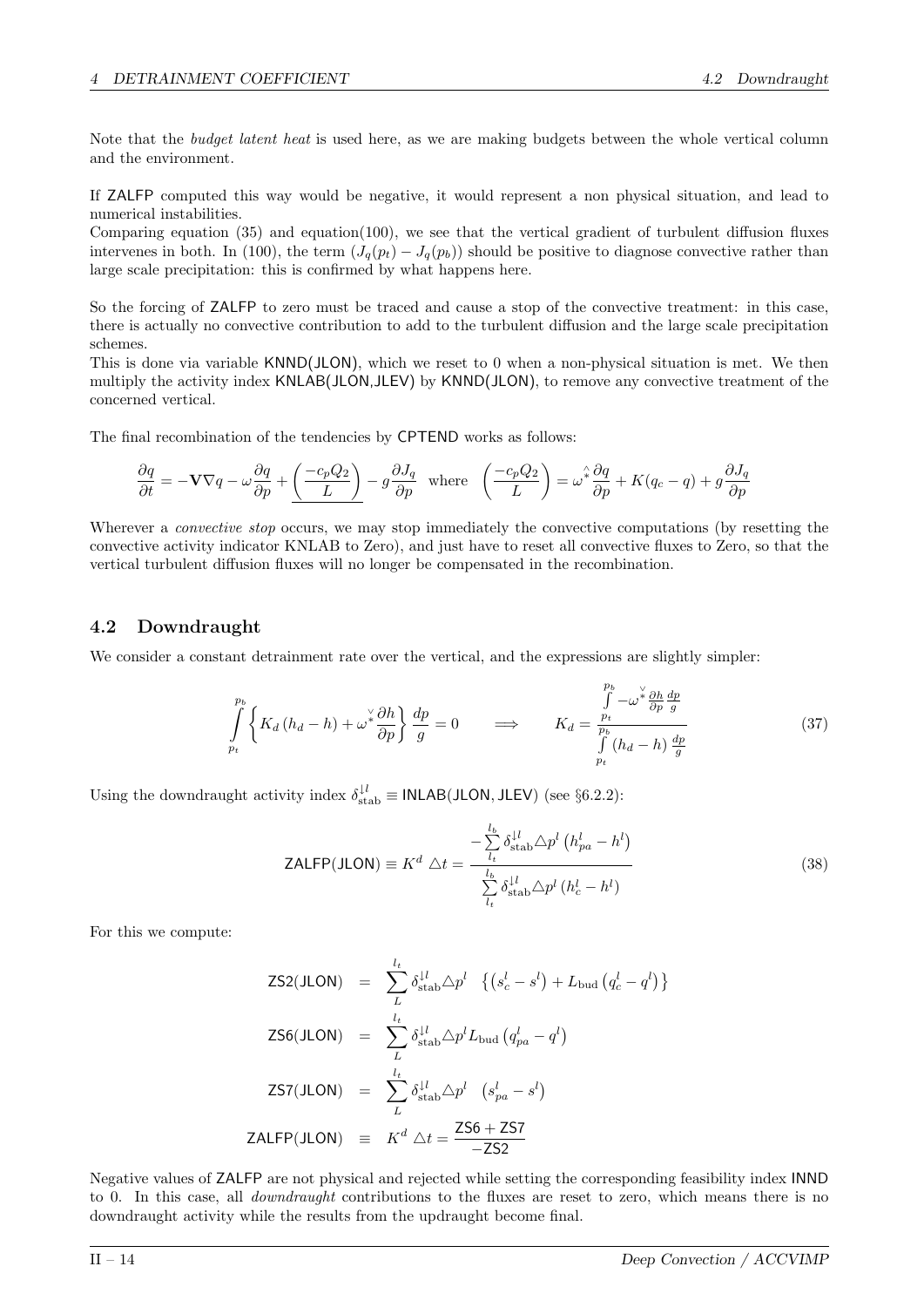## 5 Cloud profiles

## 5.1 Thermodynamic variables  $s_c$ ,  $q_c$

### 5.1.1 Updraught profiles

For  $s_u$  and  $q_u$ , we know that we have saturation all along the cloud, hence we follow the moist adiabat; but as there is entrainment (that we will express by relaxing cloud variables to the environment), things are a little more complex.

## 5.1.1.1 Entrainment

We will always use Kuo's scheme to parameterize the entrainment:

$$
\frac{\partial \psi_u}{\partial \phi} = -\lambda_u \left( \psi_u - \psi \right) \quad \text{or} \quad \frac{\partial \psi_u}{\partial p} = \frac{\lambda_u}{\rho} \left( \psi_u - \psi \right) \quad \text{with } \psi = s, q, \mathbf{V} \tag{39}
$$

where ZENTR  $\equiv \lambda_u$  represents the fractional entrainment rate, i.e. the relative variation of the updraught flux with respect to  $\phi$ . We have the relation

$$
\frac{\triangle M_u}{M_u} = \lambda_u \triangle \phi = \frac{E_u \triangle p}{M_u}
$$

where  $E_u$  is the entrained flux over a layer  $\triangle p$  and  $\lambda_u$  has the dimension  $[1/\phi]$ .

The vertical profile of  $\lambda_u$  is the same for all four variables, as the air is entrained with all its characteristics. It is chosen as

$$
\lambda_u^{\ l} = \lambda_{\min} + (\lambda_{\max} - \lambda_{\min}) \, \text{ZFRAA}^l \tag{40}
$$

where ZFRAA is the uncompleted fraction of the ascent trajectory:

$$
\mathsf{ZFRAA}^l = e^{-\lambda_{\max}^{3/4} \lambda_{\min}^{1/4} \left(\phi^l - \phi_b\right)} = e^{-\mathsf{ZENEN}\cdot\mathsf{ZS5}^l} \tag{41}
$$

with

$$
\text{ZENEN} \equiv \lambda_{\text{max}} \left( \frac{\lambda_{\text{min}}}{\lambda_{\text{max}}} \right)^{0.25} \quad , \qquad \text{ZS5}^l \equiv \int\limits_{p_b}^{p^l} \delta_{\text{stab}} \, d\phi \quad , \qquad \text{ZENTRMN} \equiv \lambda_{\text{min}} \quad , \qquad \text{ZENTRMX} \equiv \lambda_{\text{max}}
$$

 $\delta_{\rm stab}$  is the layer activity index (§6.1.2), equal to 1 in active layers, 0 elsewhere. If we take constant values for  $\lambda_{\min} = E_n \equiv \textsf{TENTR}$  and  $\lambda_{\max} = E_x \equiv \textsf{TENTRX}$ ,  $\lambda_u$  is maximum at the cloud base  $(\lambda_{\max})$ , and decreases asymptotically to  $\lambda_{\min}$  upwards.

It seems that for deep clouds in the tropics there is a loss of buoyancy starting from the cloud basis, that could be related to a too big value of the entrainment rate there. On the other side, experiments carried out for middle latitude active events showed an improvement of squall line structures by increasing the entrainment rates.

An enhanced formulation of the entrainment rate has been proposed, where the minimum and maximum entrainment rates are no longer constant but depend on the vertical integral buoyancy

$$
\text{ZS17} \equiv I_b \equiv \int\limits_{\phi_L}^{\phi_1} (h_{\text{ad}} - h) d\phi \tag{42}
$$

where the integral extends over all model levels and  $h_{\text{ad}} \equiv$  ZHSE\_AD(JLON, JLEV) is the profile of a not entraining saturated adiabatic ascent:

$$
h^{l} = c_{p}T^{l} + \phi^{l} + L_{\text{bud}}q^{l} \quad , \qquad \text{ZHSE} \text{AD}^{l} = \max(\text{ZHSE} \text{AD}^{l+1}, h) \quad , \qquad \text{ZS17}^{\bar{l}} = \sum_{L}^{l} (h_{\text{ad}} - h)^{\bar{l}}
$$

(i.e. the ascent follows a moist adiabat, with constant  $h$ , unless a warmer environment brings the necessary heat to pass on a warmer moist adiabat: in this case, the difference  $h_{\text{ad}}-h$  becomes zero, i.e. there is no further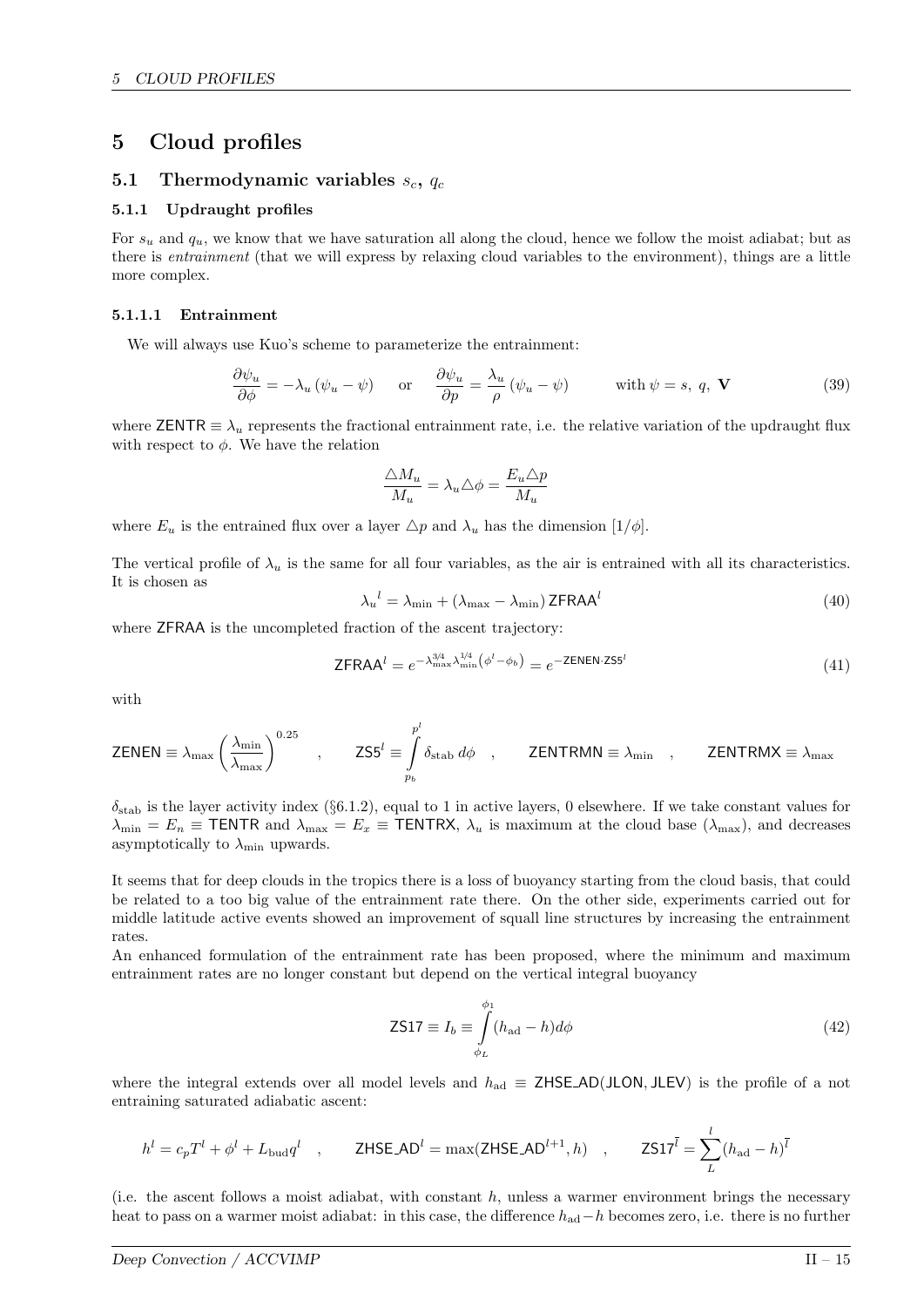contribution to the integrated CAPE, until the environment curve comes back below of the moist adiabat). The dependency of the entrainment on  $I<sub>b</sub>$  is chosen so that the same correction applies to the inverses of the minimum and the maximum entrainment rates:

$$
\frac{1}{\lambda_{\min}} - \frac{1}{E_n} = \frac{1}{\lambda_{\max}} - \frac{1}{E_x} \approx \alpha I_b \frac{E_n}{E_x}
$$

If  $E_x/E_n$  has been chosen large, we avoid this ratio being cancelled too fast by buoyancy corrections. To avoid numerical problems the RHS is replaced by the expression below, where at the denominator  $\alpha I_b$ addresses the case of an excessively small  $1/E_x$  while the "1+" avoids problems of a too small  $1/E_n$ . At the LHS we also had to introduce a limit preventing the entrainment rates becoming too small, as this induced sometimes oscillations from one step to the following, between a very small and a maximum entrainment.

$$
\frac{1}{\lambda_{\min} - \lambda_{\lim}} - \frac{1}{E_n - \lambda_{\lim}} = \frac{1}{\lambda_{\max} - \lambda_{\lim}} - \frac{1}{E_x - \lambda_{\lim}} = \frac{\alpha I_b}{1 + \frac{1/E_n}{1/E_x + \alpha I_b}}
$$
\nwith\n
$$
\text{ZENTRN} \equiv \lambda_{\lim} = E_n \left(\frac{E_n}{E_x}\right)^{0.25}
$$

or

$$
\lambda_{\min} = \lambda_{\lim} + \frac{E_n - \lambda_{\lim}}{1 + (E_n - \lambda_{\lim}) \frac{\alpha I_b E_n}{E_n + \frac{E_x}{1 + \alpha I_b E_x}}}, \qquad \lambda_{\max} = \lambda_{\lim} + \frac{E_x - \lambda_{\lim}}{1 + (E_x - \lambda_{\lim}) \frac{\alpha I_b E_n}{E_n + \frac{E_x}{1 + \alpha I_b E_x}}}
$$
(43)

The tunable parameter  $\alpha \equiv$  GCVALFA, has the dimension of the inverse of the moist static energy (or  $1/\phi$ , same as  $\lambda$ ), setting it to zero brings back the original formulation, with constant  $\lambda_{\text{max}}$  and  $\lambda_{\text{min}}$ .

This formulation ensures a smooth transition from small entrainment rates for deep clouds to bigger ones for thinner or less buoyant clouds.

Currently ("cycora-bis" tuning of Autumn 2000) recommended values are GCVALFA =  $4.5 \cdot 10^{-5} [s^2/m^2]$ , TENTR =  $2.5 \cdot 10^{-6} [s^2/m^2]$ , TENTRX =  $8 \cdot 10^{-5} [s^2/m^2]$ .

#### 5.1.1.2 Saturated adiabat computation

For simplicity, we may assume first that the *geopotential inside the cloud is the same as in the environment*. Relaxing of this hypothesis is explained in §5.1.1.4.

Starting at the lowest model level,

• Compute cloud base value  $T_u^l$ ,  $q_u^l$  by solving iteratively

$$
h_u^l - \phi^l = c_p T_u^l + Lq_u^l = c_p T^l + Lq^l \qquad \qquad \text{so that } q_u^l = q_{sat} (T_u^l)
$$
 (44)

This gives you the blue point (i.e. wet bulb temperature and moisture) at this level.

• We need also a diagnostic value of the cloud condensate, obtained with the previously (part II) mentioned formula:

$$
\frac{\partial q_u + \ell_u}{\partial \phi} = -\frac{\ell_u}{\phi_0}
$$

where the critical thickness  $\phi_0$  represents the critical depth above which the cloud starts to precipitate.

• Construct the moist adiabat from level l to level  $l-1$ , taking into account the entrainment:

$$
c_p T_u^{l-1} + L q_u^{l-1} + \phi^{l-1} =
$$
  
\n
$$
c_p T_u^l + L q_u^l + \phi^l - \frac{\lambda_{l-1}^u + \lambda_l^u}{2} \left( \phi^{l-1} - \phi^l \right) \left[ c_p \left( T_u^l - T^l \right) + L \left( q_u^l - q^l \right) \right]
$$
  
\nso that  $q_u^{l-1} = q_{sat} \left( T_u^{l-1} \right)$  (45)

• Test if the cloud moist static energy at level  $l-1$  is larger than the environment: if yes, continue, else recompute the blue point at level  $l-1$ 

After this, compute the buoyancy at each level to see if there is or not instability:

$$
T_{vu}^l = T_u^l \left[ 1 + \left( \frac{R_v}{R_a} - 1 \right) q_u^l \right]
$$
\n
$$
\tag{46}
$$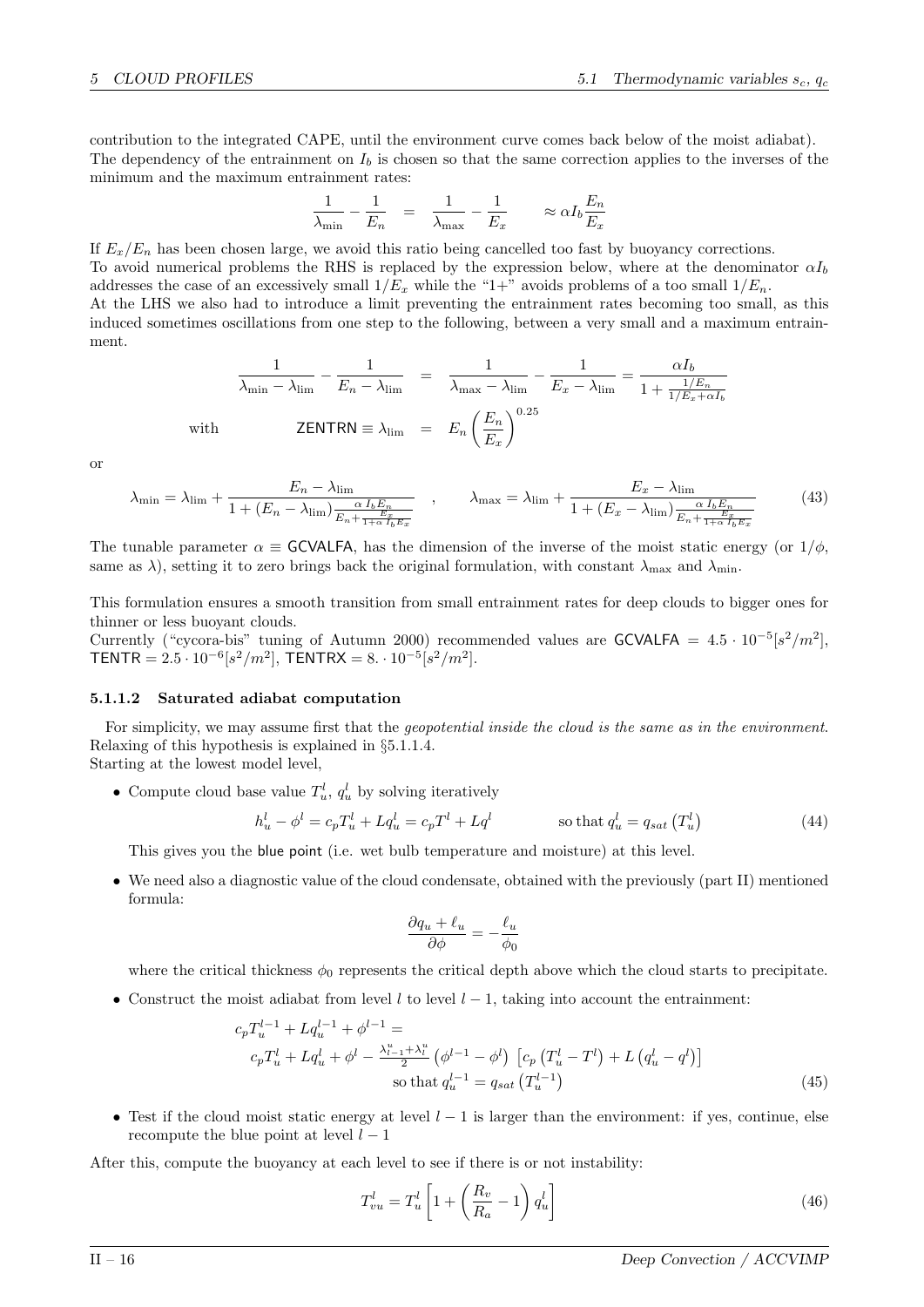## 5.1.1.3 Cloud ensemble entrainment

Our parameterization reduces the convective clouds inside a mesh to one single updraught and one single downdraught.

In reality, a grid box may contain several types of clouds at the same time. Observations show that for a single plume, the entrainment rate is inversely proportional to the plume section: less entraining clouds reach higher and are more buoyant. So, as less entraining clouds find themselves alone at higher levels, the mesh-averaged cloud moist static energy could increase with height, not through a non physical energy creation process, but through this selective sampling effect.

To parameterize this effect in a simple manner, we may apply a relaxation of the cloud moist static energy towards that of a fictive non entraining ascent.

We computed above (42)the non entraining ascent moist static energy  $h_{\text{ad}}$ . The effective entraining profile constructed afterwards is put into ZHS\_REE  $\equiv h_u$ .

The relaxation term will actually be hidden in one block inside the cloud geopotential increment from one level to the next:

$$
\triangle^{\prime} \phi = \frac{\triangle \phi}{1 + \text{GCVNU}(1 - \text{ZFRAA}) \max(0, (h_{\text{ad}} - h_u))}
$$

1 − ZFRAA being the completed fraction of the ascent.

So the effect is applied through reducing the in-cloud thickness of lower pressure (=higher) buoyant layers of the ascent used in the cloud profile computation, yielding a slower decrease of the moist static energy with height.

The relaxation coefficient GCVNU has the same physical dimensions as an entrainment rate, and should be of the same order of magnitude: presently recommended value is  $GCVNU \sim 2.5 \cdot 10^{-5} [s^2/m^2]$  ("cycora bis", Autumn 2000).

Nothing is done to try to simulate the interaction of this change with the momentum convective redistribution, as it would be very difficult to estimate the cloud base velocity for a non entraining plume, and the effect is anyhow likely to have no systematic direction, unlike what happens for  $T$  and  $q$ .

This development is also quasi-irrelevant for downdraughts, as it would require very high entrainment rates to prevent any type of downdraught to reach the surface: this is also a justification for keeping downdraught entrainment and detrainment rates independent of height up to now (see below).

## 5.1.1.4 Cloud-environment pressure gradient

(Note: This development is also related to the momentum profile, see §5.2 )

In the saturated adiabat  $c_pT + L q + \phi = \text{const}$ ,  $d\phi$  is actually computed (see appendix) taking the temperature and moisture values of the cloud, so that the cloud merges the environment at equal pressure but will have a different geopotential.

The opposite situation is to take for  $d\phi$  the value of the environment, so that the cloud will merge the environment at equal geopotential but will have a different pressure.

A continuous transition between "equi-geopotential" and "equi-pressure" treatments is allowed by a free parameter:  $0 \leq$  GCVADS  $\leq$  1, the value 0 corresponding to the "equi-pressure" situation, and the value 1 to the "equi-geopotential" situation.

When taking into account the cloud-environment pressure difference in the momentum entrainment parameterization (§5.2), together with the effect of the "ensembling" entrainment (§5.1.1.3), the intermediate solution seems more logical.

Practical use of GCVADS appears in §5.1.3.

When using the non hydrostatic large scale dynamical equations, the model variable  $\hat{P}$  represents the (reduced) pressure departure from the hydrostatic value. It would then seem logical to make use of this variable within this part of the convection parameterization.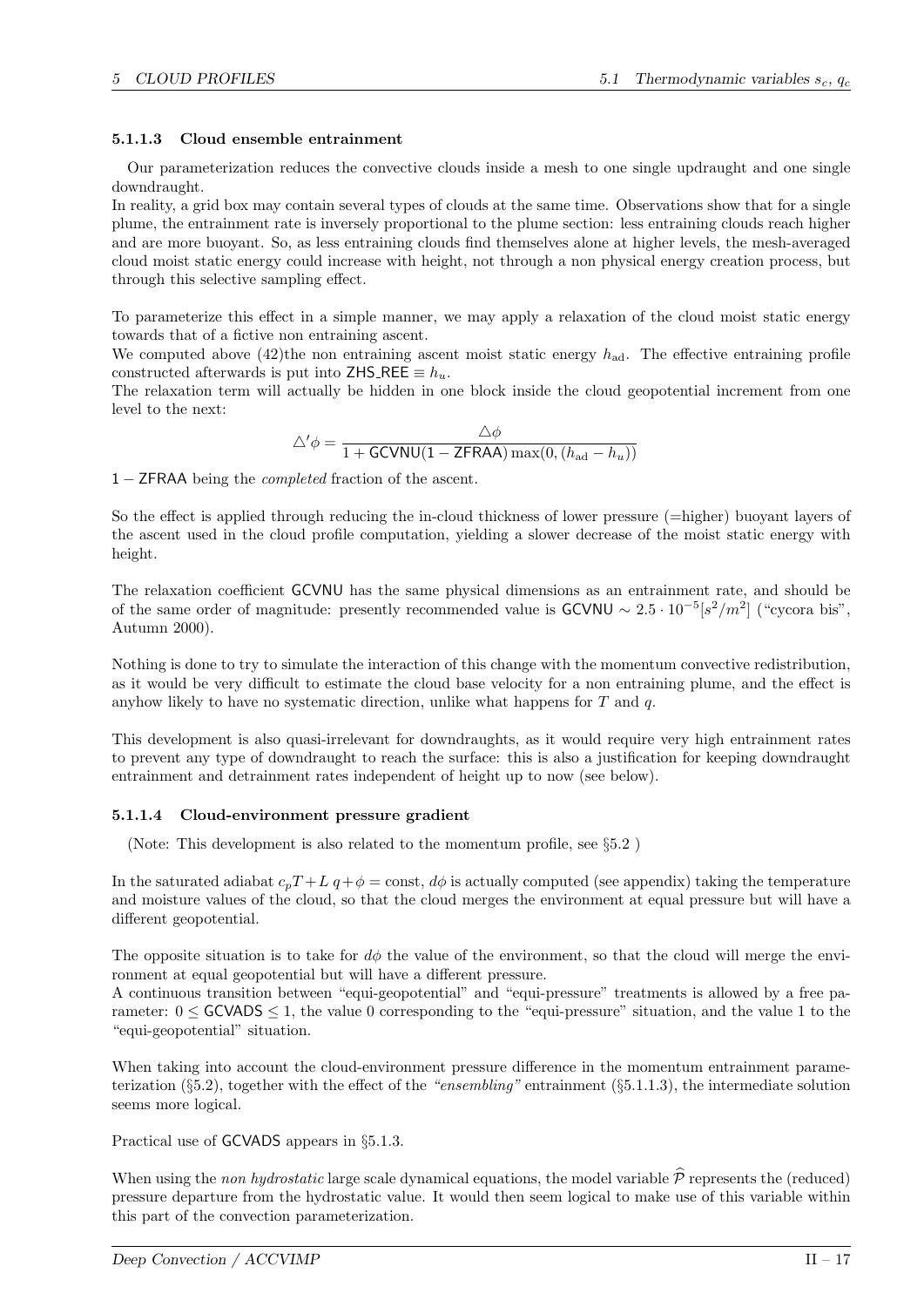#### 5.1.2 Downdraught profiles

For  $s_d$  and  $q_d$  we follow the moist adiabat downwards, assuming entrainment of the environmental air, but this time with a constant value of the parameter  $\lambda_d$ , namely the minimum entrainment computed for the updraught, and passed as argument to the downdraught routine.

$$
\lambda_d = \lambda_t \equiv \lambda_{\min} \tag{47}
$$

We never introduce the buoyancy dependency **GCVALFA** for the downdraught.

#### 5.1.3 Construction of the updraught profile for thermodynamical variables

We need to compute the three local variables  $\mathsf{ZQN} \equiv q_u, \mathsf{ZTN} \equiv T_u, \mathsf{ZLN} \equiv \ell_u.$ The updraught condensed water contents is presently simply diagnosed with

$$
\frac{\partial (q_u + \ell_u)}{\partial \phi} = -\frac{\ell_u}{\phi_0} \tag{48}
$$

where the critical thickness  $\phi_0 \equiv \text{ECMNP}$  is the equivalent depth around which the convective clouds start to be fully precipitating ones. Recommended value is around  $\text{ECMNP} = 3000 \,[\text{J/kg}]$ .

The idea of this diagnostic equation originated from ARAKAWA and SCHUBERT [1974]'s appendix; physically, it writes that the total water decreases of an amount equal to its condensed fraction  $\ell_u$  over a depth  $\phi_0$ , which is conceivable if the precipitation flux is proportional to the condensate  $\ell_u$ .

For the entrainment effect, we have the 3 equations:

$$
\frac{\partial q_u}{\partial \phi} = \lambda^u (q - q_u) \quad , \qquad \frac{\partial T_u}{\partial \phi} = \lambda^u (T - T_u) \quad , \qquad \frac{\partial \ell_u}{\partial \phi} = -\lambda^u (\ell_u)
$$

with  $\lambda^u$  given by (40) and (43).

We want to construct the moist pseudo-adiabat from model level b to the level  $h \equiv b - 1$ , immediately above it.

To compute the saturated values  $T_h$ ,  $q_h$ , we must follow the saturated pseudo-adiabat  $q = q_s(T)$  which is non linear. To solve this, we use a *Newton algorithm* which linearizes  $q_s$  in the neighbourhood of the preceding iteration:

$$
q^{k+1} = q_s \left( T^k \right) + \frac{\partial q_s}{\partial T^k} \left( T^{k+1} - T^k \right) \tag{49}
$$

Of course, we must have saturation at level h:  $q_h = q_s$ .

The lower level b considered at one step is the previously computed level  $l + 1$  modified at once to take into account the entrainment of environmental air: so the mixing is performed "at level  $l + 1$ " (instead of between two levels) by writing (using an implicit formulation for stability):

$$
\xi'^{l} \equiv \lambda_{u}^{l+1}(\phi^{l} - \phi^{l+1}) > 0
$$
  

$$
\psi_{b}^{l+1} - \psi_{u}^{l+1} = \xi'^{\bar{l}}(\psi^{l+1} - \psi_{b}^{l+1}) = \xi'^{\bar{l}}[(\psi^{l+1} - \psi_{u}^{l+1}) + (\psi_{u}^{l+1} - \psi_{b}^{l+1})]
$$
  

$$
= \frac{\xi'^{\bar{l}}}{1 + \xi'^{\bar{l}}}(\psi^{l+1} - \psi_{u}^{l+1}) = \xi^{\bar{l}}(\psi^{l+1} - \psi_{u}^{l+1})
$$

where we define  $ZRMIX^l \equiv \xi^{\bar{l}}$  as the coefficient to apply (actually at level  $l+1$  but) when computing the entrainment from level  $l + 1$  to level l.

Note the use of  $\lambda^{l+1}$  instead of a more logical  $\lambda^{\bar{l}}$  in the estimation of  $\xi^{l}$ , to avoid exaggerated complication in the algorithms.

$$
\xi^{l\bar{l}} \equiv \lambda_{u}^{l+1}(\phi^{l} - \phi^{l+1}) > 0 , \qquad \text{ZRMIX}^{l} \equiv \xi^{\bar{l}} = \frac{\xi'}{1+\xi'}
$$
  
\n
$$
T_{b} = T_{u}^{l+1} + \xi^{\bar{l}}(T^{l+1} - T_{u}^{l+1})
$$
  
\n
$$
q_{b} = q_{u}^{l+1} + \xi^{\bar{l}}(q^{l+1} - q_{u}^{l+1})
$$
  
\n
$$
\ell_{b} = \ell_{u}^{l+1} \cdot (1 - \xi^{\bar{l}})
$$
\n(50)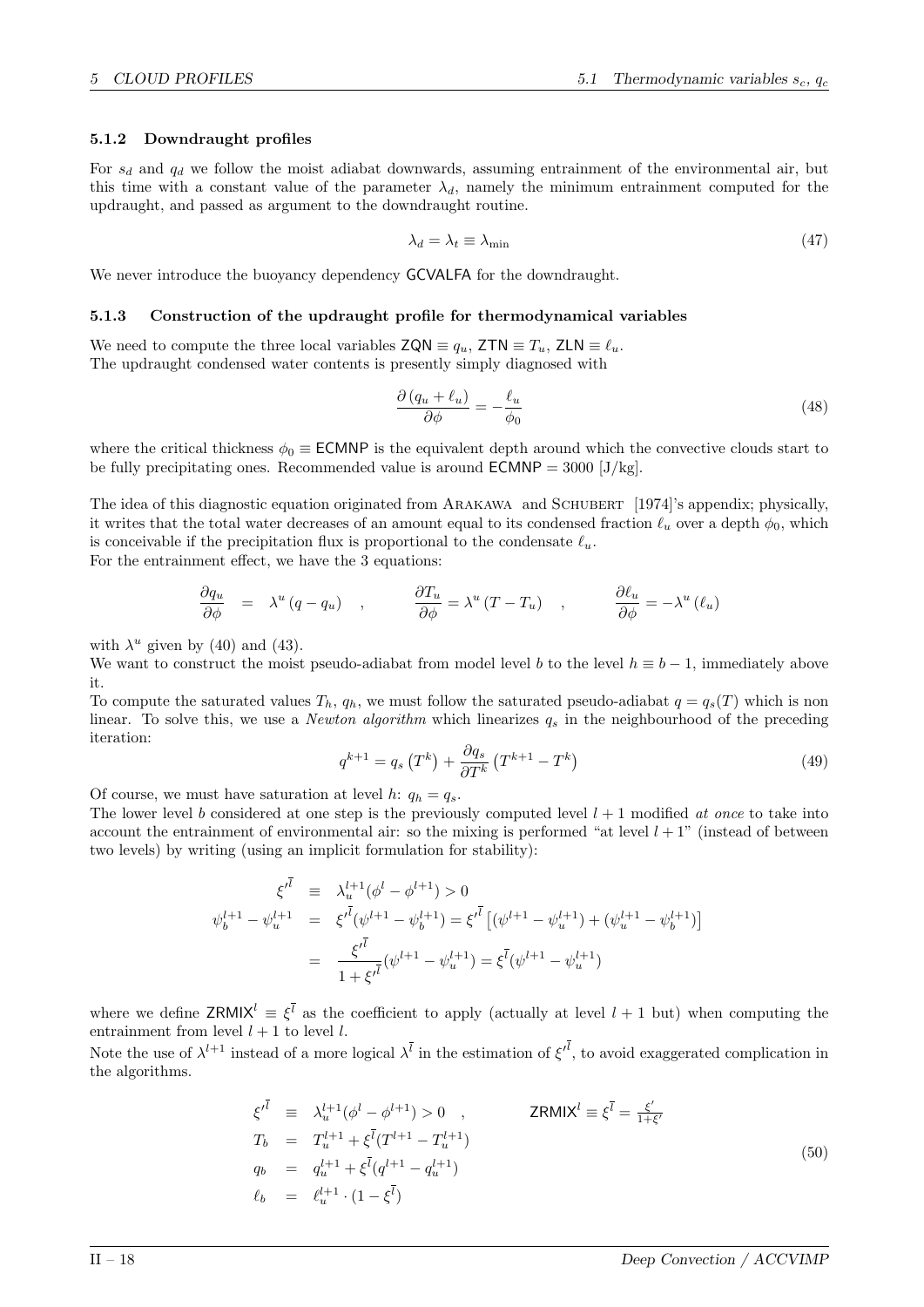We know that along the pseudo-adiabat,  $h$  is conserved:

$$
dh = c_p dT + Ldq + d\phi = 0 \tag{51}
$$

and we express  $c_p \equiv c_p(q)$  and  $L \equiv L(T)$  by (see Part II)

$$
c_p = c_{pb} + (c_{pv} - c_{w|i}) (q - q_b) = c_{pb} + \gamma \triangle q \tag{52}
$$

$$
L = L_b + (c_{pv} - c_{w|i}) (T - T_b) = L_b + \gamma \triangle T
$$
\n
$$
(53)
$$

where we defined  $\gamma \equiv (c_{pv} - c_{w|i}).$ Note that those relations suppose that

$$
q + \ell \equiv q + \ell_w + \ell_i = q_b + \ell_{wb} + \ell_{ib}
$$

i.e. that all moisture stays in the system, but only for the crossing of the layer; (48) is then applied for "cross layer" calculations of the condensate's departure: in other words, the total water for a layer is estimated using (48) but the result is then assumed constant along the whole layer height while calculating the moist adiabat segment crossing it.

$$
dc_p = \gamma dq , \qquad dL = \gamma dT \qquad \Longrightarrow \gamma dh = c_p \, dL + L \, dc_p + \gamma \, d\phi = d(Lc_p) + \gamma d\phi = 0
$$

$$
L \, c_p - L_b \, c_{pb} + \gamma \, \triangle \phi = 0 \tag{54}
$$

Multiplying (52) by (53), and combining with (54) yields

$$
Lc_p = L_bc_{pb} + \gamma \triangle T c_{pb} + \gamma \triangle q L_b + \gamma^2 \triangle T \triangle q \implies \triangle T c_{pb} + \triangle q L_b + \gamma \triangle T \triangle q + \triangle \phi = 0
$$

hence

$$
c_{pb}(T - T_b) + L_h(q - q_b) + \Delta \phi = 0\nc_{ph}(T - T_b) + L_b(q - q_b) + \Delta \phi = 0
$$
\n(55)

if we neglect the second order term.

To estimate  $\triangle \phi$  we have, for the "equi-pressure cloud" approach (GCVADS = 0):

$$
d\phi = -\frac{dp}{\rho} = -RT\frac{dp}{p}
$$

Noting  $i \equiv \bar{h}$  the interface between the two full model levels b and  $h \equiv b-1$ :

$$
(\Delta \ln p)_b = \ln \frac{p_b}{p_i} \qquad (\Delta \ln p)_h = \ln \frac{p_i}{p_h}
$$
  
\n
$$
\Delta \phi = R_b T_b \left( \Delta \ln p \right)_b + R_h T_h \left( \Delta \ln p \right)_h
$$
  
\n
$$
= R_b T_b \left( \Delta \ln p \right)_b + (R_b + R_v (q_h - q_b)) T_h \left( \Delta \ln p \right)_h
$$
  
\n
$$
\equiv \widetilde{R}_b^- T_b + \widetilde{R}_b^+ T_h + \widetilde{R}_v^+ T_h (q_h - q_b) \qquad (56)
$$

The three coefficients  $\tilde{R}_b^-$ ,  $\tilde{R}_b^+$ ,  $\tilde{R}_v^+$  are independent of the subsequent computations of  $q_h$  and  $T_h$ . Practically in the routine, we have:

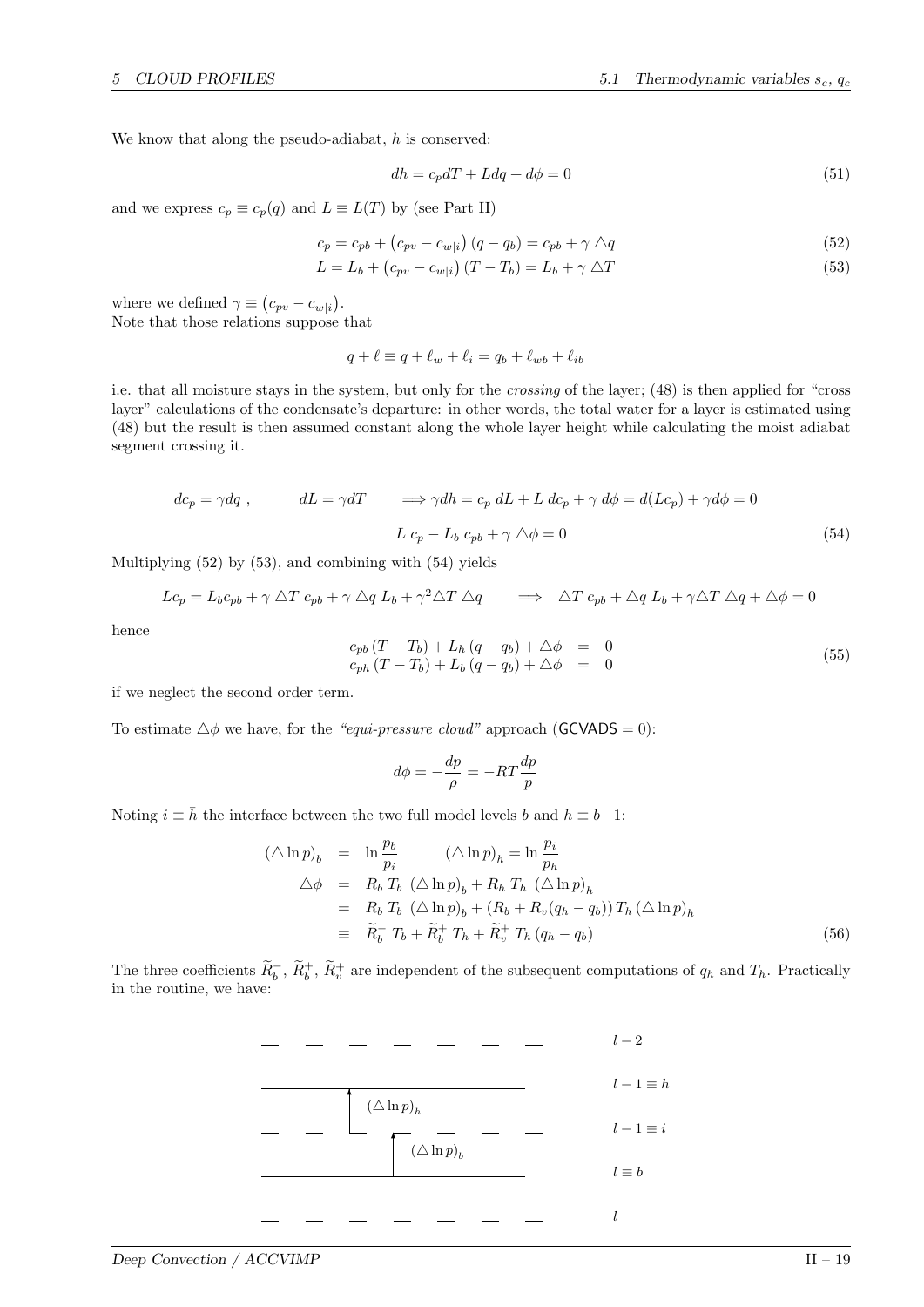$$
\begin{array}{rcl}\n\text{PALPH}(\text{KLON}, \text{KLEV}) & \equiv & \ln \frac{p_{\overline{l-1}}}{p_{l-1}} = (\triangle \ln p)_h \quad \text{and} \quad \ln \frac{p_l}{p_{\overline{l-1}}} = (\triangle \ln p)_b \\
\text{PLNPR}(\text{KLON}, \text{KLEV}) & \equiv & \ln \frac{p_{\overline{l}}}{p_{\overline{l-1}}} = (\triangle \ln p)_b - (\triangle \ln p)_{h+1} \\
\text{ZRBB}(\text{KLON}) & \equiv & \widetilde{R}_b^- = R_b \left(\triangle \ln p\right)_b = R_b \ln \frac{p_l}{p_{\overline{l-1}}} \\
\text{ZRBH}(\text{KLON}) & \equiv & \widetilde{R}_b^+ = R_b \left(\triangle \ln p\right)_h = R_b \ln \frac{p_{\overline{l-1}}}{p_{l-1}} \\
\text{ZRVH}(\text{KLON}) & \equiv & \widetilde{R}_v^+ = R_v \left(\triangle \ln p\right)_h = R_v \ln \frac{p_{\overline{l-1}}}{p_{l-1}} \\
\text{with } R_b & \equiv & R_a \left(1 - l_b - q_b\right) + R_v q_b \\
& \equiv & R_a \left(1 - l_b\right) + \left(R_v - R_a\right) q_b\n\end{array}
$$

For the "equi-geopotential cloud" approach (GCVADS = 1), we take directly  $\triangle \phi$  from the environment. Modulation between both cases with parameter GCVADS, is obtained by

$$
\begin{array}{rcl}\n\mathsf{ZRBB} & = & (1 - \mathsf{GCVADS}) \cdot \mathsf{ZRBB} + \mathsf{GCVADS} \cdot \frac{\phi^l - \phi^{l+1}}{T_b} \\
\mathsf{ZRBH} & = & (1 - \mathsf{GCVADS}) \cdot \mathsf{ZRBH} \\
\mathsf{ZRVH} & = & (1 - \mathsf{GCVADS}) \cdot \mathsf{ZRVH}\n\end{array}
$$

For the "ensemblist" formulation, the relaxation to the not entraining profile is performed by multiplying by the fraction of buoyancy-excess with respect to the not entraining, undiluted plume:

$$
\text{ZFFAND} = \frac{1}{1 + \text{GCVNU}(1 - \text{ZFRA}) \max(0, h_{\text{ad}} - h_u)}
$$
(57)

$$
ZRBB = ZRBB \cdot ZFFAND , ZRBH = ZRBH \cdot ZFFAND , ZRYH = ZRYH \cdot ZFFAND
$$

We need to diagnose the cloud liquid water  $\ell_b$  in order to compute the effective gas constant  $R_b$ . Using equation $(48)$  we get:

$$
\mathsf{ZLN} \equiv \ell_u^l = \ell_b e^{-1/\chi} - \left(q_u^l - q_b\right) \chi \left(1 - e^{-1/\chi}\right) \tag{58}
$$
\n
$$
\text{with } \mathsf{ZLIQ} \equiv \chi \equiv \frac{\phi_0}{\Delta \phi_u^l} = \frac{\phi_0}{\widetilde{R}_b^- T_b + \left(\widetilde{R}_b^+ + \widetilde{R}_v^+ \left(q_u^l - q_b\right)\right) T_u^l}
$$

and equation (50) gives us  $\ell_b$ . Combining  $(55)$  and  $(56)$ :

$$
c_{pb} (T - T_b) + L (q - q_b) + \widetilde{R}_b^- T_b + \widetilde{R}_b^+ T + \widetilde{R}_v^+ T (q - q_b) = 0
$$
  

$$
\left( c_{pb} + \widetilde{R}_b^+ \right) (T - T_b) + \left[ \widetilde{R}_v^+ T_b + \widetilde{R}_v^+ (T - T_b) + L \right] (q - q_b) + \left( \widetilde{R}_b^+ + \widetilde{R}_b^- \right) T_b = 0
$$
 (59)

Let be

$$
\begin{array}{rcl}\n\mathsf{ZCP} & \equiv & \widetilde{C}_{\underline{p}} & \equiv & c_p + \widetilde{R}_b^+ + \widetilde{R}_v^+ \left( q - q_b \right) \\
\mathsf{ZLH} & \equiv & \widetilde{L} & \equiv & L + \widetilde{R}_v^+ \, T_b + \widetilde{R}_v^+ \left( T - T_b \right) = L + \widetilde{R}_v^+ T\n\end{array} \tag{60}
$$

The last term of  $\widetilde{C}_p$  makes that we still have:

$$
\frac{\partial \widetilde{C}_p}{\partial q} = \frac{\partial \widetilde{L}}{\partial T} = \gamma + \widetilde{R}_v^+
$$

(while the double use of the non linear term is avoided by using  $C_{pb}$  and not  $C_p$  in the next equations).<br>Introducing an iterative process (Newton's loop), represented by control variable k:

$$
\widetilde{C}_{pb} \left( T^{k} - T_{b} \right) + \widetilde{L}^{k} \left( q^{k} - q_{b} \right) + \left( \widetilde{R}_{b}^{+} + \widetilde{R}_{b}^{-} \right) T_{b} = 0
$$
\n
$$
\widetilde{C}_{pb} \left( T^{k+1} - T_{b} \right) + \widetilde{L}^{k+1} \left( q^{k+1} - q_{b} \right) + \left( \widetilde{R}_{b}^{+} + \widetilde{R}_{b}^{-} \right) T_{b} = 0
$$
\n
$$
\widetilde{C}_{pb} \left( T^{k+1} - T^{k} \right) + \widetilde{L}^{k+1} \left( q^{k+1} - q_{b} \right) - \widetilde{L}^{k} \left( q^{k} - q_{b} \right) = 0
$$
\n(61)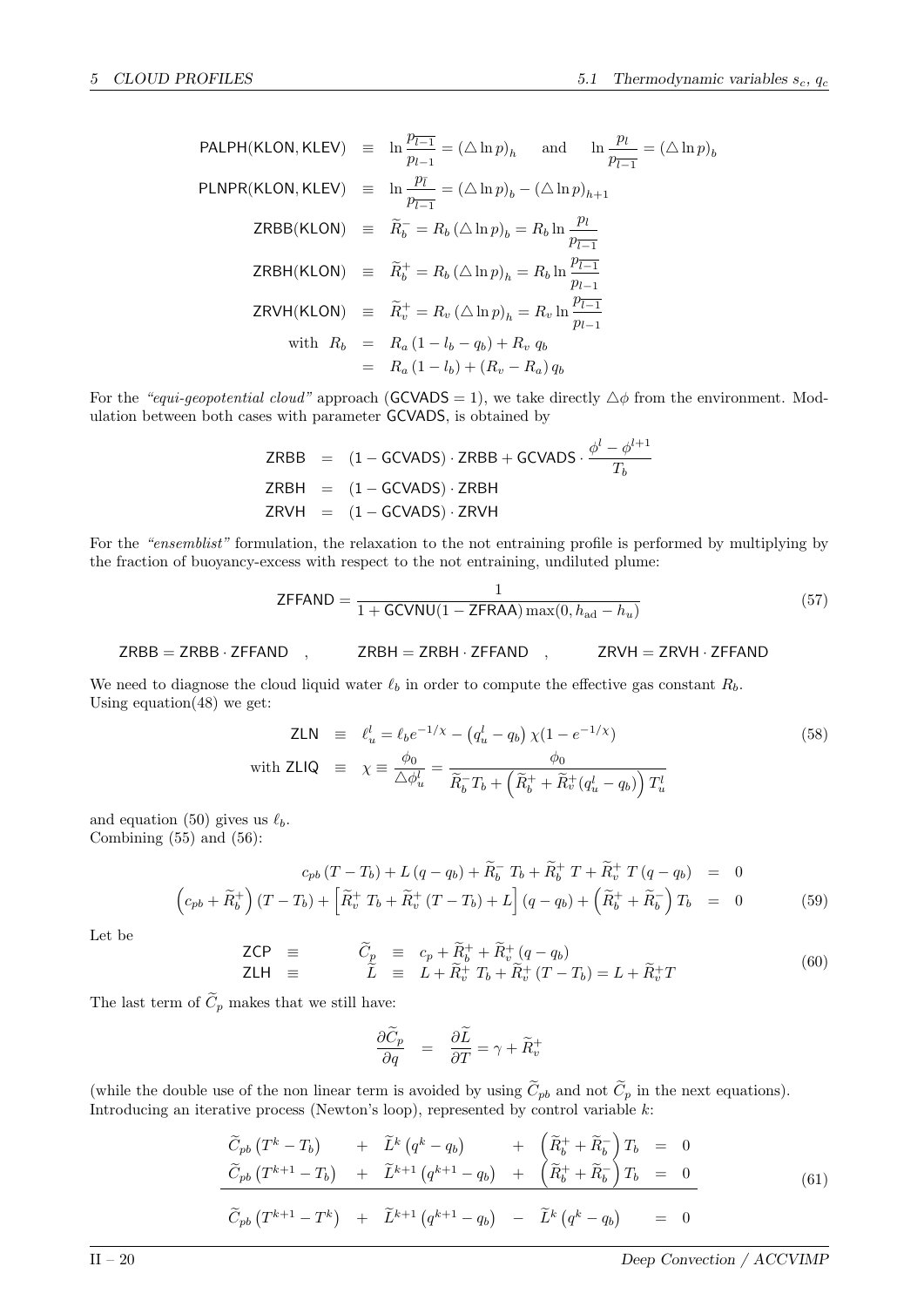For the iterative process, we make a first guess with:

$$
T^{k=0} = T_b + (T^l - T^{l+1})
$$
  
\n
$$
q^{k=0} = q_b - \frac{1}{\tilde{L}} \left\{ \tilde{C}_{pb} \left( T^{k=0} - T_b \right) + \left( \tilde{R}_b^+ + \tilde{R}_b^- \right) T_b \right\}
$$
\n(62)

This way we include the term  $\widetilde{R}_{b}^{+} + \widetilde{R}_{b}^{-}$  (and the first equation (61)) in the jump from b to  $k = 0$ . The subsequent iterations provide adjustments starting from this level  $k = 0$ . Replacing b by  $k = 0$  in the previous set and then setting  $q = q^{k=0}$ ,  $T = T^{k=0}$  in the first equation, yields:

$$
\widetilde{R}_b^+ + \widetilde{R}_b^- = 0 \tag{63}
$$

(it corresponds to setting  $q = q_b$  and  $T = T_b$  in equation (55) which implies  $\Delta \phi = 0$  for a moist adiabat). And we have also

$$
\widetilde{L}^{k+1} = L^{k+1} + \widetilde{R}^+_v T^{k+1} = L^k + \gamma (T^{k+1} - T^k) + \widetilde{R}^+_v T^{k+1} = \widetilde{L}^k + (\gamma + \widetilde{R}^+_v) (T^{k+1} - T^k) \tag{64}
$$
\n
$$
\widetilde{C}^{k+1}_p = c_p^{k+1} + \widetilde{R}^+_b + \widetilde{R}^+_v (q^{k+1} - q^k) = c_p^k + \gamma (q^{k+1} - q^k) + \widetilde{R}^+_b + \widetilde{R}^+_v (q^{k+1} - q^k)
$$
\n
$$
= \widetilde{C}^k_p + (\gamma + \widetilde{R}^+_v) (q^{k+1} - q^k) \tag{65}
$$

Replacing b successively by k and  $k + 1$  in the third eugtion (61) yields

$$
\widetilde{C}_p^k \left( T^{k+1} - T^k \right) + \widetilde{L}^{k+1} \left( q^{k+1} - q^k \right) = 0 \tag{66}
$$

$$
\widetilde{C}_p^{k+1} \left( T^{k+1} - T^k \right) + \widetilde{L}^k \left( q^{k+1} - q^k \right) = 0 \tag{67}
$$

Transforming equation (59) for iteration  $k + 1$ , with b=k and (63):

$$
\begin{aligned} \left(c_p^k + \widetilde{R}_b^+\right) \left(T^{k+1} - T^k\right) \\ + \left[\widetilde{R}_v^+ T^k + \widetilde{R}_v^+ \left(T^{k+1} - T^k\right) + L^k + \gamma \left(T^{k+1} - T^k\right)\right] \left(q_s(T^k) + \frac{\partial q_s}{\partial T^k} \left(T^{k+1} - T^k\right) - q^k\right) = 0 \end{aligned}
$$

Dismissing the second degree terms in  $(T^{k+1} - T^k)$ 

$$
(T^{k+1} - T^k) \left[ \widetilde{R}_b^+ + c_p^k + \left( L^k + \widetilde{R}_v^+ T^k \right) \frac{\partial q_s}{\partial T^k} + \left( \widetilde{R}_v^+ + \gamma \right) \left( q_s(T^k) - q^k \right) \right] + \left( L^k + \widetilde{R}_v^+ T^k \right) \left( q_s(T^k) - q^k \right) = 0 
$$
\iff (T^{k+1} - T^k) \left[ \widetilde{C}_p^k + \widetilde{L}^k \frac{\partial q_s}{\partial T^k} + \left( \widetilde{R}_v^+ + \gamma \right) \left( q_s(T^k) - q^k \right) \right] + \widetilde{L}^k \left( q_s(T^k) - q^k \right) = 0
$$
$$

Using  $(64)$ :

$$
\left(T^{k+1} - T^k\right) \left[\widetilde{C}_p^k + \widetilde{L}^k \frac{\partial q_s}{\partial T^k}\right] + \widetilde{L}^{k+1} \left(q_s(T^k) - q^k\right) = 0\tag{68}
$$

Using (66) to replace  $\widetilde{L}^{k+1}$  yields

$$
(T^{k+1} - T^k) \left[ \widetilde{C}_p^k + \widetilde{L}^k \frac{\partial q_s}{\partial T^k} - \widetilde{C}_p^k \frac{q_s(T^k) - q^k}{q^{k+1} - q^k} \right] = 0
$$
  
\n
$$
\Rightarrow \qquad q^{k+1} \left( \widetilde{C}_p^k + \widetilde{L}^k \frac{\partial q_s}{\partial T^k} \right) - \widetilde{C}_p^k q_s(T^k) - \widetilde{L}^k \frac{\partial q_s}{\partial T^k} q^k = 0
$$

hence

$$
\text{ZDELQ} \equiv \left( q^{k+1} - q^k \right) = \frac{q_s(T^k) - q^k}{1 + \frac{\tilde{\lambda}^k}{\tilde{C}^k_p} \frac{\partial q_s}{\partial T^k}}
$$
(69)

(67) gives

ZDELT 
$$
\equiv (T^{k+1} - T^k) = -\frac{\widetilde{L}^k}{\widetilde{C}_p^{k+1}} (q^{k+1} - q^k)
$$
 (70)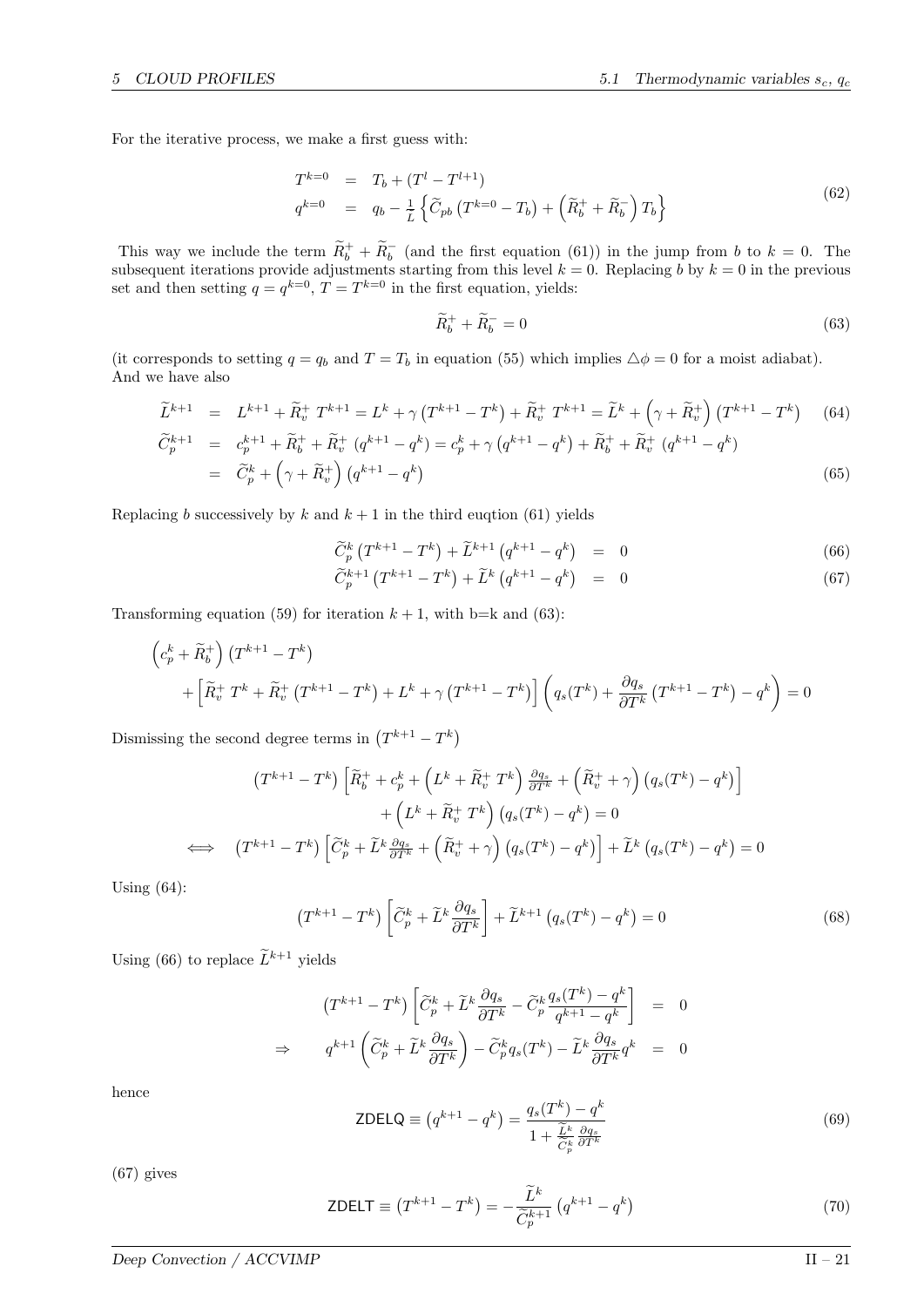We use also equations (64) and (65):

$$
\widetilde{C}_p^{k+1} - \widetilde{C}_p^k = \left(\gamma + \widetilde{R}_v^+\right) \left(q^{k+1} - q^k\right) \tag{71}
$$

$$
\widetilde{L}^{k+1} - \widetilde{L}^k = \left(\gamma + \widetilde{R}^+_v\right) \left(T^{k+1} - T^k\right) \tag{72}
$$

 $(\gamma + \widetilde{R}_v^+)$  is the variable ZDCP in the code.

The Newton algorithm uses successively (69), (71), (70), (72) in NBITER iterations. The above somehow complex development has the big advantage of its precision, so that NBITER may be kept as low as 2, as it was for the calculation of condensation without vertical motion.

## 5.2 Momentum profiles

## 5.2.1 Theory

Applying the development of §1.1, equation (19) writes, for momentum:

$$
\left(\frac{\partial \mathbf{V}}{\partial t}\right)^{\text{conv}} = \underbrace{\omega^* \frac{\partial \mathbf{V}}{\partial p}}_{\text{pseudo subs}} + \underbrace{K_u(\mathbf{V}_u - \mathbf{V})}_{\text{Detrainment}} + \underbrace{\omega^* \frac{\partial \mathbf{V}}{\partial p}}_{\text{pseudo asc}} + \underbrace{K_d(\mathbf{V}_d - \mathbf{V})}_{\text{Detrainment}} \equiv -g \frac{\partial F_{\mathbf{V}}^u}{\partial p} - g \frac{\partial F_{\mathbf{V}}^d}{\partial p} \tag{73}
$$

In Bougeault's initial approach, it was decided to subtract the vertical turbulent diffusion scheme at this stage, in order to compensate it in the final recombination. However, it doesn't seem very physical to replace friction (expressed by this turbulent diffusion in arrays PSTRTU, PSTRTV of APLPAR) by an acceleration term due to convection. So following Ph. Bougeault's advice, we do not include those terms.

The vertical budget over the vertical (using Bougeault's hypothesis that the convective process only produces a reorganization of moisture, heat and momentum over a same vertical), writes:

$$
\int_{p_t}^{p_b} \left(\frac{\partial \mathbf{V}}{\partial t}\right)_{\text{conv}}^{\uparrow} \frac{dp}{g} = 0 = \int_{p_t}^{p_b} \omega^2 \frac{\partial \mathbf{V}}{\partial p} + K_u (\mathbf{V}_u - \mathbf{V}) \frac{dp}{g}
$$

$$
\int_{p_t}^{p_b} \left(\frac{\partial \mathbf{V}}{\partial t}\right)_{\text{conv}}^{\downarrow} \frac{dp}{g} = 0 = \int_{p_t}^{p_b} \omega^2 \frac{\partial \mathbf{V}}{\partial p} + K_d (\mathbf{V}_d - \mathbf{V}) \frac{dp}{g}
$$

and gives us one element of the velocity profile, namely the velocity at its initial point.

To build the profile, we must consider the effect of the entrainment of environmental air into the draught, and the effect of a possible pressure gradient between the cloud and the environment:

$$
\omega^* \frac{\partial \mathbf{V}_u}{\partial p} = -(\nabla \phi)_u + \frac{\lambda_u}{\rho} \omega^* (\mathbf{V}_u - \mathbf{V}) \qquad \omega^* \frac{\partial \mathbf{V}_d}{\partial p} = -(\nabla \phi)_d + \frac{\lambda_d}{\rho} \omega^* (\mathbf{V}_d - \mathbf{V}) \qquad (74)
$$

The entrainment coefficients  $\lambda_u$  and  $\lambda_d$  are the same as for the thermodynamical variables s and q, as the air is entrained with all its properties together, see above equations (40) and (47).

Kershaw and Gregory [1997] have shown that the horizontal pressure gradient between the cloud and the environment is proportional to the draught mass flux and to the large scale vertical shear. With this, we parameterize (74):

$$
\frac{\partial \mathbf{V}_u}{\partial p} = \frac{\lambda_u}{\rho} (\mathbf{V}_u - \mathbf{V}) + \mathcal{G}_u \frac{\partial \mathbf{V}}{\partial p} \qquad \text{or} \qquad \frac{\partial \mathbf{V}_u}{\partial \phi} = -\lambda_u (\mathbf{V}_u - \mathbf{V}) + \mathcal{G}_u \frac{\partial \mathbf{V}}{\partial \phi} \qquad (75)
$$

for the updraught, and

$$
\frac{\partial \mathbf{V}_d}{\partial p} = -\frac{\lambda_d}{\rho} (\mathbf{V}_d - \mathbf{V}) + \mathcal{G}_d \frac{\partial \mathbf{V}}{\partial p} \qquad \text{or} \qquad \frac{\partial \mathbf{V}_d}{\partial \phi} = +\lambda_d (\mathbf{V}_d - \mathbf{V}) + \mathcal{G}_d \frac{\partial \mathbf{V}}{\partial \phi} \qquad (76)
$$

for the downdraught.

Kershaw and Gregory [1997] found nearly the same proportionality coefficient for the updraught and the downdraught:  $\mathcal{G}_d \simeq \mathcal{G}_u \simeq 0.7$ . The adequate value might however be affected by the context (other parameterisations and feedbacks) of the particular model where the parameterisation is integrated.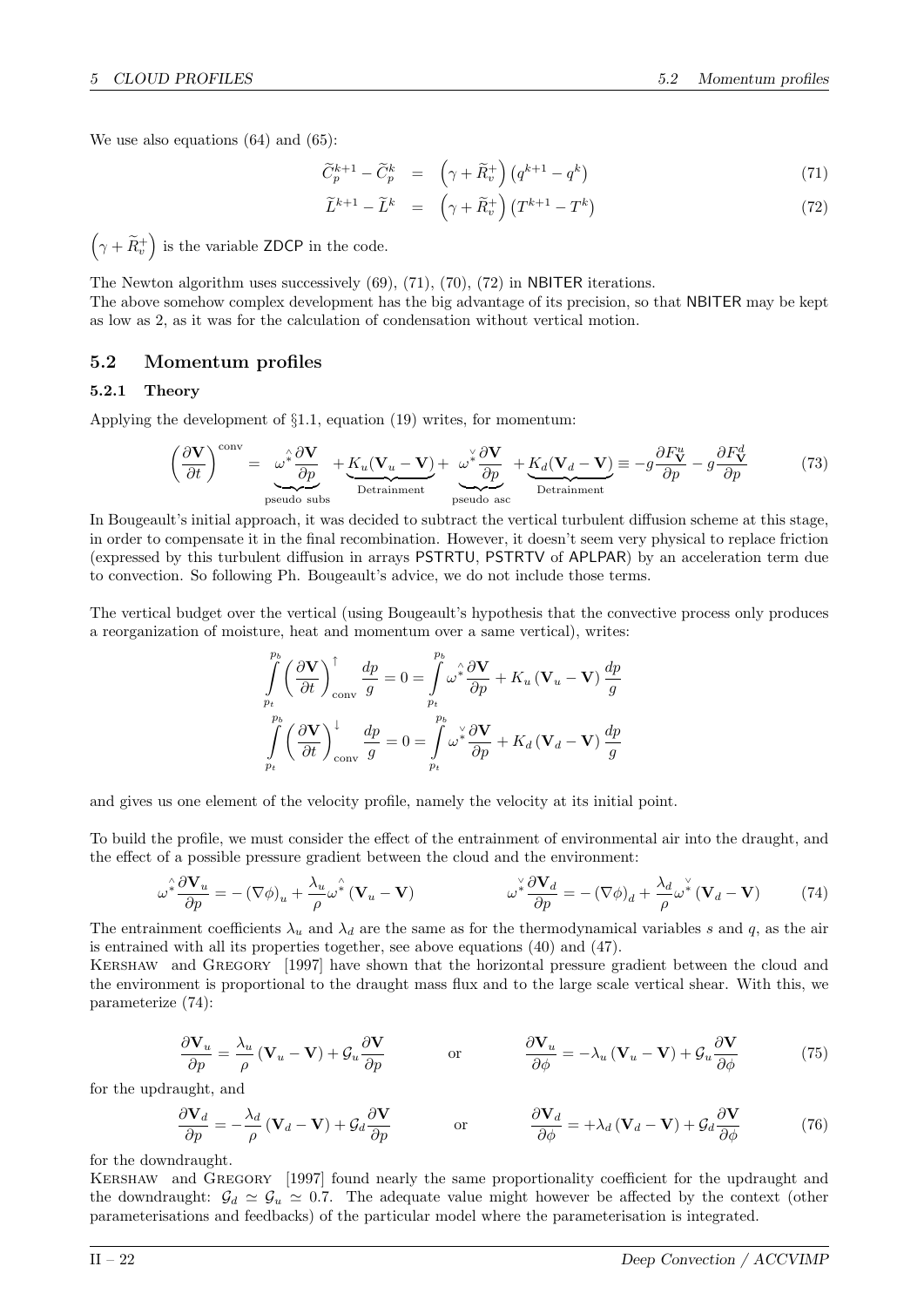#### 5.2.2 Building the momentum profile

We develop here the calculation for the updraught, the same method being applied to the downdraught, with a few appropriate sign differences.

To discretize equation (75) in ARPEGE-ALADIN we must beware that the entrainment equations for  $q$  and s were discretized as:

$$
\frac{\partial \psi_c}{\partial \phi} = -\lambda (\psi_c - \psi) \tag{77}
$$

$$
\psi_c^l = \psi_c^{l+1} + \left(\phi^l - \phi^{l+1}\right) \lambda^{l+1} \left(\psi^{l+1} - \psi_c^{l+1}\right) \tag{78}
$$

instead of using values at the interface level:

$$
\psi_c^l = \psi_c^{l+1} + \left(\phi^l - \phi^{l+1}\right) \lambda^{\bar{l}} \left(\psi^{\bar{l}} - \psi^{\bar{l}}_c\right)
$$

To avoid this approximation, we would have to compute first a value of  $\psi^l$ , based itself on the value of  $\psi_c^l$  into the Newton loop, so a double iterative process would be necessary.

To keep consistent, we merely do the same approximation for equation (75):

$$
\mathbf{V}_{c}^{l} - \mathbf{V}_{c}^{l+1} - \mathcal{G}_{u} (\mathbf{V}^{l} - \mathbf{V}^{l+1}) = - (\phi^{l} - \phi^{l+1}) \lambda^{l+1} (\mathbf{V}_{c}^{l+1} - \mathbf{V}^{l+1})
$$

Let be

$$
\xi^{\bar{l}} \equiv (\phi^l - \phi^{l+1}) \lambda^{l+1} > 0
$$
\n
$$
\implies \mathbf{V}_c^l = \mathbf{V}_c^{l+1} \left(1 - \xi^{\bar{l}}\right) + \mathcal{G}_u \mathbf{V}^l - \left(\mathcal{G}_u - \xi^{\bar{l}}\right) \mathbf{V}^{l+1}
$$
\n(79)

We impose the speed at the cloud base  $\mathbf{V}_c^b = \mathbf{V}_{c0}$ .

Searching for an expression in the form:

$$
\mathbf{V}_c^l = \beta_l \mathbf{V}_{c0} + (1 - \beta_l) \overline{\mathbf{V}}^l \qquad \text{or} \qquad \mathbf{V}_c^{l+1} = \beta_{l+1} \mathbf{V}_{c0} + (1 - \beta_{l+1}) \overline{\mathbf{V}}^{l+1} \tag{80}
$$

we get

$$
\mathbf{V}_{c}^{l} = \left(1 - \xi^{\bar{l}}\right) \left\{\beta_{l+1} \mathbf{V}_{c0} + (1 - \beta_{l+1}) \overline{\mathbf{V}}^{l+1}\right\} + \mathcal{G}_{u} \mathbf{V}^{l} - \left(\mathcal{G}_{u} - \xi^{\bar{l}}\right) \mathbf{V}^{l+1}
$$
\n
$$
\Rightarrow \qquad \beta_{l} = \left(1 - \xi^{\bar{l}}\right) \beta_{l+1} \tag{81}
$$
\n
$$
\beta_{b} = 1 \tag{1 - \beta_{l}} \overline{\mathbf{V}}^{l} = \left(1 - \xi^{\bar{l}}\right) \left(1 - \beta_{l+1}\right) \overline{\mathbf{V}}^{l+1} + \mathcal{G}_{u} \mathbf{V}^{l} - \left(\mathcal{G}_{u} - \xi^{\bar{l}}\right) \mathbf{V}^{l+1}
$$
\n
$$
\Rightarrow \qquad \overline{\mathbf{V}}^{l} = \left(1 - \xi^{\bar{l}}\right) \frac{\left(1 - \beta_{l+1}\right)}{\left(1 - \beta_{l}\right)} \overline{\mathbf{V}}^{l+1} + \frac{\mathcal{G}_{u} \mathbf{V}^{l} - \left(\mathcal{G}_{u} - \xi^{\bar{l}}\right) \mathbf{V}^{l+1}}{\left(1 - \beta_{l}\right)}
$$
\n
$$
= \overline{\mathbf{V}}^{l+1} \frac{\left(1 - \xi^{\bar{l}}\right) - \beta_{l}}{\left(1 - \beta_{l}\right)} + \frac{\mathcal{G}_{u} \mathbf{V}^{l} - \left(\mathcal{G}_{u} - \xi^{\bar{l}}\right) \mathbf{V}^{l+1}}{\left(1 - \beta_{l}\right)}
$$
\n
$$
= \overline{\mathbf{V}}^{l+1} + \frac{\xi^{\bar{l}} \left(\mathbf{V}^{l+1} - \overline{\mathbf{V}}^{l+1}\right) + \mathcal{G}_{u} \left(\mathbf{V}^{l} - \mathbf{V}^{l+1}\right)}{\left(1 - \beta_{l}\right)} \tag{82}
$$

At the cloud base:

$$
\beta_b = 1 \implies \beta_{b-1} = \left(1 - \xi^{\overline{b}}\right) \iff \left(1 - \beta_{b-1}\right) = \xi^{\overline{b-1}}
$$
\n
$$
\overline{\mathbf{V}}^{b-1} = \mathbf{V}^b + \frac{\mathcal{G}_u\left(\mathbf{V}^{b-1} - \mathbf{V}^b\right)}{\xi^{\overline{b-1}}} \tag{83}
$$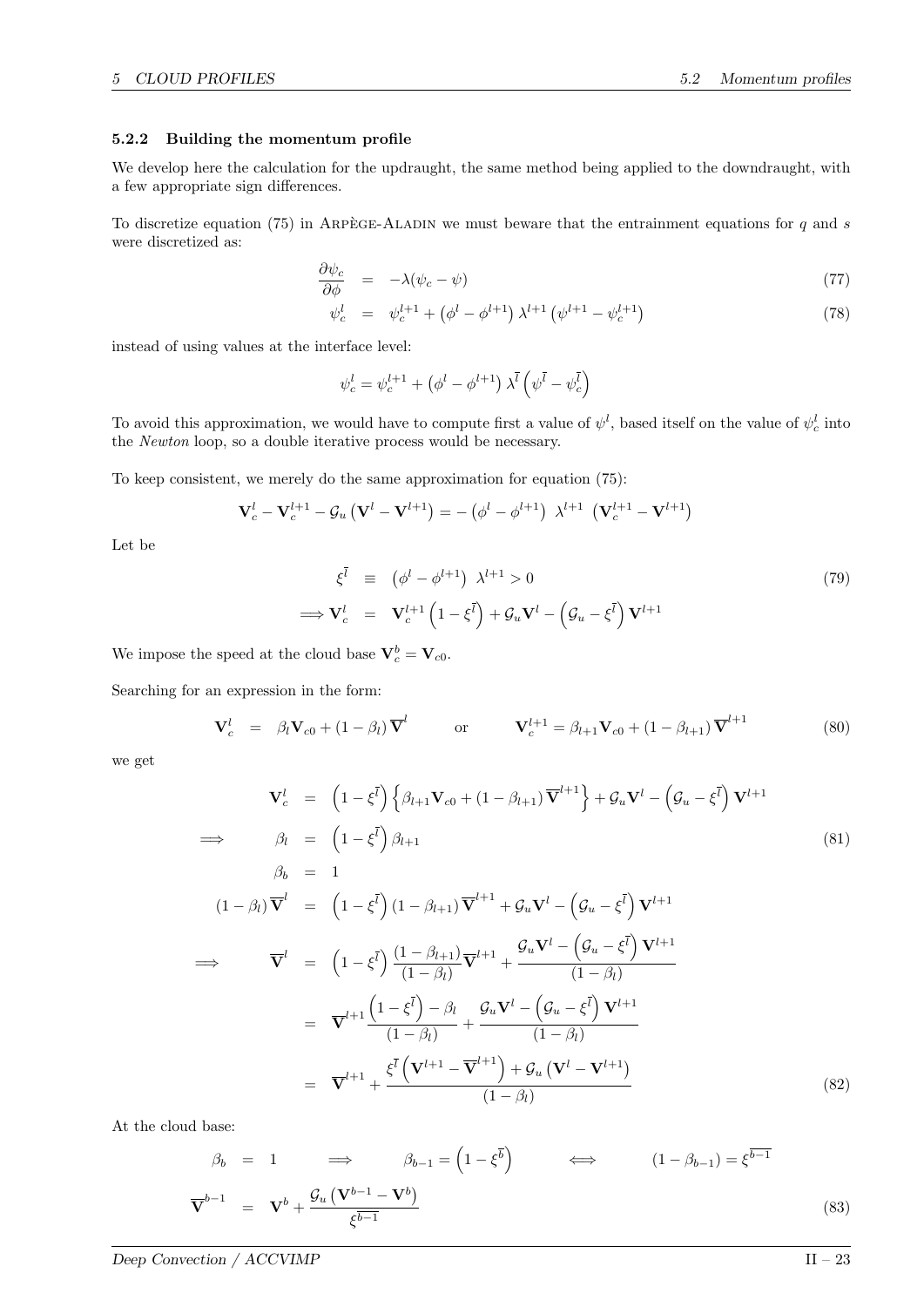if  $\mathcal{G}_u = 0$  we find:

$$
\overline{\mathbf{V}}^{b-1} = \mathbf{V}^b \qquad \text{and} \qquad \overline{\mathbf{V}}^l = \overline{\mathbf{V}}^{l+1} + \frac{\xi^{\overline{l}}\left(\mathbf{V}^{l+1} - \overline{\mathbf{V}}^{l+1}\right)}{(1 - \beta_l)}
$$
(84)

which is exactly the parameterization implemented before we introduced the horizontal pressure gradient effect. The auxiliary variables are

$$
ZRMIX(JLON, JLEV) \equiv \xi^{l}
$$
  
\n
$$
ZBET(JLON, JLEV) \equiv \beta^{l}
$$
 (ZUM(JLON, JLEV), ZVM(JLON, JLEV))  $\equiv \overline{V}$ 

The pressure gradient coefficients are in the code  $\mathcal{G}_u \equiv \text{TUDGP}$  and  $\mathcal{G}_d \equiv \text{TDDGP}$ . It appears logical to take the same value for both, and also for GCVADS (see §5.1.1.4):

 $TUDGP = TDDGP = GCVADS = 0.8$ 

#### 5.2.3 Computing the cloud base velocity

We write the conservation of momentum along the vertical:

$$
\int_{p_t}^{p_b} \left(\frac{\partial \mathbf{V}}{\partial t}\right)_{\text{conv}}^u dp = 0 = \int_{p_t}^{p_b} \omega^2 \frac{\partial \mathbf{V}}{\partial p} + K_u (\mathbf{V}_u - \mathbf{V}) dp
$$
\n
$$
= \int_{p_t}^{p_b} \left(\frac{\partial \mathbf{V}}{\partial t}\right)_{ps}^u dp + \left(\int_{p_t}^{p_b} K_u \mathbf{V}_u dp - \int_{p_t}^{p_b} K_u \mathbf{V} dp\right)
$$
\n
$$
\implies \qquad \mathbf{V}_{c0} = \frac{-\int_{p_t}^{p_b} \left(\frac{\partial \mathbf{V}}{\partial t}\right)_{ps}^u dp + \int_{p_t}^{p_b} K_u \mathbf{V} dp - \int_{p_t}^{p_b} K_u (1 - \beta) \overline{\mathbf{V}} dp}{\int_{p_t}^{p_b} K_u \beta dp}
$$
\n(85)

Note that the use of a detrainment rate varying over the vertical:

$$
K_u^l \triangle t = {\sf ZALFP(JLON)} + {\sf ZALFPB(JLON, JLEV)}
$$

imposes to leave it under the integrals. The routine computes:

$$
(ZS3, ZS4) = \sum_{\substack{l} \atop{L} \atop{L}} \delta_{\text{stab}} \triangle p^{l} (\mathbf{V}_{ps}^{l} - \mathbf{V}^{l})
$$
\n
$$
(ZS10, ZS11) = \sum_{\substack{l} \atop{L} \atop{L}} \delta_{\text{stab}} \triangle p^{l} \mathbf{V}^{l} K_{u}^{l}
$$
\n
$$
(ZS13, ZS14) = \sum_{\substack{l} \atop{L}} \delta_{\text{stab}} \triangle p^{l} (1 - \beta^{l}) \overline{\mathbf{V}}^{l}
$$
\n
$$
ZS12 = \sum_{\substack{l} \atop{L}} \delta_{\text{stab}} \triangle p^{l} \beta^{l} K_{u}^{l}
$$

#### 5.2.4 Practical implementation: CAS calculation

The vertical integrals in previous sections concern actually the convectively active layers. For the thermodynamic variables, the active layers alone were contributing to vertical integrals through the use of the activity index  $\delta_{stab} \equiv$  KNLAB(JLON, JLEV) equal to 1 in the active layers and 0 elsewhere. But as the active regions may not be connected over the vertical, this would be very hazardous in the momentum calculation, as we need to accumulate the auxiliary variables  $\beta$  and  $\overline{V}$ , the latter depending on the vertical shear when we take into account the pressure gradient term  $(\max(\mathcal{G}_u, \mathcal{G}_d) > 0)$ . In this case, a global treatment of the vertical leads to some oscillating uncomfortable behaviours.

The remedy we found was to introduce a specific treatment for momentum terms, considering individual Connected Active Segments over the vertical, and reinitializing the auxiliary  $\beta$  and  $\overline{V}$  at the bottom of each connected active segment. Computation proceeds as follows:

• The entrainment terms  $\xi^l$  were saved at the time of entrainment computations for the thermo-dynamical variables in the first vertical loop, into variable ZRMIX(JLON,JLEV).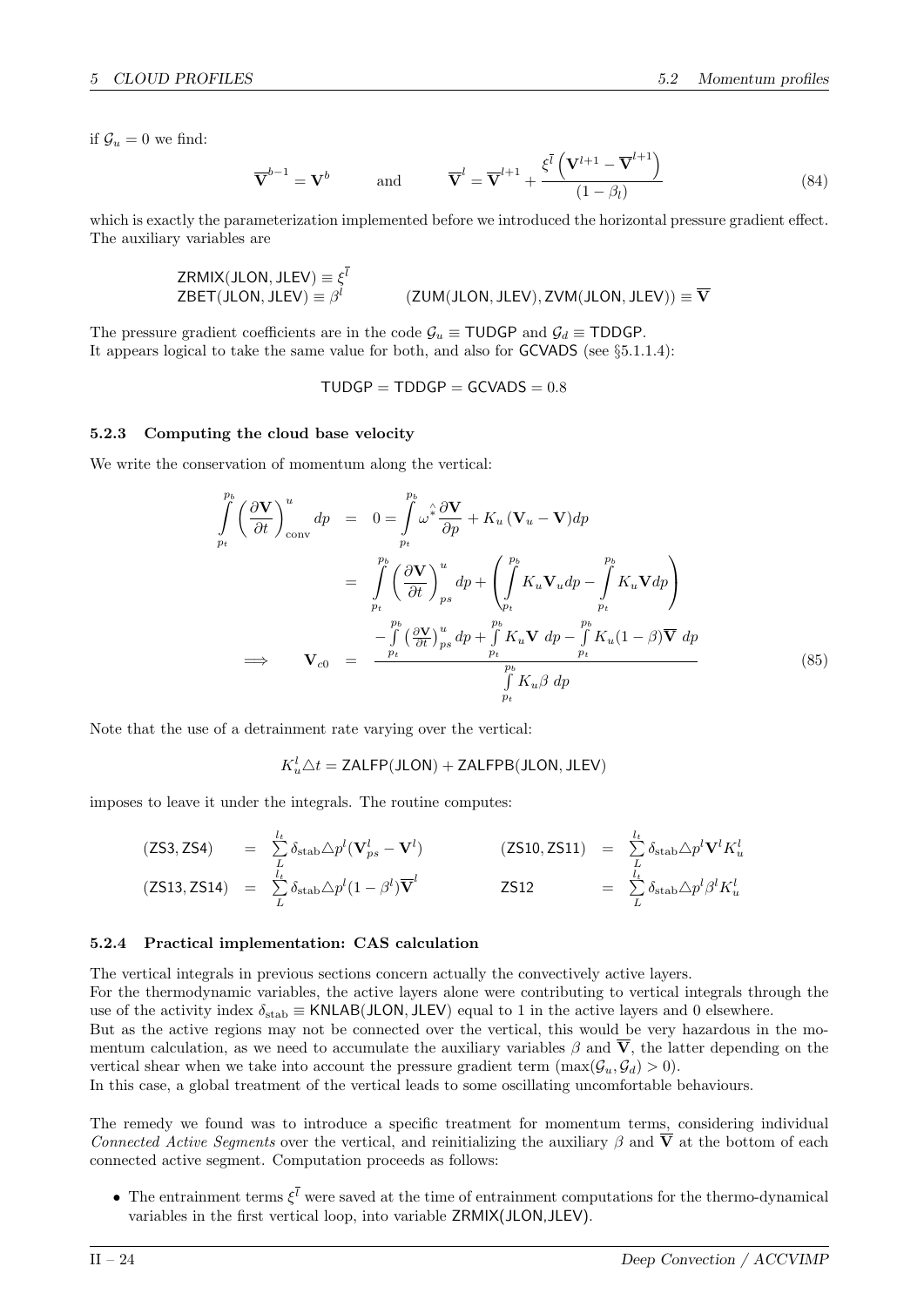• We build an array of activity transitions ZTRAN(JLON,JLEV) such that

 $ZTRAN = \begin{cases} 1 & \text{at the lowest level of each *recognized* connected active segment over the vertical$ 0 elsewhere

The CAS computation can be switched off (LCVCAS=.FALSE.), in this case we impose

 $ZTRAN = \begin{cases} 1 & \text{at the lowest model level} \\ 0 & \text{elsewhere} \end{cases}$ 0 elsewhere

This should not be done as soon as pressure gradient coefficients TUDGP and TDDGP are not both zero.

- We perform an upward vertical loop, building the profile:
	- reset  $ZBET = 1$  and  $(ZUM, ZVM) = (PU, PV)$  each time we meet  $ZTRAN = 1$  over the vertical, else apply equations (81) and (82).
	- compute provisional values for cloud base velocities with equation (85) into arrays (ZA13(JLON,JLEV), ZA14(JLON,JLEV)): both are reset to zero at the lowest level of the active segments, and they reach the needed value of the cloud base velocity when arriving at the top level of an active segment; for the inactive layers above, they keep their current value.
	- propagate downwards the values of (ZA13(JLON,JLEV), ZA14(JLON,JLEV)) reproducing the values obtained just below the transition levels, so that they keep the connected segment base velocity along the whole height of each connected active segment.

Equation (80) defines completely the cloud velocity profile from variables  $\beta = \mathsf{ZBET}, \overline{\mathbf{V}} = (\mathsf{ZUM}, \mathsf{ZVM})$ , and  $V_{c0} = (ZA13, ZA14).$ 

We developed the above calculation – which may not seem the most direct – to get best performance of the parallelized and vectorized code.

## 6 Cloud mass flux: the closure hypotheses

## 6.1 Updraught mass flux by Kuo closure

#### 6.1.1 Formulation

To go further we need to introduce an additional expression for the updraught and downdraught mass fluxes. Following developments in [LEVINE, 1959], [SIMPSON and WIGGERT, 1969] and [SIMPSON, 1971], we can express the vertical velocity in a single cumulus tower (actually the rate of rise of the tower) as

$$
\frac{dW}{dt} = \underbrace{\frac{gB}{1+\gamma}}_{\text{buoyancy}} - \underbrace{\frac{1}{M}\frac{dM}{dz}W^2}_{\text{entrainment}} - \underbrace{\mathcal{K}_d W^2}_{\text{drag}} = -\frac{1}{g}\frac{d\omega_c/\rho_c}{dt} \tag{86}
$$

Where  $gB$  is the buoyancy per unit mass,  $\gamma$  the apparent mass coefficient due to acceleration of the surrounding fluid, M the mass of the rising tower, and  $\mathcal{K}_d$  a drag coefficient. Applying this to our context in pressure coordinates,

$$
\rho_c \frac{\partial \omega_c / \rho_c}{\partial t} + \rho_c \omega_c \cdot \frac{\partial \omega_c / \rho_c}{\partial p} \quad = \quad - \rho_c g^2 \frac{B}{1 + \gamma} - \frac{1}{M_c} \frac{dM_c}{dp} \; \omega_c^2 - \mathcal{K}_d \; \omega_c^2
$$

The buoyancy term is evaluated as follows:

$$
gB = g \frac{T_{vc} - \overline{T}_v - \triangle T_v(\text{LWC})}{\overline{T}_v} \tag{87}
$$

where  $\Delta T_{\nu}$ (LWC) is the buoyancy reduction due to the weight of suspended liquid water. Using  $M_c = -\sigma_c \cdot \omega_c$  we write:

$$
\frac{\partial \omega_c}{\partial t} + \omega_c \cdot \frac{\partial \omega_c}{\partial p} \simeq -\beta \cdot \frac{T_{vc} - \overline{T}_v}{(1 + \gamma')} - \omega_c \frac{\partial \omega_c}{\partial p} - \mathcal{K}_d \cdot \omega_c^2 \tag{88}
$$

$$
\frac{\partial \omega_c}{\partial t} \simeq -\beta \cdot \frac{T_{vc} - \overline{T}_v}{(1 + \gamma')} - \frac{\partial \omega_c^2}{\partial p} - \mathcal{K}_d \cdot \omega_c^2 \tag{89}
$$

$$
\beta = \frac{\rho_c \cdot g^2}{\overline{T}_v} \tag{90}
$$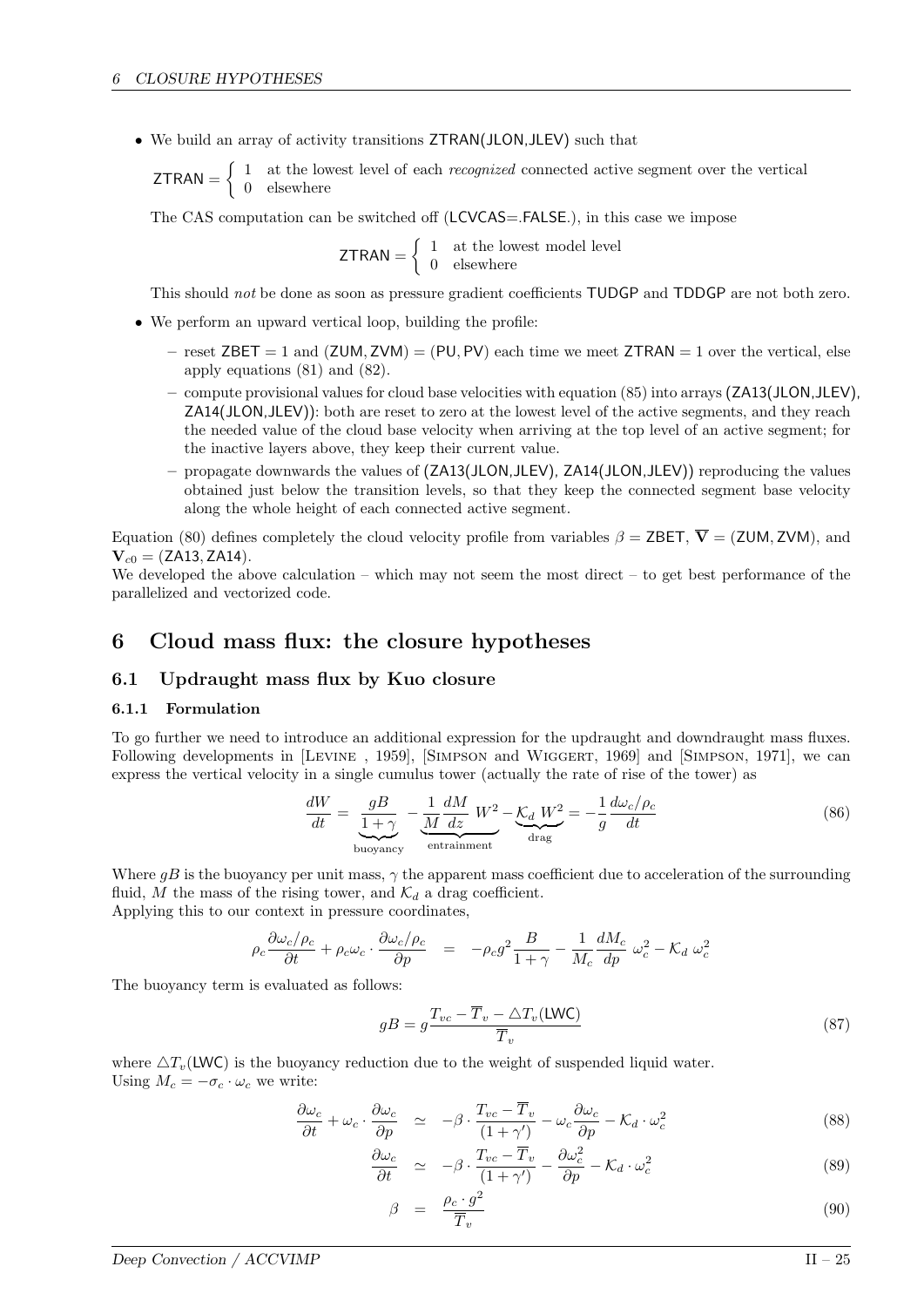CHEN and BOUGEAULT [1990] express the relative updraught mass flux as

$$
\omega^* = \sigma_c(\omega_c - \omega_e) = \sigma_c \cdot \omega_c^* \tag{91}
$$

They then approximate roughly equation (88) with

$$
\frac{\partial \omega_c^*}{\partial t} \simeq C_f \cdot \frac{\omega_c^{*2}}{P_b - P_t} - \beta \cdot \frac{(T_{vc} - \overline{T}_v)}{1 + \gamma'} \tag{92}
$$

where  $P_b - P_t$  is the total thickness of the convective layer, and the dissipation coefficient  $C_f$  includes effects of drag and entrainment (optimal value  $C_f \sim 50$ ).

In the buoyancy term,  $\gamma' = 0.5$  is the so-called virtual mass parameter (linked to the acceleration of the surrounding fluid).

The time change of the cloud scale vertical velocity results from a balance between the dissipative processes at smaller scales and the buoyancy effects (the CAPE is the vertical integral of the buoyancy term).

The convective mass flux  $\omega^* = \alpha^* \cdot \omega_c^*$ , where  $\alpha^* \equiv \sigma_c$  is the fractional area of the grid box covered by updraughts.

The lifetime of a single cell is about 1 hour (say half an hour for development, half an hour for dissipation): for a large scale NWP ( $\Delta t \geq 20$  min) it is acceptable to neglect storage and vertical acceleration terms within cumulus clouds. This is not true for a meso-scale model.

To estimate  $\alpha^*$  consistently with the closure hypothesis and supposing that the convective updraughts are not in stationary equilibrium with the large-scale forcing, we need to introduce an equation representing the storage of moist static energy in the cloud updraughts:

$$
\frac{\partial \alpha^*}{\partial t} \cdot \int\limits_{p_t}^{p_b} (h_c - \overline{h}) \frac{dp}{g} = L \int\limits_{p_t}^{p_b} \alpha^* \omega_c^* \frac{\partial \overline{q}}{\partial p} \frac{dp}{g} + L \cdot \int\limits_{p_t}^{p_b} \text{CVGQ} \frac{dp}{g} \tag{93}
$$

Note that this equation does not embody the conservation of moist static energy by the convective process, which will be insured by the computation of the  $K<sup>c</sup>$  factor (equation 35).

In the case there is no storage in the closure (which is ARPÈGE-ALADIN's current status),  $\frac{\partial \alpha^*}{\partial t} = 0$  and (93) reduces to Kuo's 1965 hypothesis:

Total Moisture Convergence = rate of cloud water production  
= 
$$
Rained\ out\ water + Detrained\ water
$$

expressing that cloud water has either to be disposed by precipitation or recycled in the environment by the detrainment term (detrainment of moisture means that the environmental air is evaporating some cloud water, moistening by this the environment).

In equation (92), assuming that the convective updraughts are stationary ( $\frac{\partial \omega_c^*}{\partial t} = 0$ ) and replacing  $(T_{vc} - \overline{T}_v)$ by  $\left(\frac{h_c-\overline{h}}{c_p}\right)$ , yields

$$
\omega^* \simeq \alpha^{*2} \rho_c \left( h_c - \overline{h} \right) \left\{ \frac{p_b - p_t}{T_v} \frac{g^2}{c_p C_f (1 + \gamma') } \right\} = \rho_c \left( h_c - \overline{h} \right) \alpha^2 \tag{94}
$$

or, as  $\omega^* \leq 0$ :

$$
-\omega^{\hat{*}} = \alpha \sqrt{\rho_c \left(h_c - \overline{h}\right)}
$$
\n(95)

In the code, we neglect furthermore the difference between  $\rho$  and  $\rho_c$ , and use actually  $\frac{p}{T}$ , rejecting a value of  $R_c$  into the  $\alpha$  coefficient.

$$
-\omega^* = \alpha' \sqrt{\rho \left(h_c - \overline{h}\right)} = \alpha \sqrt{\frac{p}{T} \left(h_c - \overline{h}\right)}
$$
\n(96)

Coefficient  $\alpha$  is dimensional, and is determined by expressing Kuo's 1965 hypothesis: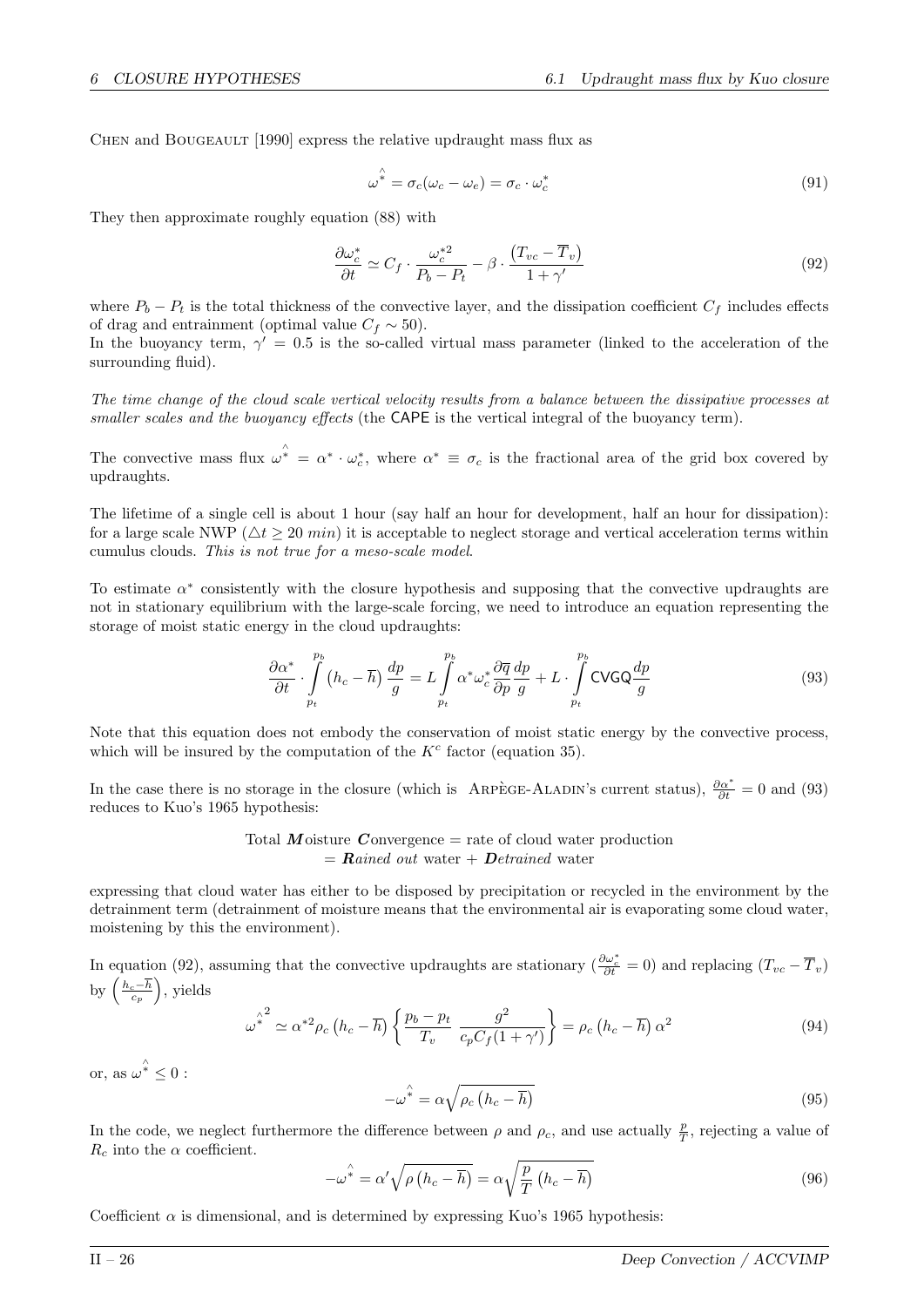Total Moisture Convergence  $=$  rate of cloud water production  $=$  Rained out water + Detrained water

expressing that as there is no storage within the closure, cloud water has either to be disposed by precipitation or recycled in the environment by the detrainment term (detrainment of moisture means that the environmental air is evaporating some cloud water, moistening by this the environment).

We may express those two effects as:

• Rainfall rate (rough value produced by the updraught, before evaporating some of it either below the cloud or in the downdraught):

$$
\mathcal{P} \equiv \int_{p_t}^{p_b} Q_2^{cu} \frac{c_p}{L} \frac{dp}{g} = -\int_{p_t}^{p_b} \left[ \omega^* \frac{\partial q}{\partial p} + K \left( q_u - q \right) \right] \frac{dp}{g} - \left( J_q(p_b) - J_q(p_t) \right) \tag{97}
$$

• Detrained moisture: environment moistening + moisture taken away by the divergence of the turbulent diffusion flux:

$$
M_{\text{detr}} = \int_{p_t}^{p_b} K(q_u - q) \frac{dp}{g} + (J_q(p_b) - J_q(p_t))
$$
\n(98)

The turbulent vertical diffusion term, if used, has to appear in both expressions, in order to close the moisture budget. So it disappears when adding  $\mathcal{P} + M_{\text{detr}}$ .

For the total moisture convergence, the scheme's important idea is to add the effect of turbulent vertical diffusion to the dynamical convergence. This was suggested by Kuo and validated by several long term measurements over the tropics.

$$
TMC = \int_{p_t}^{p_b} \text{CVGQ} \frac{dp}{g} = -\int_{p_t}^{p_b} \mathcal{R} \left[ \mathbf{V} \cdot \nabla q + \omega \frac{\partial q}{\partial p} \right] \frac{dp}{g} + (J_q(p_t) - J_q(p_b)) + \delta_{\text{stcon}} \left( \mathcal{P}_{\text{LS}}(p_t) - \mathcal{P}_{\text{LS}}(p_b) \right) \tag{99}
$$

where the modulation factor  $\mathcal R$  was introduced in §2 to take into account mesh size effects, and  $\delta_{\rm srcon}$  is 1 if  $LSRCON = .TRUE.$  and 0 otherwise.

Writing  $TMC = \mathcal{P} + M_{\text{detr}}$  yields

$$
-\int_{p_t}^{p_b} \omega^2 \frac{\partial q}{\partial p} \frac{dp}{g} = -\int_{p_t}^{p_b} \mathcal{R} \left[ \mathbf{V} \cdot \nabla q + \omega \frac{\partial q}{\partial p} \right] \frac{dp}{g} + (J_q(p_t) - J_q(p_b)) + \delta_{\text{stcon}} \left( \mathcal{P}_{\text{LS}}(p_t) - \mathcal{P}_{\text{LS}}(p_b) \right) \tag{100}
$$

In a convective situation,  $J_q$  is pointing upwards, i.e. has a negative value, more negative near the surface, and the divergence term  $(J_q(p_t) - J_q(p_b))$  should be positive.

As the horizontal advection terms for moisture are generally small, if we consider the reference case where  $\mathcal{R} = 1$ , we can see that it is this vertical turbulent diffusion term that will render  $|\omega^*| > |\omega|$ , allowing some absolute subsidence outside the convective clouds, which is physically needed for having convection rather than stratiform rain.

In this way, we simulate the (observed) fact that it is the surface evaporation (or rather its part not converted in stratiform precipitation) which is the main responsible item for the cloud vertical velocity excess, rather than a mere channelling of the large scale mass convergence.

The "smart" method (LSRCON=TRUE.) for taking into account the mesh size effects subtracts the (downward) divergence of large scale precipitation from the moisture convergence CVGQ (so reducing the moisture convergence amount actually feeding the convective process). When the large scale precipitation increases downwards,  $P_{LS}(p_t) - P_{LS}(p_b) < 0$  and the effect will be to reduce available moisture convergence as intended.

 $\alpha$  is then obtained from (100):

$$
\alpha = \frac{\int_{p_b}^{p_b} \text{CVGQ} \frac{dp}{g}}{\int_{p_t}^{1} \left[\rho(h_u - h)\right]^{1/2} \frac{\partial q}{\partial p} dp}
$$
\n(101)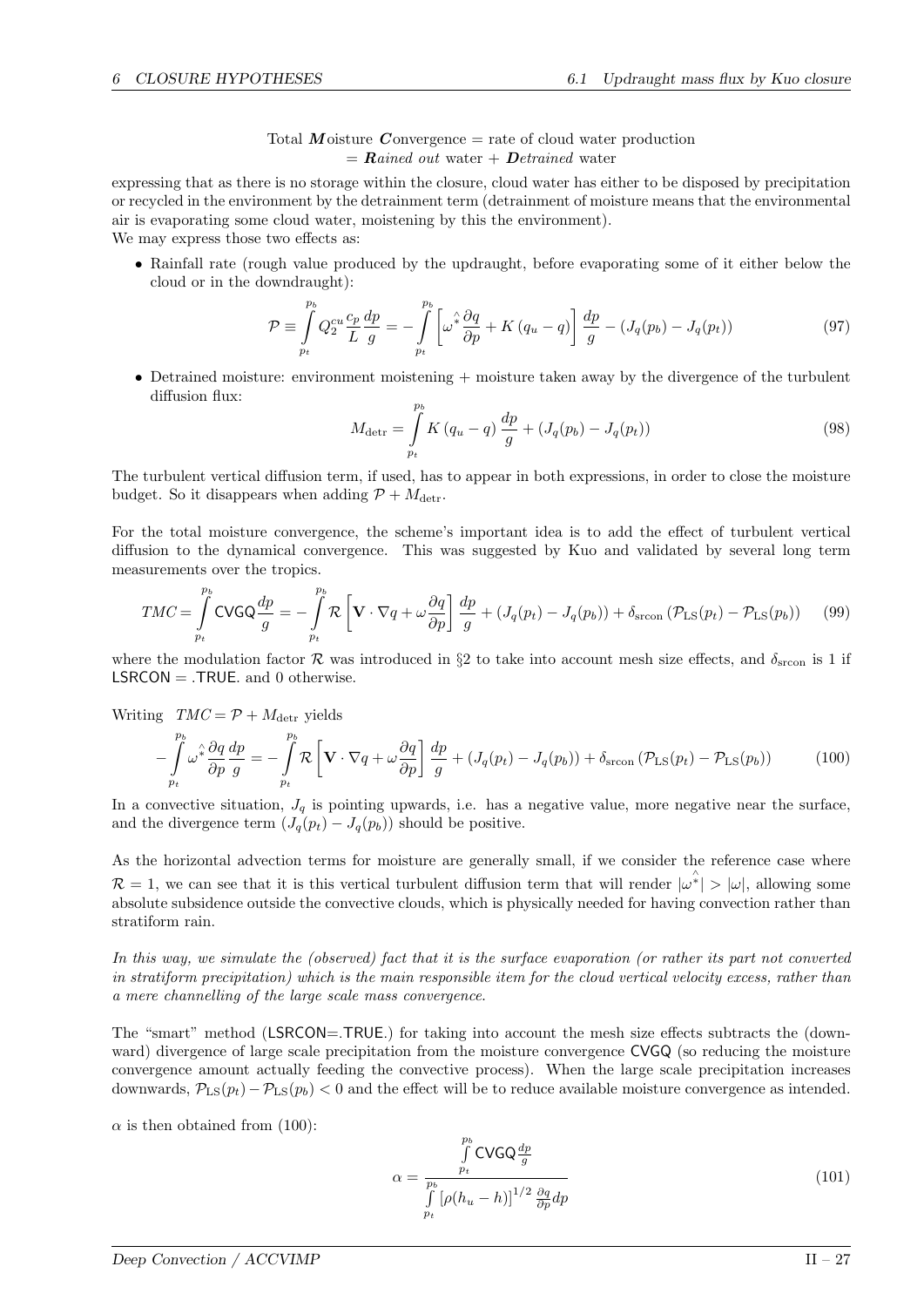## 6.1.2 Convective activity index

For Kuo's closure, the layer is declared active when the two conditions: moisture convergence and positive buoyancy, are both satisfied. We write the buoyancy force as

$$
\mathsf{ZKUO1} \equiv [R_a(1 - \ell_u) + (R_v - R_a)q_u]T_u - RT = R_aT_{vu} - R_aT_v > 0 \tag{102}
$$

while the convergence is assessed through

$$
\text{ZKUO2} \equiv \sum_{\text{KLEV}}^{l} \triangle p^l L_{\text{eff}}^l \text{CVGQ}^l \tag{103}
$$

and the activity index is defined by

$$
KNLAB(JLON, JLEV) \equiv \delta_{\text{stab}}^l = \max\left(\delta_{\text{stab}}^{l+1}, \begin{cases} 1 & \text{where } \min(ZKUO1, ZKUO2) > 0 \\ 0 & \text{elsewhere} \end{cases}\right) \tag{104}
$$

Note that there is at this stage of the computation no test of the capacity to reach the Lifting Condensation Level: see §7.3.

## 6.1.3 Kuo closure: Discretization

The first vertical loop computes

**ZHCMHL** 
$$
\equiv (h_c - h)^l = c_p^l (T_c^l - T_w^l) + L_{\text{eff}}^l (q_c^l - q_w^l)
$$
 (105)

and keeps the memory of  $(h_c - h)^{l+1} = \text{ZHCMH(JLON)}$ , so we can estimate the value at the interface level  $\overline{l}$ . We store then

$$
\text{ZFORM(JLON, JLEV)} = \delta_{\text{stab}}^l \sqrt{\left(\text{ZHCMH}^l + \text{ZHCMH}^{l+1}\right) \frac{p^{\bar{l}}}{T^l + T^{l+1}}}\tag{106}
$$

$$
= \mu \delta_{\text{stab}}^l \sqrt{(h_c - h)^l} \rho^l , \qquad \mu = \sqrt{2R^l}
$$
 (107)

To compute  $\alpha$  we use local integrals:

$$
\begin{array}{rcl}\n\mathsf{ZFMDQL} & = & \frac{\mathsf{ZFORM}^l}{2} \left( q^{l+1} - q^l \right) \\
\mathsf{ZS6} & = & \sum_{L}^{l} \delta_{\text{stab}}^{l+1} \left( \mathsf{ZFMDQ}^{\bar{l}} + \mathsf{ZFMDQ}^{\bar{l+1}} \right) L_{\text{eff}}^{l+1} = \sum_{L}^{l} \delta_{\text{stab}}^{l+1} \left\{ \mu \sqrt{(h_c - h) \, \rho} \, \Delta q \right\}^{l+1} \\
\mathsf{ZS1} & = & \sum_{L} \delta_{\text{stab}}^{l+1} \mathsf{ZICVG}^{l+1} = \sum_{L}^{l} \delta_{\text{stab}}^{l+1} \left\{ L_{\text{eff}} \, \mathsf{CVGQ} \, \Delta p \right\}^{l+1}\n\end{array}
$$

yielding finally

$$
\mathsf{ZALF}(\mathsf{JLON}) \equiv \alpha = \triangle t_{\rm phys} \frac{\mathsf{ZS1}}{\mathsf{ZS6}} \tag{108}
$$

with usual precautions in the code against a null value of  $\overline{256}$ . The final value of the updraught mass flux is then

$$
\mathsf{ZFORM}(\mathsf{JLON},\mathsf{JLEV}) \equiv (-\omega^* \Delta t)^{\bar{l}} = \mathsf{ZALF}(\mathsf{JLON}) * \mathsf{ZFORM}(\mathsf{JLON},\mathsf{JLEV}) \tag{109}
$$

Note that we use here the local effective latent heat, as we are assessing intra cloud water transformations.

## 6.2 Downdraught mass flux by Kuo Closure

## 6.2.1 Formulation

The magnitude of the downdraught mass flux  $\omega^*$  should depend on *static stability* and of the amount of available precipitation to initiate and maintain the downdraught. We postulate an expression similar to the one obtained for the updraught:

$$
\omega^* \propto (h_d - h)^{1/2} \tag{110}
$$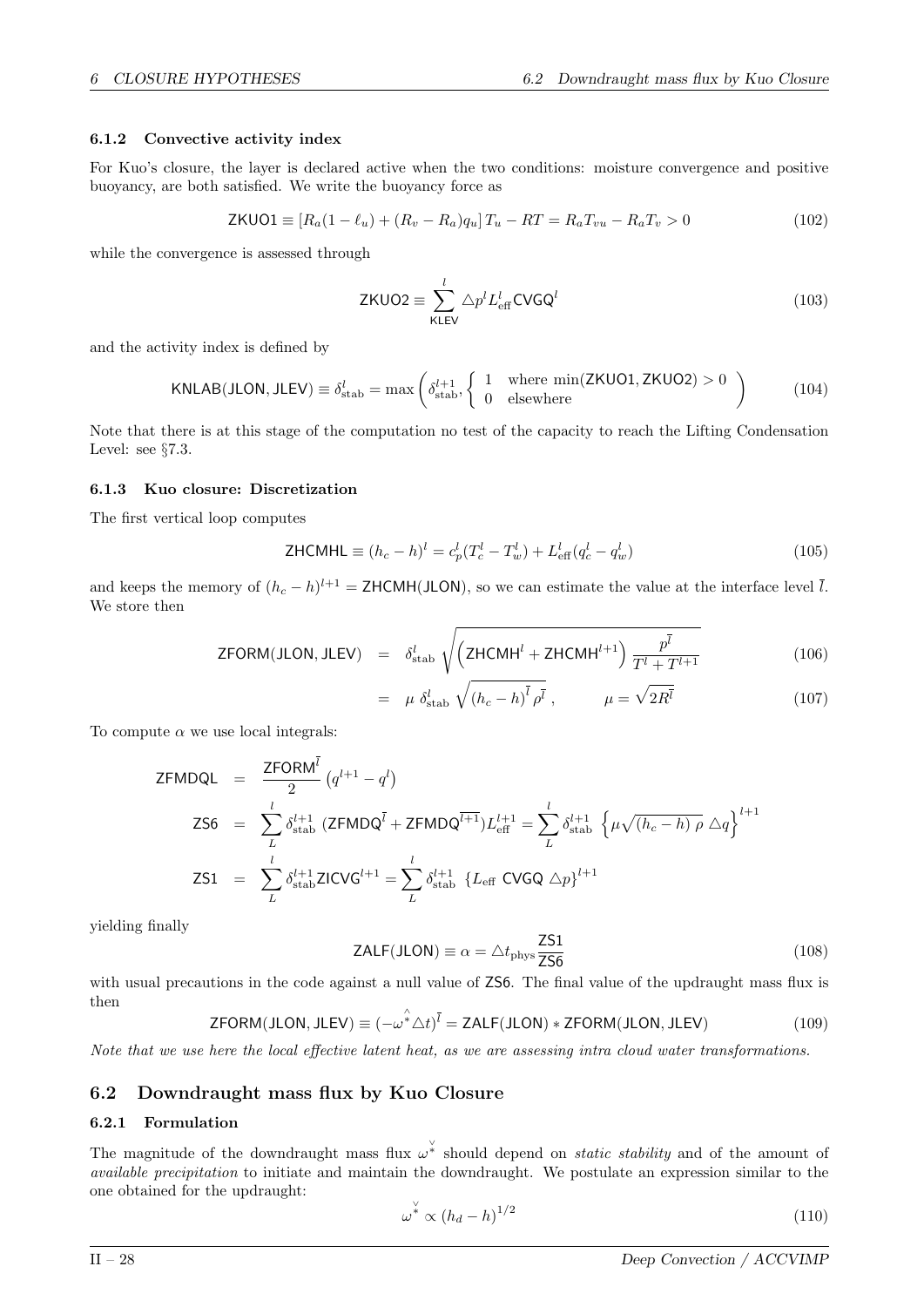To modulate the discontinuity as the downdraught reaches the ground, a shaping function will be applied.

The closure hypothesis states now that a fraction  $\epsilon$  of the total available precipitation for the downdraught is used to moisten the environment through the pseudo ascent:

$$
\int_{p_t}^{p_b} \omega^{\vee} \frac{\partial q_d}{\partial p} \frac{dp}{g} = \epsilon \mathcal{P}
$$
\n(111)

The resulting net precipitation is therefore  $(1-\epsilon)\mathcal{P}$ , and the evaporation rate  $\epsilon$  represents a degree of freedom of the parameterization (GDDEVA).

A second tunable parameter was introduced: GDDSDE, the exponent of the modulation function applied to the downdraught mass flux to attenuate the full breaking of the draught as it meets the ground:

$$
\mathcal{F}(p) = \left(\frac{p_s - p}{p_s - p_t}\right)^{\text{GDDSDE}}
$$

where  $p_t$  is the pressure at the top level of the downdraught and  $p_s$  the surface pressure.

Experiments showned a better behaviour when applying the shaping function before the computations of (111). The recommended values for the two parameters are:  $GDDEVA = 0.25$  and  $GDDSDE = 0.5$ .

Remark: In presence of downdraught parameterization (LCVDD=.TRUE.), the sub-cloud evaporation correction has to be switched off (LCVEVAP=.FALSE.) (§7.1.2).

## 6.2.2 Downdraught activity index

Symmetrically to the updraught, we diagnose the downdraught activity through a double Kuo test: negative buoyancy and precipitation flux convergence. Negative buoyancy is diagnosed by

$$
ZKUO1 = (R_a + (R_v - R_a)q_d^l)T_d^l - R^lT^l = R_aT_{vd} - R_aT_v < 0
$$

and precipitation convergence with

$$
ZKUO2 = \sum_{k=1}^{l} g\left(\mathcal{P}^{k-1} - \mathcal{P}^{k}\right) L_{\text{eff}}^{k}
$$

where both KUO1 and KUO2 are estimated at full model levels. The activity index is then given by

$$
INLAB(JLON, JLEV) \equiv \delta_{\text{stab}}^{l} = \max\left(\delta_{\text{stab}}^{l-l-1}, \delta_{\text{stab}}^{l-1} \cdot \left\{\begin{array}{ll} 1 & \text{where } \max(ZKUO1, ZKUO2) < 0\\ 0 & \text{elsewhere} \end{array}\right\}\right)
$$

so if present, downdraught activity extends down to the ground.

#### 6.3 Updraught mass flux by CAPE Closure

### 6.3.1 Theory

$$
\text{CAPE} = -\int_{p_t}^{p_b} \frac{T_{vc} - \overline{T}_v}{\overline{T}_v} \frac{dp}{\rho} = -\int_{p_t}^{p_b} R_a (T_{vc} - \overline{T}_v) \frac{dp}{p}
$$
(112)

The cloud-scale virtual temperature  $T_{vc}$  should take into account the liquid water suspended into the cloud:

$$
T_{vc} = T_c \left[ 1 + \frac{R_c - R_a}{R_a} q_c \right] - \frac{L}{c_p} \ell \tag{113}
$$

Note that BOUGEAULT [1985]'s scheme uses an approximation of the CAPE based on moist static energy:  $T_{vc} - \overline{T}_v$  is replaced by  $\frac{h_c-h}{c_p}$ , yielding a much larger estimate than the previous expression, which results in an adaptation of the magnitude of the parameters.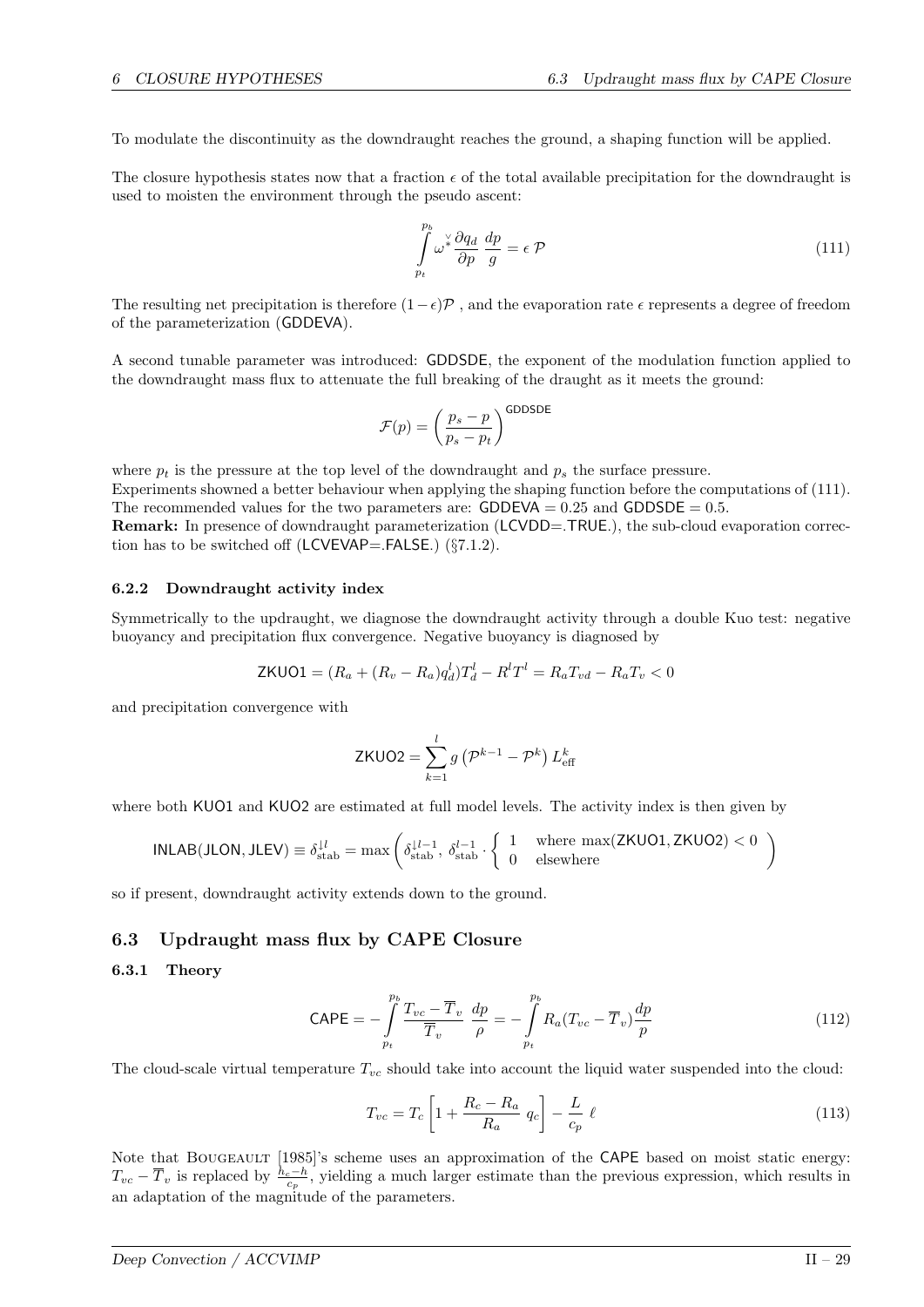We write:

$$
T_{vc} = T_c(1 - \ell_c + \mu q_c) \qquad T_v = T(1 + \mu q) \n\mu = \frac{R_v - R_a}{R_a} \qquad R = R_a(1 - q - l) + R_v q
$$

From developments of FRITSCH and CHAPPEL [1980] and NORDENG [1994]:

$$
\frac{\partial \text{CAPE}}{\partial t} = -\frac{\text{CAPE}}{\tau}
$$

Assessing orders of magnitude, yields:

$$
Q_1^{cu} = \left(\underbrace{\omega^* \frac{\partial s}{\partial p}}_{10^3} + \underbrace{K(s_c - s)}_{10} + \underbrace{g \frac{\partial J_s}{\partial p}}_{10^{-1}}\right) \underbrace{\frac{1}{c_p}}_{10^{-1}} \implies \underbrace{\frac{\partial T}{\partial t}}_{\partial t} \approx \underbrace{\omega^*_{c_p} \frac{\partial s}{\partial p}}_{\text{cp}}
$$

$$
-\frac{Q_2^{cu}}{L} = \underbrace{(\omega^* \frac{\partial q}{\partial p} + K(q_c - q)}_{10^{-6}} + \underbrace{g \frac{\partial J_q}{\partial p})}_{10^{-10}} \frac{1}{c_p} \implies \frac{\partial q}{\partial t} \approx \omega^* \frac{\partial q}{\partial p}
$$

We have then

$$
\frac{\partial \text{CAPE}}{\partial t} = -\int_{b}^{t} \frac{\partial}{\partial t} \frac{T_{vc} - T_{v}}{T_{v}} g dz \approx \int_{b}^{t} \frac{1}{T_{v}} \frac{\partial T_{v}}{\partial t} g dz = \int_{pt}^{p_{b}} R_{a} \frac{\partial T_{v}}{\partial t} \frac{dp}{p}
$$

$$
\frac{\partial T_{v}}{\partial t} = (1 + \mu q) \frac{\partial T}{\partial t} + \mu T \frac{\partial q}{\partial t} \approx (1 + \mu q) (\frac{\omega^{2}}{c_{p}} \frac{\partial s}{\partial p}) + \mu T \omega^{2} \frac{\partial q}{\partial p}
$$

$$
= \omega^{2} \left[ (1 + \mu q) (\frac{1}{c_{p}} \frac{\partial s}{\partial p}) + \mu T \frac{\partial q}{\partial p} \right]
$$

Keeping the form

$$
\omega^{\hat{*}} = -\alpha \sqrt{\rho(h_c - h)}
$$

and integrating over the cloud:

$$
-\alpha \int_{p_t}^{p_b} \left[ (1 + \mu q) \sqrt{\rho (h_c - h)} \left( \frac{1}{c_p} \frac{\partial s}{\partial p} \right) + \mu \sqrt{\rho (h_c - h)} T \frac{\partial q}{\partial p} \right] \frac{dp}{p} = \int_{p_t}^{p_b} \frac{\partial T_v}{\partial t} \frac{dp}{p}
$$

$$
\alpha = \frac{1}{\tau} \frac{\text{CAPE}}{-\int_{p_t}^{p_b} \left[ (1 + \mu q) \sqrt{\rho (h_c - h)} \left( \frac{1}{c_p} \frac{\partial s}{\partial p} \right) + \mu \sqrt{\rho (h_c - h)} T \frac{\partial q}{\partial p} \right] \frac{dp}{p}}
$$

## 6.3.2 Convective activity indexes

Unlike Kuo's closure, we diagnose the layer activity solely through its buoyancy, so the test of equation(104) uses now ZKUO1 only to diagnose  $\delta_{\text{stab}}$ .

## 6.3.3 Discretization

We compute

$$
\text{ZS15} \quad \equiv \quad \frac{\text{CAPE}}{R_a} = \sum_{L-1}^{1} \delta_{\text{stab}}^{l+1} \frac{\triangle p^{l+1}}{p^{l+1}} \left[ T_{vc}^{l+1} - T_v^{l+1} \right]
$$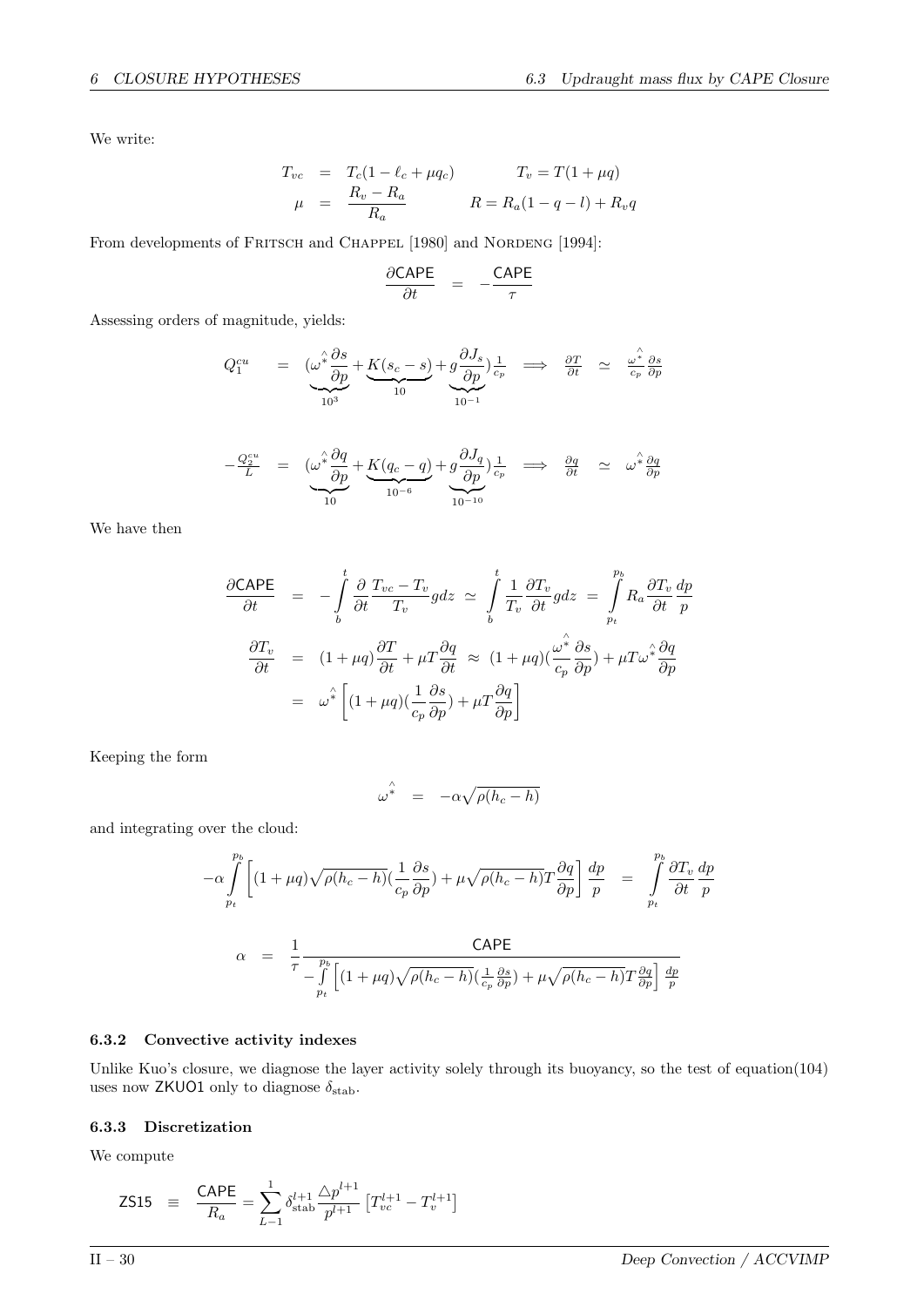$$
= \sum_{L=1}^{1} \delta_{\text{stab}}^{l+1} \frac{\Delta p^{l+1}}{p^{l+1}} \left[ T_c^{l+1} (1 - \ell_c^{l+1} + q_c^{l+1} \mu) - T^{l+1} (1 + q^{l+1} \mu) \right]
$$
  
\nZ516 = 
$$
- \sum_{L=1}^{1} \delta_{\text{stab}}^{l+1} \left\{ (1 + q^{l+1} \mu) \frac{1}{c_p^{l+1}} \left[ ZFORM * \frac{\Delta s}{\Delta p} \right]^{l+1} + T^{l+1} \mu \left[ ZFORM * \frac{\Delta q}{\Delta p} \right]^{l+1} \right\} \left( \frac{\Delta p^{l+1}}{p^{l+1}} \right)
$$
  
\n
$$
= - \sum_{L=1}^{1} \delta_{\text{stab}}^{l+1} \left\{ (1 + q^{l+1} \mu) \left( \frac{\partial T}{\partial t} \right)^{l+1} + T^{l+1} \mu \left( \frac{\partial q}{\partial t} \right)^{l+1} \right\} \left( \frac{\Delta p^{l+1}}{p^{l+1}} \right)
$$
  
\n
$$
= - \sum_{L=1}^{1} \delta_{\text{stab}}^{l+1} \frac{\Delta p^{l+1}}{p^{l+1}} \frac{\partial T_v}{\partial t}
$$

In the code,

- RETV  $\equiv \mu = \frac{R_v R_a}{R_a}$
- PDELP  $\equiv \Delta p^l \equiv (p^l p^{l-1}) > 0$  is layer l's pressure thickness
- PAPRSF  $\equiv p^l$  is the pressure at the full level
- ZTNL  $\equiv T_c^{l+1}$ , ZQNL  $\equiv q_c^{l+1}$ , ZLNL  $\equiv \ell_c^{l+1}$  are the updraught temperature moisture and condensed phase at the level below current level;
- ZFORM represents the updraught mass flux (not yet normalized)
- PTAUX  $\equiv \tau$  is defined as

$$
\text{PTAUX(JLON)} = \text{RTCAPE} * \left(\text{PGM(JLON)} * \frac{\triangle x_{\text{ref}}}{\triangle x_{\text{equiv}}} \right)^\text{GCOMOD}
$$

so

$$
(\mathsf{ZFMDQ}+\mathsf{ZFMDQL})\quad =\quad \frac{(\mathsf{ZFORM}*\triangle q)^{\overline{l+1}}+(\mathsf{ZFORM}*\triangle q)^{\overline{l}}}{2}=\mathsf{ZFORM}^{l+1}*\frac{\triangle q^{l+1}}{\triangle p^{l+1}}\triangle p^{l+1}\sim \frac{\partial q}{\partial t}\triangle p^{l+1}
$$

The mass flux normalisation factor is then

$$
\alpha = \frac{\Delta t_{\rm phys}}{\text{PTAUX}} \begin{cases} \left(\frac{Z_{\rm S15}}{Z_{\rm S16}}\right) & \text{where } Z_{\rm S15} > 0 \text{ and } Z_{\rm S16} > 10^{-6} \\ \left(\frac{Z_{\rm S15}}{10^{-6}}\right) & \text{where } Z_{\rm S15} > 0 \text{ and } 0 < Z_{\rm S16} < 10^{-6} \\ 0 & \text{elsewhere} \end{cases}
$$
(114)

# 7 Tendency and flux calculations

Reminder: all fluxes are counted positively downwards.

## 7.1 Updraught fluxes

The routine has to return the liquid and solid precipitation fluxes: PFPLCL, PFPLCN, the convective moisture and dry static energy fluxes (linked to pseudo subsidence): PDIFCQ, PDIFCS and the convective horizontal momentum fluxes: PSTRCU, PSTRCV.

## 7.1.1 Moisture budget

The different fluxes represented on figure 2 (note that the arrows indicate the *probable direction* of the fluxes, while the positive direction is always downwards) are grouped as follows in the calculations: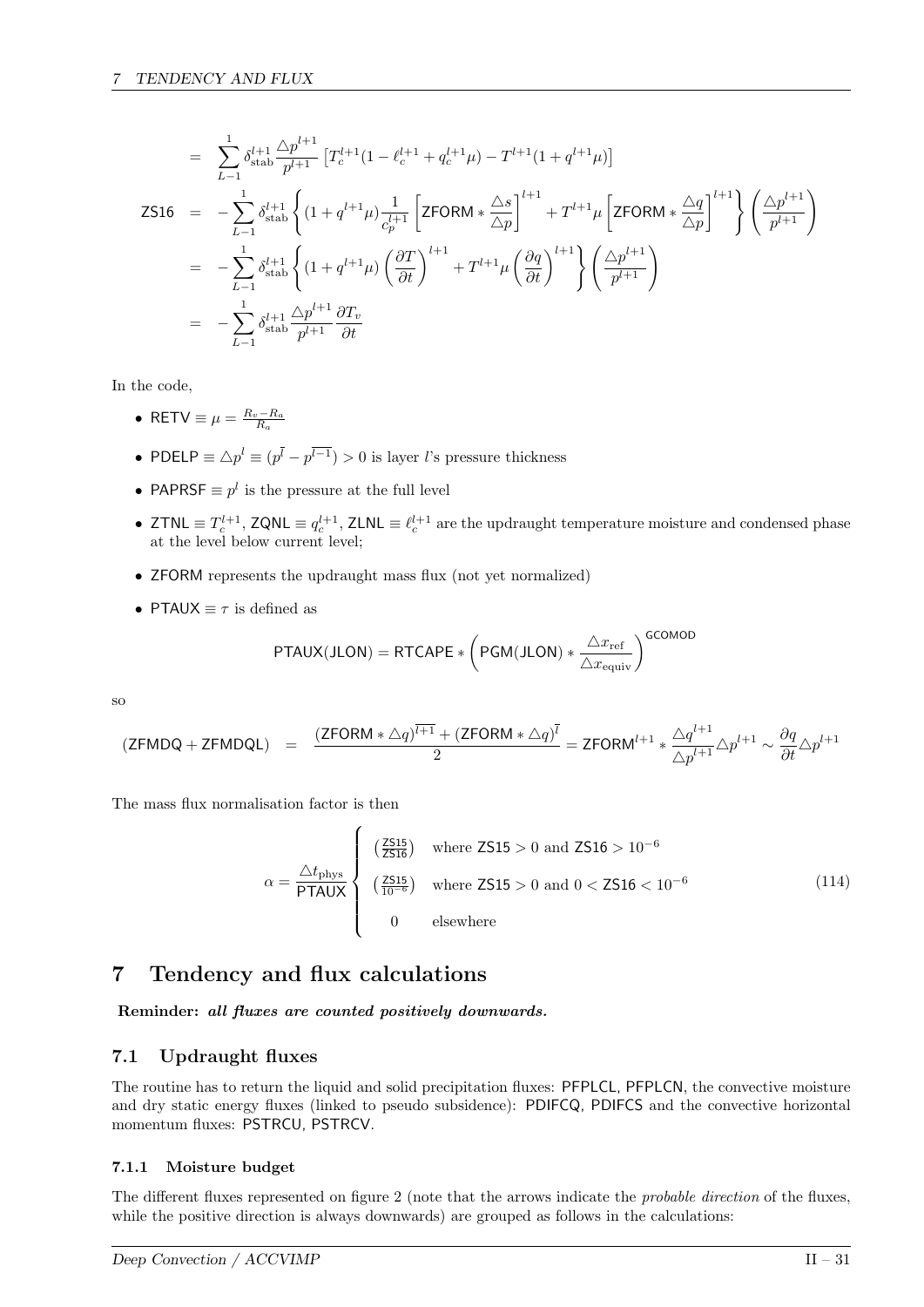

Figure 2: Updraught water budget for a layer

• The moisture advection flux resulting of the updraught and its pseudo subsidence<sup>1</sup> (referred as "convective")  $diffusion flux''$  by analogy with the "turbulent diffusion flux").

Note that at this stage the array PDIFCQ contains only the contribution of the updraught (as required by our budget), while at the end of the routine it will receive the sum of updraught and downdraught contributions.

$$
PDIFCQ^{\overline{l-1}} = (F_q^{\text{udif}})^{\overline{l-1}} = +\frac{(\omega^{\hat{*}})^{\overline{l-1}}}{g} q_u^{\overline{l-1}} - \frac{(\omega^{\hat{*}})^{\overline{l-1}}}{g} q_{ps}^{\overline{l-1}}
$$

$$
= \frac{(-\omega^{\hat{*}})^{\overline{l-1}}}{g} (q_{ps}^{\overline{l-1}} - q_u^{\overline{l-1}})
$$
(115)

There is downwards moisture advection (PDIFCQ  $> 0$ ) when the environment corrected by the pseudo subsidence is moister than the updraught. Reversely, a negative value of PDIFCQ means that pseudo subsidence brings drier air downwards.

• The precipitation flux from the upper layers

$$
\mathcal{P}^{\overline{l-1}} = \mathcal{P}^{\overline{l-1}}_w + \mathcal{P}^{\overline{l-1}}_i
$$

• The flux resulting from the updraught activity in layer l (only if it is active, i.e if  $\delta_{stab} = 1$ ).

$$
F_{q_c}^l = \Delta F_q^{\text{ps}l} + F_q^{\text{detr}l} - \Delta J_q^l \tag{116}
$$

where we find:

– the generation of pseudo subsidence (33)

$$
\triangle F_{q}^{psl} = -\delta_{\text{stab}}^{l} \frac{\triangle p^{l}}{g\triangle t} (q_{ps}^{l} - q^{l})
$$

– the detrainment effects

$$
F_q^{\text{det}l} = -\delta_{\text{stab}}^l \frac{\triangle p^l}{g\triangle t} K^u \left( q_u^l - q^l \right)
$$

<sup>&</sup>lt;sup>1</sup> see also the preliminary remark in  $\S 7.1.3$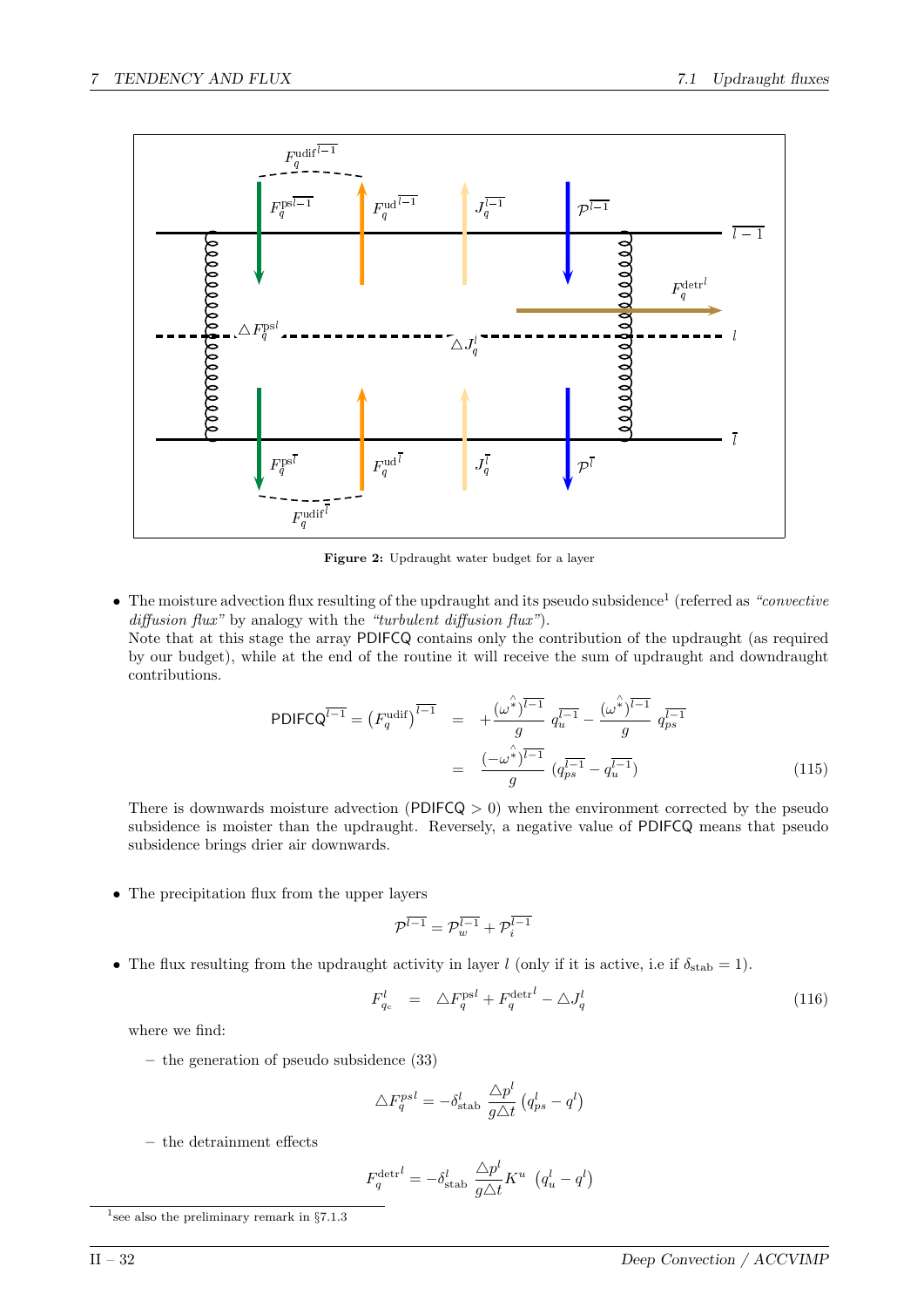– subtraction of the local divergence of the vertical turbulent diffusion flux (PDIFTQ):

$$
-\triangle J^l_q=-\delta_{\rm stab}\,[J_q]_{\overline{l-1}}^{\overline{l}}
$$

This term could be replaced by its mean value over the convective layer, as was found useful for the divergence of dry static energy turbulent diffusion flux, in order to keep a symmetry between moisture and energy treatments (see below). Simple averaging is not appropriate as it would mix very different moisture tendencies between the bases and the tops of the cumulus towers: therefore, it was proposed to apply a normalization by the saturating humidity:

$$
\text{ZS8S} = \frac{\text{ZS8}}{L_{\text{bud}} \text{ZS5S}} = \frac{\sum_{1}^{L} \delta_{\text{stab}}^{l} \triangle p^{l} \frac{g \triangle t}{\triangle p^{l}} q_{\text{sat}}^{l} L_{\text{bud}} \left[ J_{q}^{l-1} - J_{q}^{l} \right]}{L_{\text{bud}} \sum_{1}^{L} \delta_{\text{stab}}^{l} \triangle p^{l} q_{\text{sat}}^{l}}
$$

and we introduce a parameter  $0 \le ZCVPSI \le 1$  modulating the respective effects of the local divergence and the mean divergence of the moisture vertical turbulent diffusion flux. Control of ZCVPSI is discussed farther.

The water substance budget may be written as

$$
ZFTOTQ = F_{w\text{-tot}}^{\overline{l}} = (F_q^{\text{udif}})^{\overline{l}} + \mathcal{P}^{\overline{l}} = (F_q^{\text{udif}})^{\overline{l-1}} + \mathcal{P}^{\overline{l-1}}
$$
  
=  $(F_q^{\text{udif}})^{\overline{l-1}} + \mathcal{P}^{\overline{l-1}}$   

$$
-\delta_{\text{stab}} \left\{ \frac{\Delta p^l}{g\Delta t} \left\{ (q_{ps}^l - q^l) + K^u(q_u^l - q^l) - \text{ZSSS} \cdot q_{\text{sat}}^l (1 - \text{ZCVPSI}) \right\} + \text{ZCVPSI} \cdot \left( J_q^{\overline{l}} - J_q^{\overline{l-1}} \right) \right\}
$$

ZFTOTQ must be output at the layer bottom, through pseudo subsidence diffusion and precipitation (downwards) or a moisture correction upwards in case the budget would yield negative precipitation:

$$
0 \le \text{ZFCORQ} = \begin{cases} 0 & \text{or} \\ F_q^{\text{udif}^{\bar{i}}} - F_{w\text{-tot}}^{\bar{i}} & \text{or} \\ 0 & \text{or} \end{cases} \quad \text{or} \quad 0 \le \mathcal{P}^{\bar{i}} = \begin{cases} F_{w\text{-tot}}^{\bar{i}} - F_q^{\text{udif}^{\bar{i}}} & \text{or} \\ 0 & \text{or} \end{cases} \tag{117}
$$

The correction flux ZFCORQ should be generally zero, but it has to be evaluated exactly to apply the suitable correction in the enthalpy budget.

The precipitation flux is then parted between solid  $(\mathcal{P}_i)$  and liquid  $(\mathcal{P}_w)$  precipitation through the snow rate  $\alpha_{\text{snow}} \equiv \text{ZSNP:}$ 

$$
\text{PFPLCL} \equiv \mathcal{P}_w^{\bar{l}} = \mathcal{P}^{\bar{l}} (1 - \alpha_{\text{snow}}^{\bar{l}}) \qquad \text{PFPLCN} \equiv \mathcal{P}_i^{\bar{l}} = \mathcal{P}^{\bar{l}} \alpha_{\text{snow}}^{\bar{l}} \qquad (118)
$$
\n
$$
\alpha_{\text{snow}} = \begin{cases}\n1 & \text{if } T^{\bar{l}} \le T_t \\
1 - \text{USDMLT} \frac{\left(T^{\bar{l}} - T_t\right)^2}{p^{\bar{l}}} & \text{if } \ge 0 \\
0 & \text{otherwise}\n\end{cases} \qquad (119)
$$

where  $T_t \equiv \text{RTT}$  is the triple point temperature, and USDMLT is a constant parameter ( $\sim 12500[Pa/K^2]$ ) representing the speed of solid to liquid transition.

As α<sub>snow</sub> depends only of large scale pressure and temperature at the given level, it ignores the nature of the precipitation coming from the upper levels.

Seen the various computations for the preservation of integral quantities, it was impossible to write even a simplified microphysical scheme, that would have followed the phase of the precipitation along its fall, as was done for the large scale precipitation (part II).

Following some problems of unwished freezing of the falling precipitation in the case of inversions, the snow precipitating fraction  $\alpha_{\text{snow}}$  is now computed as

$$
\frac{d\alpha_{\text{snow}}}{d\phi} = \text{GCVMLT} \cdot (T - T_t)
$$
\n(120)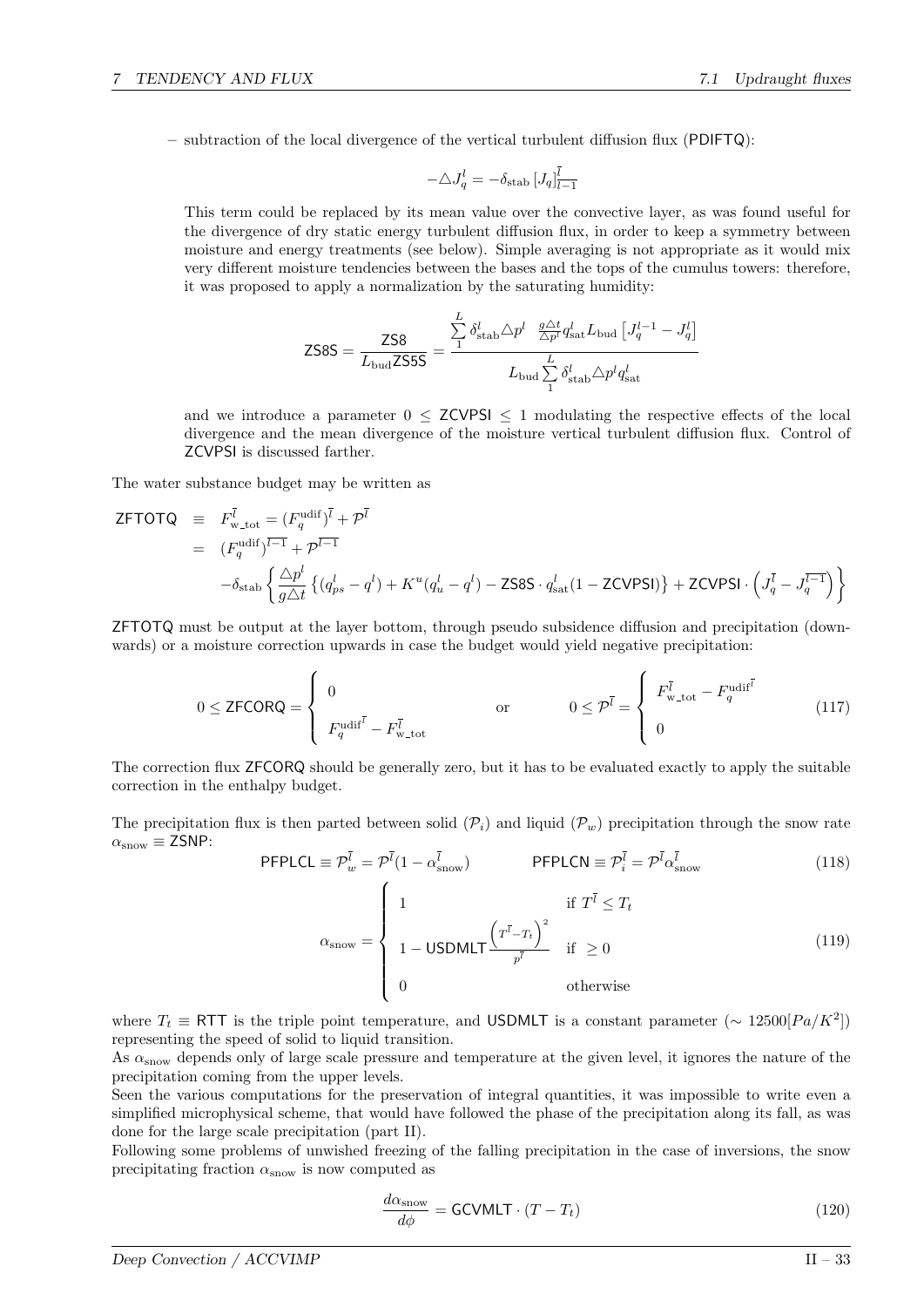This equation is integrated from the top of the atmosphere to the surface:

$$
\alpha_{\mathrm{snow}}^{l} = \alpha_{\mathrm{snow}}^{l-1} + \mathsf{GCVMLT} \cdot (T - T_t) \cdot (\phi^l - \phi^{l-1})
$$

imposing at each step of the integration  $0 \le \alpha_{\text{snow}} \le 1$ .

## 7.1.2 Evaporation of the precipitation

In absence of downdraught parameterization (LCVDD=.FALSE.), precipitation evaporation in the sub-cloud (inactive) layers may be introduced, under control of the model key LCVEVAP:

$$
\left\{\text{LCVEVAP and }\delta_{\text{stab}}^l = 0 \text{ and }\mathcal{P}^{\bar{l}} > 0\right\} \Longrightarrow \mathcal{P}^{\bar{l}} = \mathcal{P}^{\bar{l}} - \frac{\Delta p^l}{g\Delta t} \underbrace{(1 - \delta_{\text{stab}}^l)K'^u\left(q_u^l - q^l\right)}_{\text{ZECORQ}}
$$

i.e we remove the detrained moisture flux from the precipitation flux (as long as the result stays positive). When the downdraught parameterization is active, the precipitation evaporation flux is estimated (see §7.2.1) over the whole downdraught height, which normally extends down to the surface: the simplified scheme must then be disabled, by setting  $LCVEVAP = .FALSE..$ 

ZECORQ here represents yet another moisture correction, the removed water being merely evacuated to the ground, which is very similar to the treatment of ZFCORQ above or the similar corrections in the downdraught part.

In the updraught ZFCORQ represented a moisture correction to prevent negative precipitation (for instance after excessive moisture detrainment) in the active layers: ZFCORQ was a local addition to the precipitation flux to prevent it to be negative. The corresponding water added to the vertical column was taken from the ground (coherently with the moist adiabatic method), and the the column has to exchange heat to integrate this new water, so ZFCORQ is multiplied by the budget latent heat in the enthalpy budget (§7.1.3).

In the downdraught (§7.2.1), another ZFCORQ prevents negative precipitation evaporation (for instance after excessive downdraught air detrainment) by removing excess water and reversely ZFCORQ1 brings the missing water when the the evaporation would exceed the available precipitation. Again, corresponding corrections in the enthalpy budget use the budget latent heat - as long as the additions or subtraction to the precipitation flux occur in draught-active layers.

The final correction of the enthalpy flux where precipitation falls to zero in equation (122) ensures the budget correction corresponding to excess evaporation.

## 7.1.3 Enthalpy budget

**Preliminary remark:** the definition chosen above for PDIFCQ  $\equiv F_q^{\text{udif}}$  is in some way *arbitrary*, although logical:

$$
M_c(q_e-q_c)
$$

Once this choice has been made, the calculation of PDIFCS  $\equiv F_s^{\text{udif}}$  cannot be obtained by a symmetric expression, for instance:

$$
M_c(s_e - s_c)
$$

but we must instead compute it by closure of the enthalpy budget, after checking that the precipitation flux is non negative.

Everything works well as long as the budget of  $q$  includes both PDIFCQ and the precipitation flux, the budget of s both PDIFCS and the precipitation latent heat flux.

Another definition of PDIFCQ could be chosen, for instance zero (irrealistic, even though s would be less affected than  $q$ ) or the one corresponding to the expression for PDIFCS below, etc.

The enthalpy flux is computed via the flux latent heat.

The same components are intervening as in the moisture budget, so we have: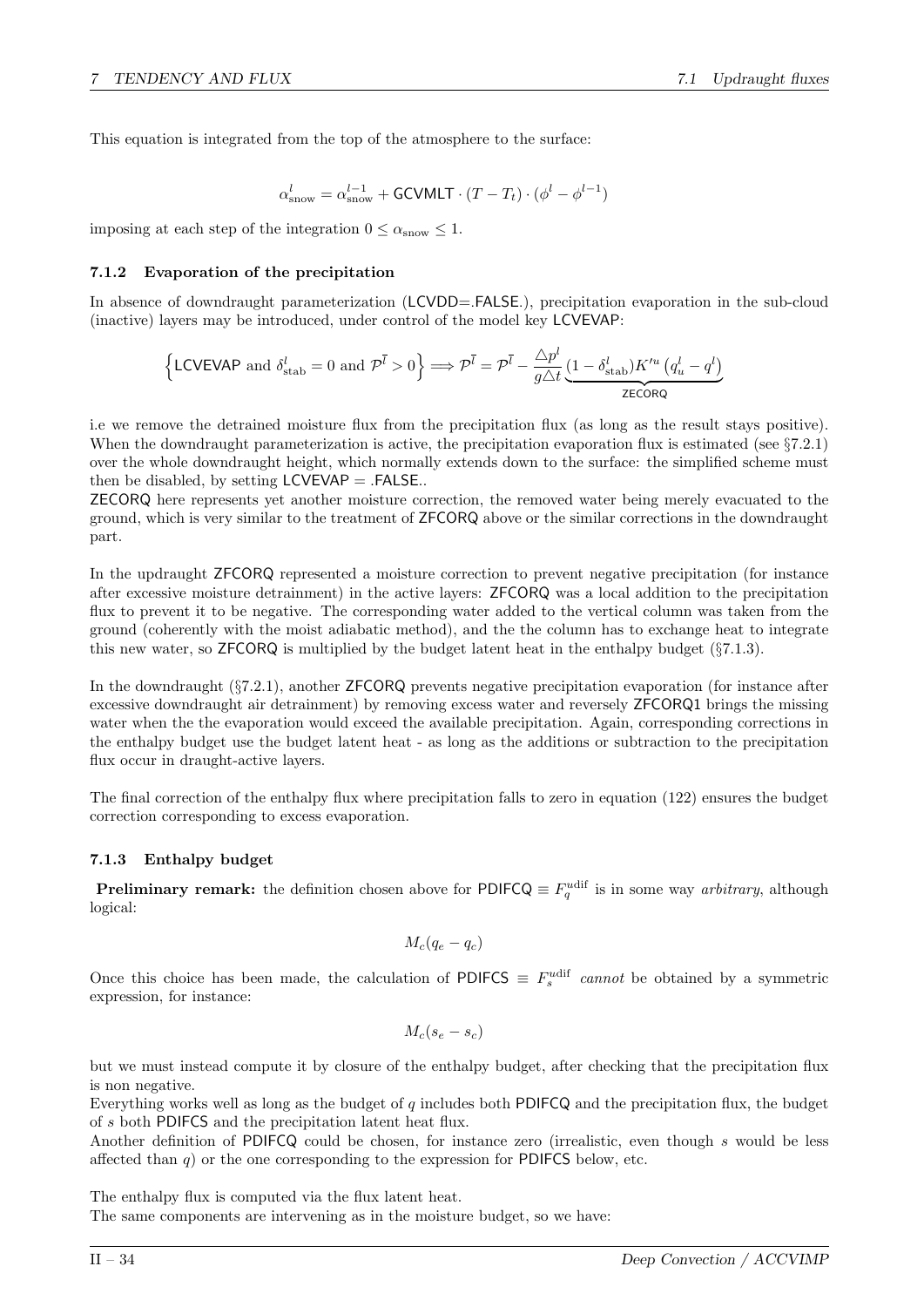$$
\mathsf{ZFTOTS} \equiv F_{s\text{-tot}}^{\overline{l}} = (F_s^{\text{udif}})^{\overline{l-1}} - L_{\text{flux}}^{\overline{l-1}}(\mathcal{P})^{\overline{l-1}} - \delta_{\text{stab}} \left\{ \frac{\Delta p^l}{g\Delta t} \left( (s_{ps}^l - s^l) + K^u(s_u^l - s^l) \right) + \underbrace{[J_s]_{\overline{l-1}}^{\overline{l}} \right\}
$$
  

$$
= (F_s^{\text{udif}})^{\overline{l}} - L_{\text{flux}}^{\overline{l}}(\mathcal{P})^{\overline{l}} - L_{\text{bud}} \mathsf{ZFCORQ}
$$

Unlike ZFTOTQ, ZFTOTS represents the total *sensible* heat, hence the minus sign of  $-L_{\text{flux}}\mathcal{P}$  as its convergence through evaporation implies a reduction of sensible heat.

For the peace of the computation, we could replace the underlined term by its mean value, in order to avoid competition between dry instability and convection: without this, the two enthalpy sources compensate but diverge, leading to explosion. The mean is obtained by dividing the already used ZS9 by the cumulated pressure thickness of the active layers stored into ZS5(JLON):

$$
\text{ZS9} = \frac{\text{ZS9}}{\text{ZS5}} = \frac{\sum\limits_{1}^{L} \delta_{\text{stab}}^l \triangle p^l \frac{g \triangle t}{\triangle p^l} \left[ J_s^{l-1} - J_s^l \right]}{\sum\limits_{1}^{L} \delta_{\text{stab}}^l \triangle p^l}
$$

We introduce a free parameter  $0 \leq$  GCVPSI  $\leq$  1 allowing a continuous transition from non-averaging state  $(GCVPSI = 1)$  to fully averaging state  $(GCVPSI = 0)$ . The complete formulation is then:

$$
ZFTOTS = F_{s,tot}^{\overline{l}} = (F_s^{\text{udif}})^{\overline{l-1}} - L_{\text{flux}}^{\overline{l-1}}(\mathcal{P})^{\overline{l-1}}
$$
  
= 
$$
-\delta_{\text{stab}} \left\{ \frac{\Delta p^l}{g\Delta t} \left\{ (s_{ps}^l - s^l) + K^u(s_u^l - s^l) - \text{ZS9} \cdot (1 - \text{GCVPSI}) \right\} + \text{GCVPSI} \cdot \left( J_s^{\overline{l}} - J_s^{\overline{l-1}} \right) \right\}
$$

It seems logical to apply the apply the same averaging to fluxes  $J_s$  and  $J_q$ , i.e. to ZCVPSI to GCVPSI. This is controlled by the model key LCVLIS:

$$
LCVLIS \implies \{ZCVPSI = GCVPSI\}
$$

The historical situation, where the smoothing was applied only to the enthalpy (which was more critical), is still available:

$$
. NOT. LCVLIS \implies \{ GCVPSI = 0 \text{ and } ZCVPSI = 1 \}
$$

With the weighting of the specific moisture by saturating humidity, the symmetrical treatment seems much more logical, as well as the the choice  $GCVPSI = 0.5$  which avoids a fictive time step dependency in the case either GCVPSI or  $1 -$  GCVPSI would be close to zero.

If the scheme is precipitating, the dry static energy convective diffusion flux is given by

$$
\text{PDIFCS} \equiv (F_s^{\text{udif}})^{\bar{i}} = F_{\text{s,tot}}^{\bar{i}} + L_{\text{flux}}^{\bar{i}} \mathcal{P}^{\bar{i}} \tag{121}
$$

but if not, we have to correct:

$$
(F_s^{\text{udif}})^{\bar{l}} = F_{\text{s,tot}}^{\bar{l}} + L_{\text{bud}} \left[ F_{\text{w,tot}}^{\bar{l}} - \mathcal{P}^{\bar{l}} \right]
$$
 (122)

The convective enthalpy flux due to precipitation is obtained through the flux latent heat.

#### 7.1.4 Momentum fluxes

Rewriting equation (73) for the updraught only, and introducing equation (80) for the updraught velocity profile,

$$
\left(\frac{\partial \mathbf{V}}{\partial t}\right)_{\text{conv}}^{u} = -g \frac{\partial F_{\mathbf{V}}^{u}}{\partial p} = \left(\frac{\partial \mathbf{V}}{\partial t}\right)_{ps} + K_{u}(\mathbf{V}_{u} - \mathbf{V})
$$
\n
$$
= \frac{\mathbf{V}_{ps} - \mathbf{V}}{\Delta t} - K_{u} \mathbf{V} + K_{u}(1 - \beta)\overline{\mathbf{V}} + \beta \ K_{u} \mathbf{V}_{c0}
$$
\n
$$
= \frac{\mathbf{V}_{ps} - \mathbf{V}(1 + K_{u}') + K_{u}'(1 - \beta)\overline{\mathbf{V}} + \beta \ K_{u}' \mathbf{V}_{c0}}{\Delta t}
$$
\n(123)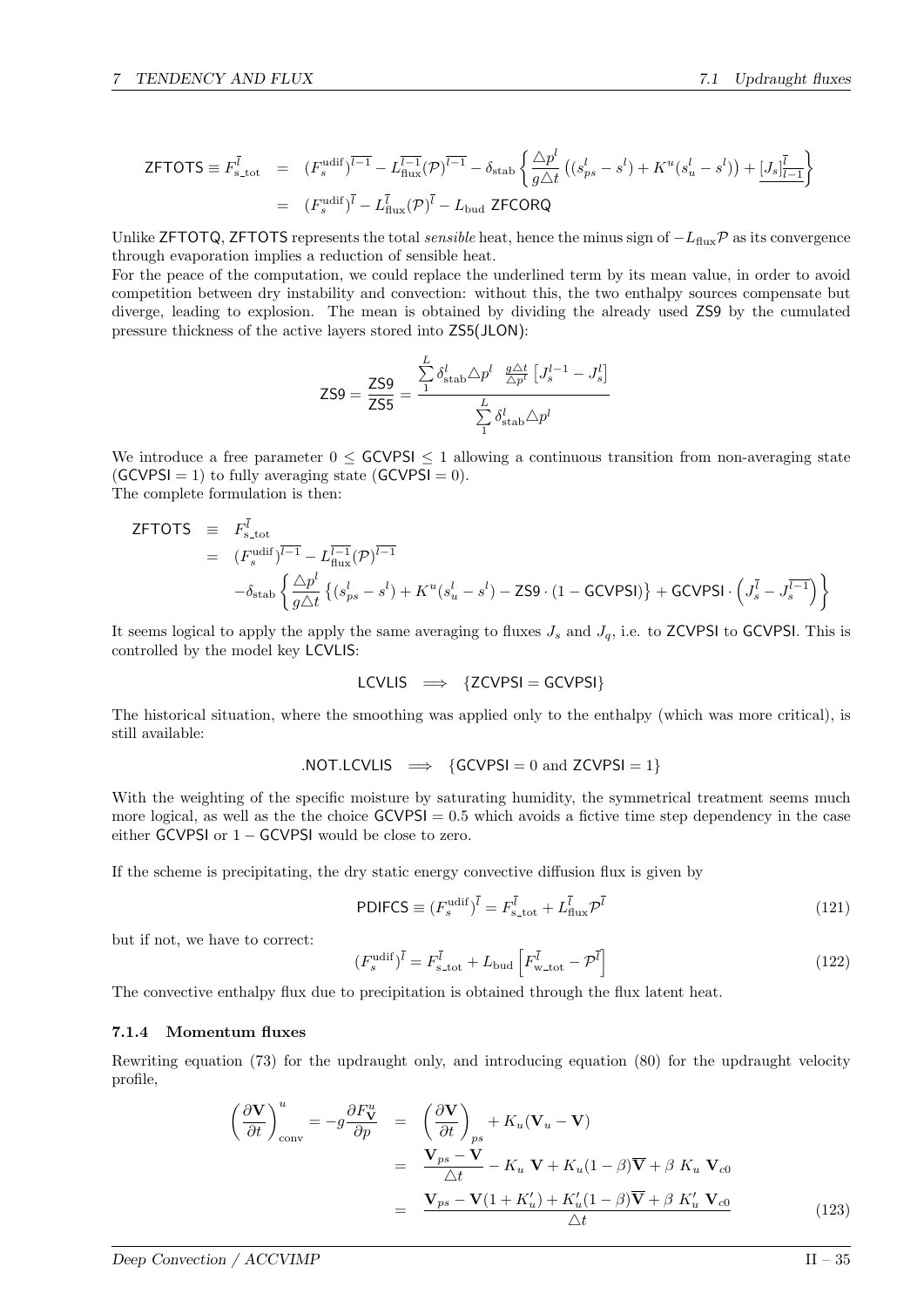using the adimensional  $K'_u$ 

$$
K'_u \equiv \text{ZALFS} = \frac{K_u \ \triangle t}{1 + K_u \ \triangle t}
$$

for stability purpose, i.e. the explicit equation:

$$
\mathbf{V}^+ - \mathbf{V} = K \triangle t (\mathbf{V}_u - \mathbf{V})
$$

is replaced by an implicit:

$$
\mathbf{V}^+ - \mathbf{V} = K \triangle t (\mathbf{V}_u - \mathbf{V}^+) \Longrightarrow (\mathbf{V}^+ - \mathbf{V})(1 + K \triangle t) = K \triangle t (\mathbf{V}_u - \mathbf{V})
$$

The horizontal momentum vertical convective diffusion flux (PSTRCU, PSTRCV)  $\equiv F_V^u$  is then

$$
(F_V^u)^{\bar{l}} = (F_V^u)^{\bar{l}-1} - \delta_{\text{stab}}^l \frac{\Delta p^l}{g\Delta t} \left\{ \mathbf{V}_{ps}^l - \mathbf{V}^l (1 + K_u^l) + K_u^l (1 - \beta^l) \overline{\mathbf{V}}^l + \beta^l K_u^l \mathbf{V}_{c0} \right\}
$$
(124)

## 7.2 Downdraught fluxes

The downdraught routine ACCVIMPD receives on input the diffusive moisture, static energy and momentum fluxes and the precipitation fluxes computed by the updraught; it has to modify their values, according to downdraught effects.

#### 7.2.1 Moisture budget



Figure 3: Downdraught water budget for a layer

The different fluxes represented on figure 3 (again, the arrows indicate the probable direction of the fluxes, while the positive direction is always downwards) are grouped as follows:

• The moisture advection flux resulting from the downdraught and its associated pseudo ascent, towards the upper layers

$$
\text{ZDIFCQD}^{\bar{l}} \equiv \left(F_q^{\text{ddf}}\right)^{\bar{l}} = \frac{\omega^{\downarrow}}{g}^{\frac{1}{\omega^{\ast}}} q_d^{\bar{l}} - \frac{\omega^{\downarrow}}{g}^{\frac{1}{\omega^{\ast}}} q_{pa}^{\bar{l}} = -\frac{\omega^{\downarrow}}{g}^{\frac{1}{\omega^{\ast}}} (q_{pa}^{\bar{l}} - q_d^{\bar{l}})
$$
\n(125)

There is upwards moisture advection  $(F_q^{\text{ddif}} < 0)$  when the environment corrected by the pseudo ascent is moister than the downdraught. Reversely, the rare case of a positive value of  $F_q^{\text{ddif}}$  means that the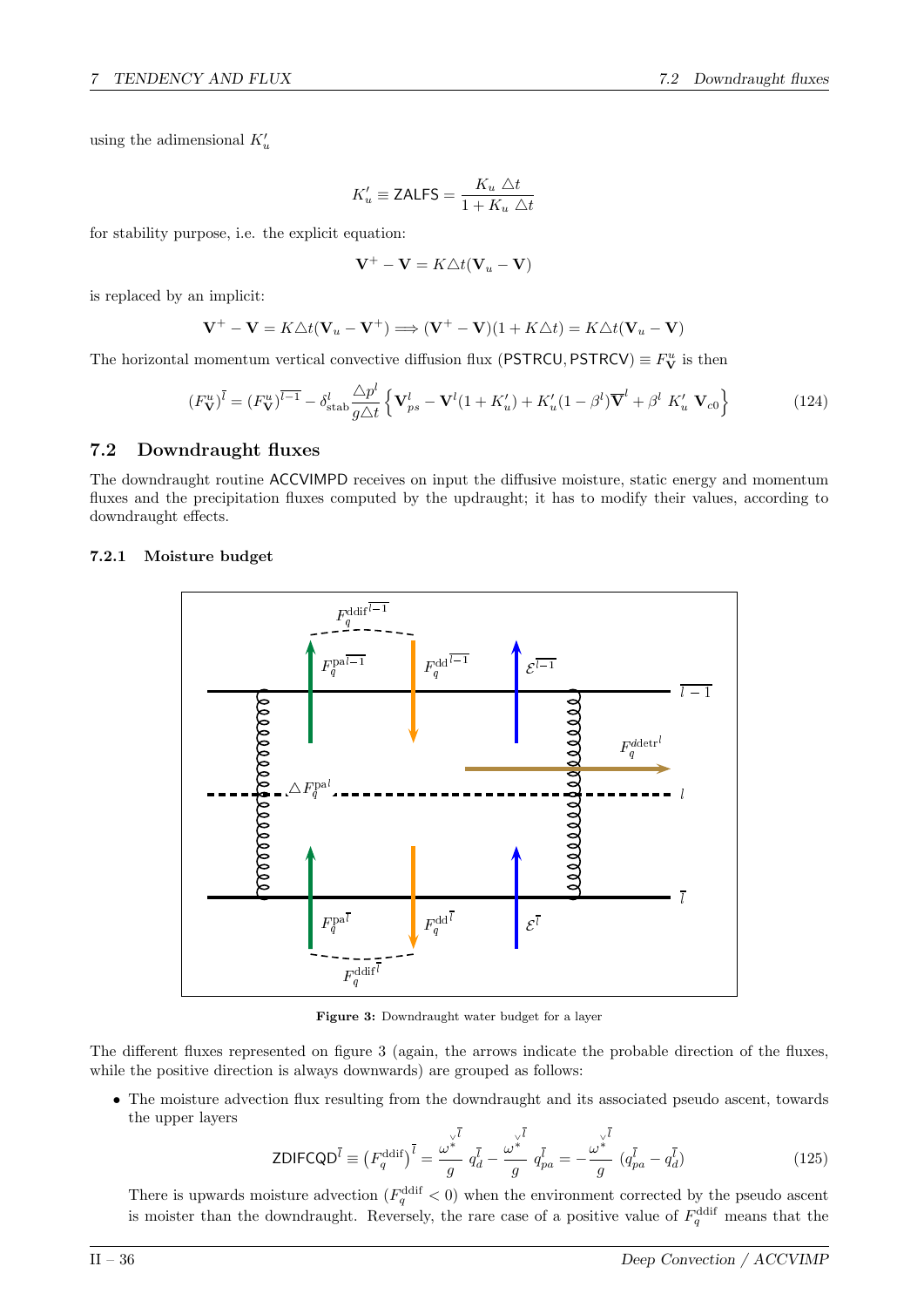pseudo ascent brings drier air upwards.

• The precipitation evaporation flux  $\mathcal E$  from the lower layers.

As dry air is entrained upwards to compensate for the downward motion of the rain drop, this air gets in close contact with the drop and evaporates part of it, inducing the upwards precipitation evaporation flux. Furthermore, if  $\mathcal E$  was not directed upwards, we would soon have a saturation preventing further downdraught activity.

 $\mathcal E$  produced at the lower levels enters the layer at the lower side. It doesn't seem easy to express a boundary condition at the surface, while  $\mathcal E$  has clearly to be zero at the top of the downdraught, being near the source of the precipitation hence near to saturation. Therefore, we will perform the computation from the top downwards along the active layer.

• The downdraught activity generated in current layer (as soon as the downdraught is active in this layer, i.e. when  $\mathsf{INLAB} \equiv \delta_{\text{stab}}^{\downarrow} = 1$ 

$$
F_{q_d} = \Delta F_c^{\text{pal}} + F_q^{\text{ddetr}^l} = -\delta_{\text{stab}}^{\downarrow} \left( \frac{\Delta p}{g \Delta t} [(q_{pa}^l - q^l) + \begin{cases} K(q_d - q) \\ 0 \end{cases} ] \right)
$$
(126)

where we apply the detrainment term only while the downdraught is dryer than the environment: the detrainment of downdraught air into the environment implies a reduction of the downdraught section and the moistening of the corresponding liberated area to the environmental value.

The water substance budget for the layer may be written as

$$
\text{ZFTOTQ} \equiv F_{\rm w\text{-}tot}^{\bar{l}} = F_q^{\text{ddiff}} + \mathcal{E}^{\overline{l-1}} - \delta_{\text{stab}}^{\downarrow} \left( \frac{\Delta p}{g\Delta t} [(q_{pa}^l - q^l) + \left\{ \begin{array}{c} K^d (q_d^l - q^l) \\ 0 \end{array} \right] \right) = F_q^{\text{ddiff}} + \mathcal{E}^{\bar{l}}
$$

 $F_{\text{w\_tot}}^l$  is the water flux you must input at the lower interface of the layer, as pseudo ascent and precipitation evaporation fluxes, the saldo of  $F_{\text{w\_tot}}^{l-1}$  being provided by local downdraught activity. This way you get the upward precipitation evaporation flux at the lower interface, or a downwards moisture correction flux, depending of the sign of the budget:

$$
0 \geq \text{ZFCORQ} = \begin{cases} 0 & \text{or} \\ F_q^{\text{ddif}} - F_{w\text{-tot}}^{\overline{l}} & \text{or} \\ 0 \geq \mathcal{E}^{\overline{l}} = \begin{cases} F_{w\text{-tot}}^{\overline{l}} - F_q^{\text{ddif}} \\ 0 & \text{or} \end{cases} \end{cases}
$$

ZFCORQ is actually a physical security against a downward precipitation evaporation flux: as soon as ZFCORQ < 0 there is no further precipitation evaporation. In this case, the increase of the pseudo ascent between the bottom and the top of the layer is not compensated completely by the downwards moisture flux in the downdraught:

- $||q_{pa}^{l+1} q^{l+1}||$  small: generation of compensative ascent is small in the layer, and the mass flux increase is small: doesn't seem plausible.
- $||K(q_d^{l+1} q^{l+1})||$  small: small entrainment of ambient moisture, downdraught moisture being close or even bigger than the environment.

In the case the precipitation evaporation flux obtained from the budget would exceed (in absolute value) the precipitation flux, we introduce a correction avoiding the physical impossibility:

$$
0 \le \text{ZFCORQ1} = \begin{cases} 0 & \mathcal{E} = \mathcal{E} + \text{ZFCORQ1} \\ -\mathcal{E} - \mathcal{P} & \end{cases}
$$

Of course, both ZFCORQ and ZFCORQ1, representing corrections respectively against negative and excessive evaporation, will intervene in the enthalpy budgets.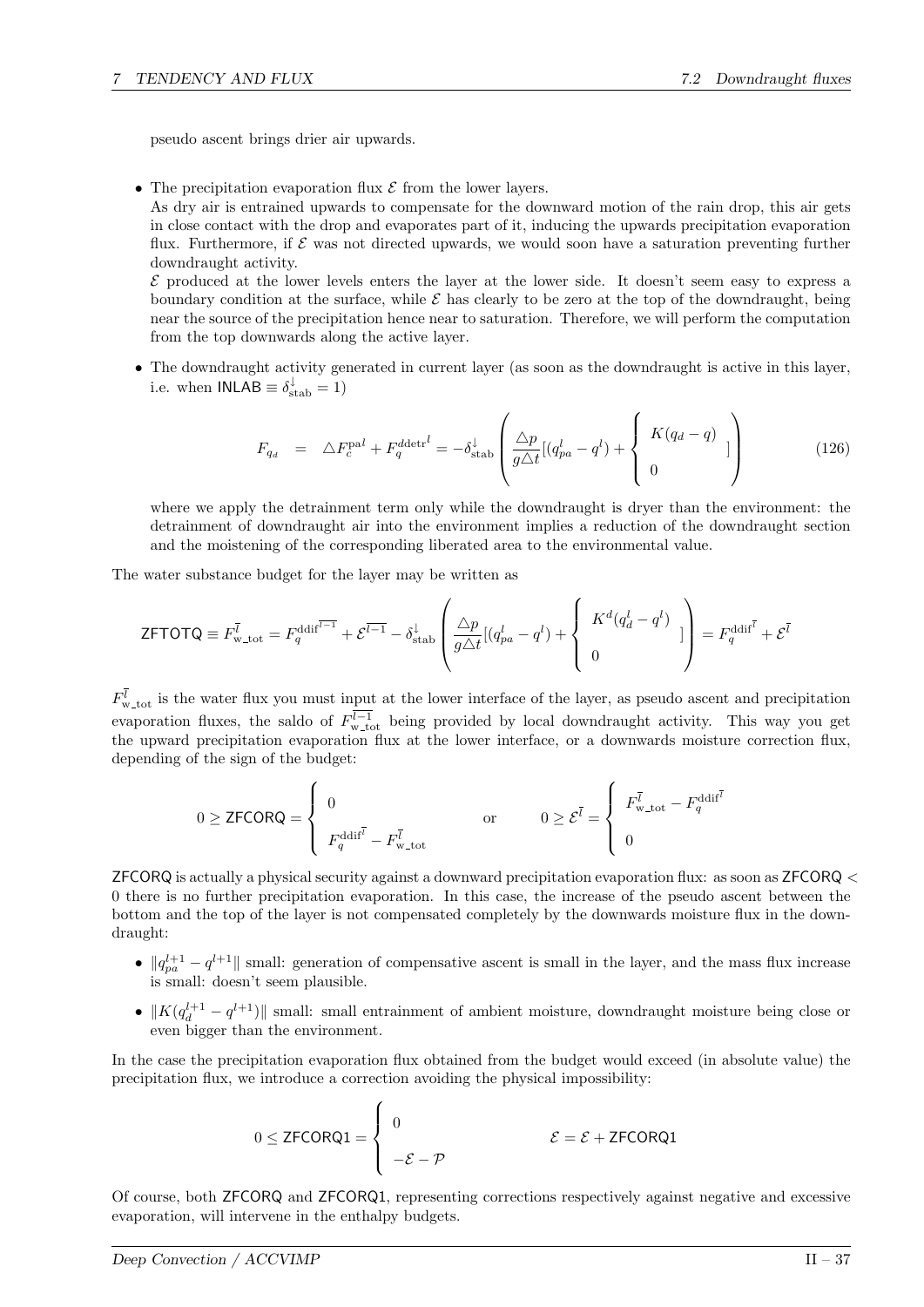## 7.2.2 Enthalpy budget

With the same ingredients as the moisture budget, we get:

$$
\mathsf{ZFTOTS} \equiv F_{\rm s\_{tot}}^{\bar{l}} = (F_{\rm s}^{\rm ddif})^{\bar{l}-1} - L_{\rm flux}^{\bar{l}-1} \mathcal{E}^{\bar{l}-1} - \delta_{\rm stab}^{\downarrow} \left\{ \frac{\triangle p^{l}}{g\triangle t} \left( (s_{pa}^{l} - s^{l}) + K^{d} (s_{d}^{l} - s^{l}) \right) \right\}
$$

$$
= (F_{\rm s}^{\rm ddif})^{\bar{l}} - L_{\rm flux}^{\bar{l}} \mathcal{E}^{\bar{l}} - L_{\rm bud} \left( \mathsf{ZFCORQ} + \mathsf{ZFCORQ1} \right)
$$

### 7.2.3 Momentum fluxes

Similarly to equation(124) the horizontal momentum vertical downdraught diffusion flux (ZSTRCUD, ZSTRCVD)  $\equiv$  $F_{\mathbf{V}}^{d}$  is given by

$$
(F_V^d)^{\bar{l}} = (F_V^d)^{\bar{l}-1} - \delta_{\text{stab}}^{l\bar{l}} \frac{\Delta p^l}{g\Delta t} \left\{ \mathbf{V}_{pa}^l - \mathbf{V}^l (1 + K_d') + K_d' (1 - \beta^l) \overline{\mathbf{V}}^l + \beta^l K_d' \mathbf{V}_{d0} \right\}
$$
(127)

where  $K'_d \equiv \textsf{ZALFS} = \frac{K_d \Delta t}{1 + K_d \Delta t}$  and  $\mathbf{V}_{d0} \equiv \textsf{(ZA13, ZA14)}$  is the velocity at the top of the downdraught.

## 7.3 Lifting Condensation Level

No test was done about the capacity for the ascent (i.e. at least one of the ascents within the grid box) to actually reach the LCL.

Up to now, we proceeded as follows:

- The cloud profile was built by following an entraining moist adiabat from the blue point of the lowest "inactive" layer
- the layer activity required:
	- that the arrival point  $(T_u, q_u)$  was warmer than the wet bulb temperature  $T_u \geq T_w$ ,  $q_u \geq q_w$ ;
	- the buoyancy, i.e.  $T_{vu} > T_v$ ;
	- large scale moisture convergence.

This does not necessarily imply that  $T_u > T$ , so we could have  $q_u = q_{sat}(T_u) < q_{sat}(T)$ .

In this case, we would have little chance to reach the lifting condensation level, except at some places within the grid box because of the subgrid variability. The bigger  $q_{\text{sat}} - q_u$ , the smaller the chance of the convection to take place; but it also depends on the intensity of the motions induced by the potential convection. From this, it was proposed to compare the corresponding normalized surface precipitation to the minimum

saturation default of the computed profile:

$$
\frac{\mathcal{P}_s}{\mathcal{P}_{\text{ref}}} \quad \leftrightarrow \quad \min(q_{\text{sat}} - q_u)
$$

The routine computes the minimum over the vertical of  $q_{\text{sat}} - q_u$ .

- If it is lower than zero, everything is all right.
- If not, we say that convection may take place only if there is sufficient activity to allow subgrid inhomogeneities to reach the LCL, and we cut the convective scheme when the computed convective precipitation at the surface is smaller than a threshold, computed by multiplying the minimum of  $q_{\text{sat}} - q_u$  over the vertical by a reference precipitation flux ( $-$ SCO  $\approx 20$  kg  $m^{-2}s^{-1}$ ).

## 7.4 Net convective fluxes

Contributions from both updraught and downdraught are summed at the end of ACCVIMPD:

 $\mathsf{PFPLCL} \equiv \mathcal{P}_w = \mathsf{INND} \cdot \mathcal{E}_w + \mathcal{P}_w$  $PFPLCN \equiv \mathcal{P}_i$  = INND  $\cdot \mathcal{E}_i + \mathcal{P}_i$ PDIFCQ  $\equiv F_q^{\text{cdif}} = \text{INND} \cdot F_q^{\text{ddif}} + F_q^{\text{udif}}$  $\text{PDIFCQ} \equiv F_s^{\text{cdif}} = \text{INND} \cdot F_s^{\text{ddif}} + F_s^{\text{udif}}$  $({\sf PSTRCU}, {\sf PSTRCV}) \equiv F_{\bf V} = {\sf INND} \cdot F_{\bf V}^d + F_{\bf V}^u$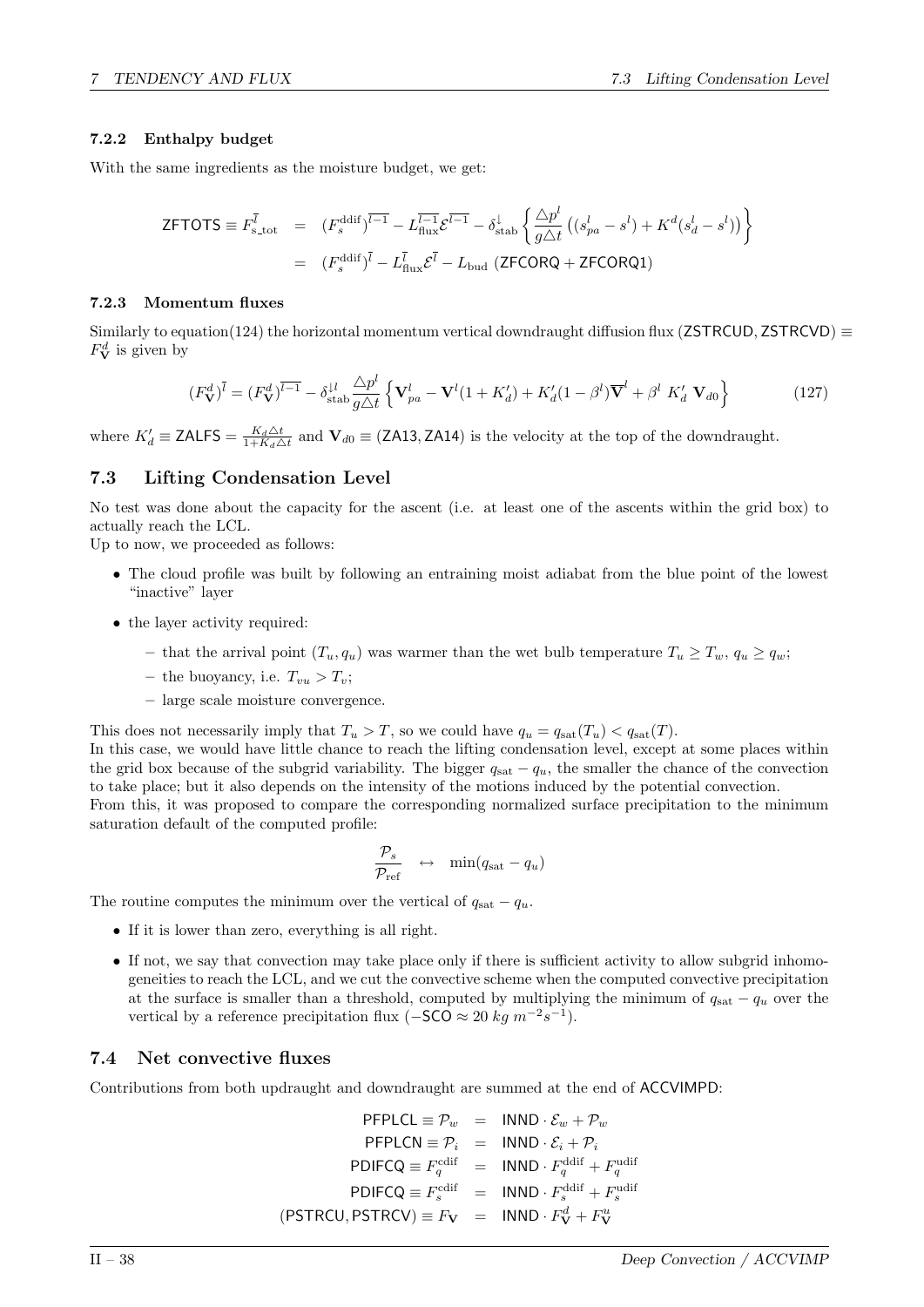where INND is the feasibility index equal to zero where the downdraught is not physical and 1 elsewhere (see §4.2).

## 7.5 Variable mass effects

A correction is applied to the turbulent diffusion fluxes  $J_q$  and  $J_s$  in order to preserve the boundary condition at the surface; a correction is also applied above, to keep a reasonable repartition of the correction. We know from part I that the surface water vapour diffusion flux writes

$$
J_v = E(1 - \delta_m q) = (J_v)_{\delta_m = 0} (1 - \delta_m q)
$$

So for  $\delta_m = 1$ , we must apply a correction to the  $J_q$  computed for  $\delta_m = 0$ . The correction applied at the surface impacts on the flux above, while  $J_q$  must stay 0 at the top. The diffusive flux is actually the sum of the turbulent and convective contributions. But to avoid complicating too much, the correction is applied to the turbulent flux, while encompassing both kinds of fluxes.

At the surface, the convective diffusion flux must be zero, so the correction writes:

$$
J_q^{\overline{L}'} = J_q^{\overline{L}} (1 - \delta_m q_s)
$$

Higher up, we correct also the sole turbulent fluxes, but the correction is computed from the sum of turbulent and convective diffusion fluxes:

$$
J^{\bar l}_{q}\quad =\quad J^{\bar l}_{q}-\delta_m\ q^{\bar l}\ (F^{\text{cdif}^{\bar l}}_{q}+J^{\bar l}_{q})
$$

The modification of the water vapour flux impacts on the dry static energy flux (similar to what was found in the flux latent heat):

$$
\delta J_s = \delta J_q \cdot (c_{pv} - c_{pa})T
$$

Which yields

$$
\begin{array}{rcl} J_s^{\overline{L}'} & = & J_s^{\overline{L}} - \delta_m \; q_s \; (c_{pv} - c_{pa}) \; T_s \; J_q^{\overline{L}} \\ & & \\ J_s^{\overline{l}} & = & J_s^{\overline{l}} - \delta_m \; q^{\overline{l}} \; (c_{pv} - c_{pa}) \; T^{\overline{l}} \; (F_q^{\text{cdif}}^{\overline{l}} + J_q^{\overline{l}}) \end{array}
$$